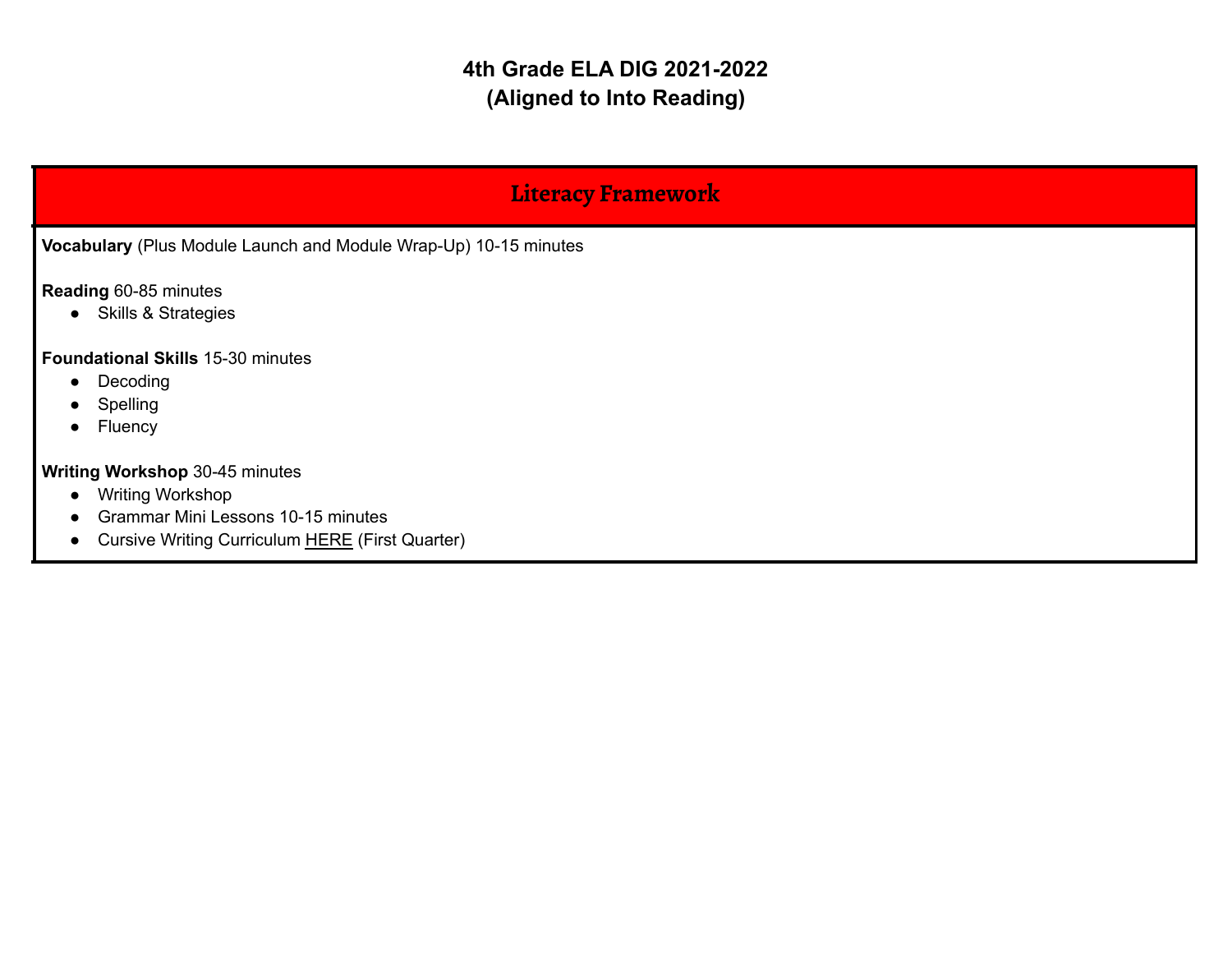|                                                                          |                                                               |                                                                                                                                                              | <b>Quarter 1</b>                                                                                                                                                              |                                                                                                                                                                                                                                                                                                                                                                                                                                                                                                                                                                                                                                                                                                                                                     |
|--------------------------------------------------------------------------|---------------------------------------------------------------|--------------------------------------------------------------------------------------------------------------------------------------------------------------|-------------------------------------------------------------------------------------------------------------------------------------------------------------------------------|-----------------------------------------------------------------------------------------------------------------------------------------------------------------------------------------------------------------------------------------------------------------------------------------------------------------------------------------------------------------------------------------------------------------------------------------------------------------------------------------------------------------------------------------------------------------------------------------------------------------------------------------------------------------------------------------------------------------------------------------------------|
|                                                                          | Reading<br>- Vocabulary<br>- Reading<br>- Foundational Skills | <b>Writing Workshop</b><br>- Writing<br>- Grammar<br>- Cursive                                                                                               | <b>Assessments</b>                                                                                                                                                            | <b>Standards</b>                                                                                                                                                                                                                                                                                                                                                                                                                                                                                                                                                                                                                                                                                                                                    |
|                                                                          |                                                               |                                                                                                                                                              | Module 1                                                                                                                                                                      |                                                                                                                                                                                                                                                                                                                                                                                                                                                                                                                                                                                                                                                                                                                                                     |
| Essential Question: How do your experiences help shape your<br>identity? |                                                               | Socio-Emotional Learning: Self-Awareness pg. T5                                                                                                              |                                                                                                                                                                               |                                                                                                                                                                                                                                                                                                                                                                                                                                                                                                                                                                                                                                                                                                                                                     |
| Week 1<br>*Start<br>the first<br>full<br>week of<br>school.              | Reading:<br>-Module 1<br>-Week 1<br>*Module Launch            | <b>Writing: Narrative</b><br><b>Personal Narrative</b><br>-Module 1<br>-Lessons 1-5<br><b>Grammar: Parts of a</b><br><b>Sentence</b><br>-Topic 1<br>-Skill 1 | <b>Common Assessment:</b><br>-Weekly Assessment<br>-Introduce Writing Rubric<br>-Spelling Test<br><b>Optional Assessments:</b><br>-Selection Quiz<br>-Weekly Fluency Readings | <b>Writing: Module 1</b><br>4.W.3.e<br>Provide a conclusion that follows from the<br>narrated experiences or events.<br>4.W.4<br>Produce clear and coherent writing in which the<br>development and organization are appropriate<br>to task, purpose, and audience.<br>4.W.3.c<br>Use a variety of transitional words and phrases<br>to manage the sequence of events.<br>4.W.10<br>Write routinely over extended time frames (time<br>for research, reflection, and revision) and<br>shorter time frames (a single sitting or a day or<br>two) for a range of discipline-specific tasks,<br>purposes, and audiences.<br>4.W.7<br>Conduct short research projects that build<br>knowledge through investigation of different<br>aspects of a topic. |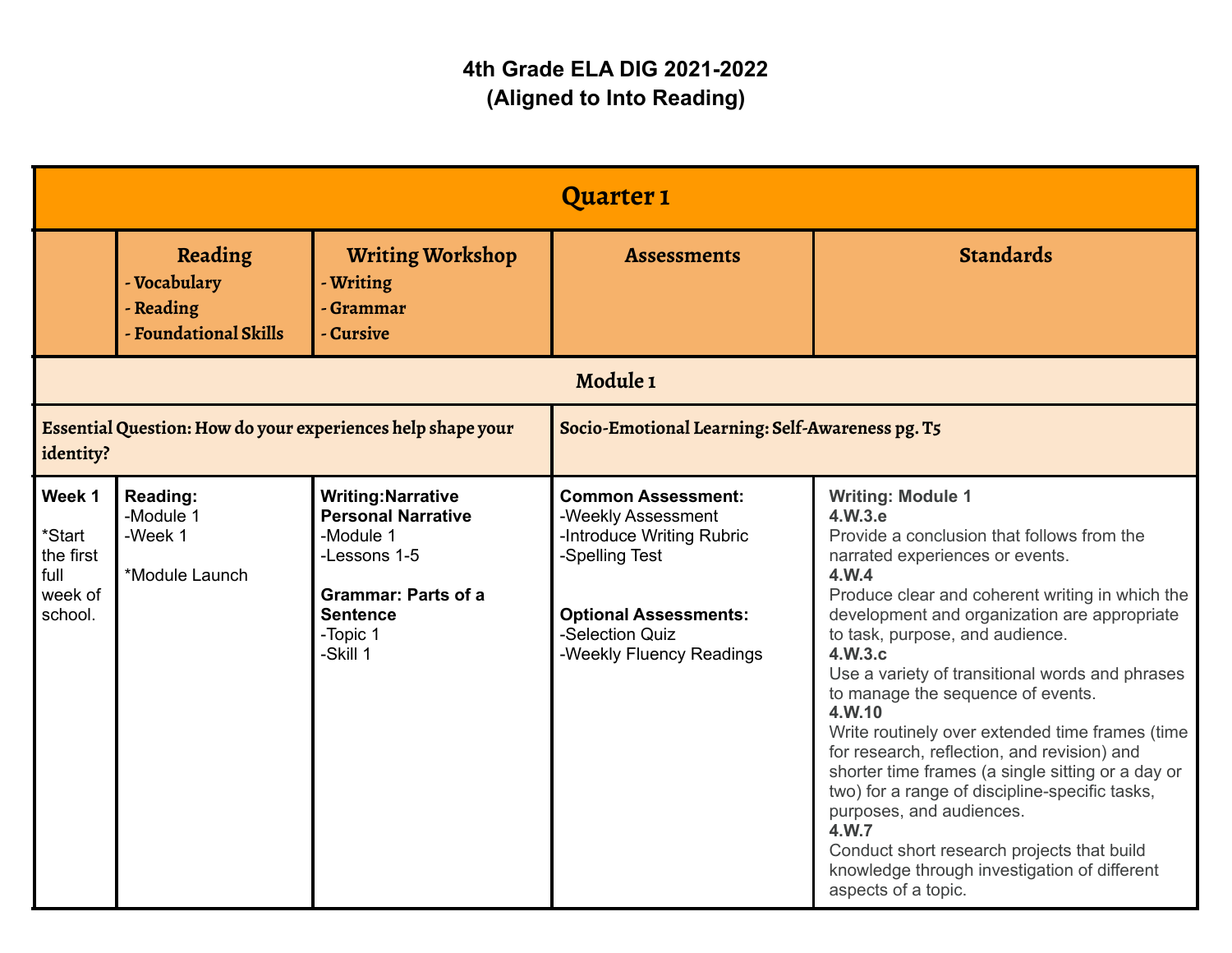|        |                                  |                                                                                                                                                              |                                                                                                                                                  | <b>Reading: Weekly Assessment</b><br>4.L.1<br>Demonstrate command of the conventions of<br>Standard English grammar and usage when<br>writing or speaking.<br><b>4.RL.5</b><br>Explain the overall structure and major<br>differences between poetry, drama, and prose.<br>4.RL.1<br>Refer to details and examples in a text when<br>explaining what the text says explicitly and<br>when drawing inferences from the text.<br>4.L.4.b<br>Use context (e.g., definitions, examples, or<br>restatements in text) as a clue to the meaning<br>of a word or phrase.<br>4.L.4.a<br>Use common, grade-appropriate Greek and<br>Latin affixes and roots as clues to the meaning<br>of a word (e.g., telegraph, photograph,<br>autograph). |
|--------|----------------------------------|--------------------------------------------------------------------------------------------------------------------------------------------------------------|--------------------------------------------------------------------------------------------------------------------------------------------------|-------------------------------------------------------------------------------------------------------------------------------------------------------------------------------------------------------------------------------------------------------------------------------------------------------------------------------------------------------------------------------------------------------------------------------------------------------------------------------------------------------------------------------------------------------------------------------------------------------------------------------------------------------------------------------------------------------------------------------------|
| Week 2 | Reading:<br>-Module 1<br>-Week 2 | <b>Writing: Narrative</b><br><b>Personal Narrative</b><br>-Module 1<br>-Lessons 6-10<br><b>Grammar: Kinds of</b><br><b>Sentences</b><br>-Topic 1<br>-Skill 2 | <b>Common Assessment:</b><br>-Weekly Assessment<br>-Spelling Test<br><b>Optional Assessments:</b><br>-Selection Quiz<br>-Weekly Fluency Readings | <b>Reading: Weekly Assessment</b><br>4.L.1<br>Demonstrate command of the conventions of<br>Standard English grammar and usage when<br>writing or speaking.<br>4.RL.6<br>Compare and contrast the point of view from<br>which different stories are narrated, including<br>the difference between first-and third-person<br>narrations.<br>4.RL.1<br>Refer to details and examples in a text when<br>explaining what the text says explicitly and<br>when drawing inferences from the text.<br>4.L.4.b                                                                                                                                                                                                                               |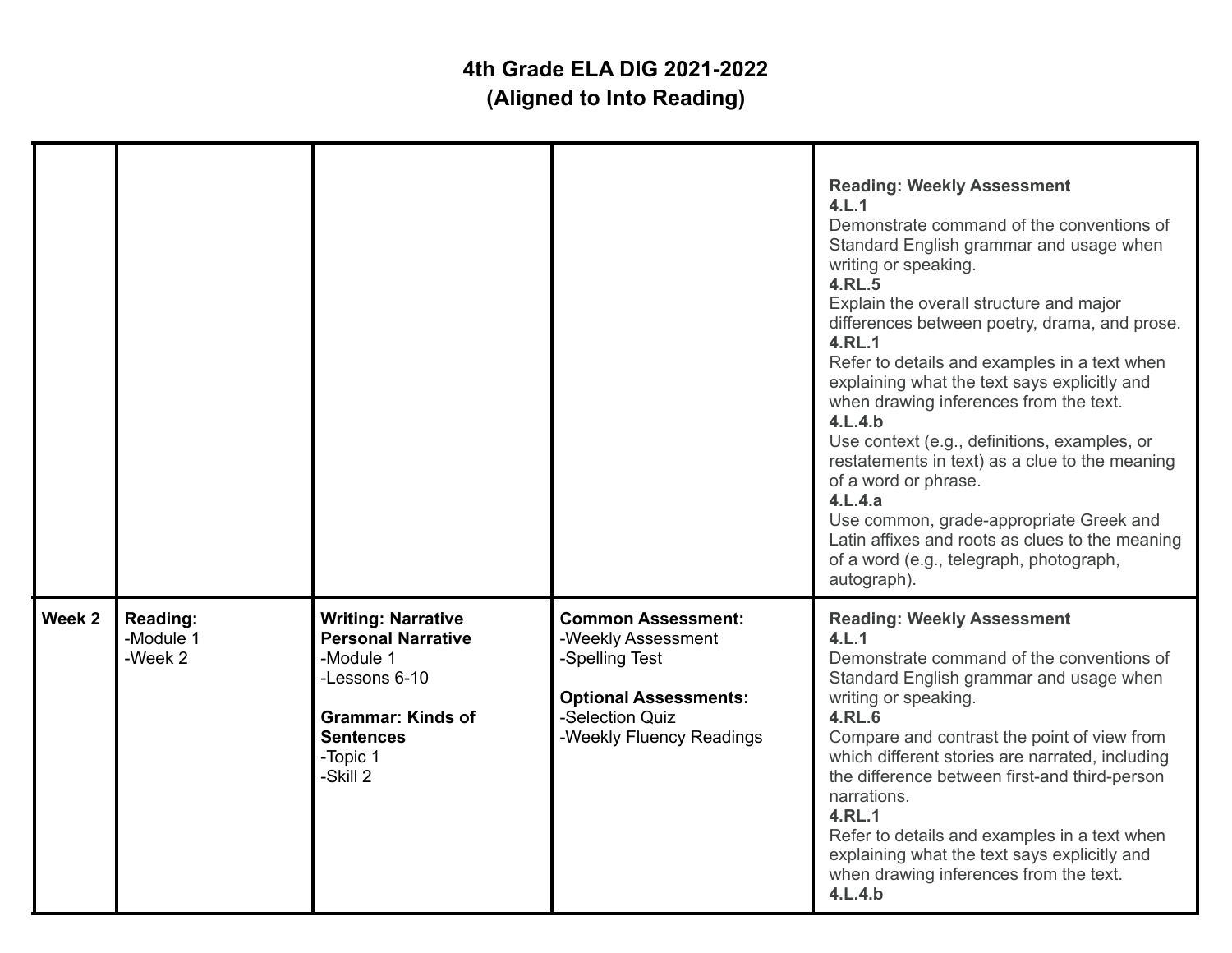|        |                                                            |                                                                                                                                                                             |                                                                                                                                                                                                                                                                                                                                   | Use context (e.g., definitions, examples, or<br>restatements in text) as a clue to the meaning<br>of a word or phrase.<br>4.RL.3<br>Describe in depth a character, setting, or event<br>in a story or drama, drawing on specific details<br>in the text (e.g., a character's thoughts, words,<br>or actions).<br>4.L.4.a<br>Use common, grade-appropriate Greek and<br>Latin affixes and roots as clues to the meaning<br>of a word (e.g., telegraph, photograph,<br>autograph).                                                                                                                                                                            |
|--------|------------------------------------------------------------|-----------------------------------------------------------------------------------------------------------------------------------------------------------------------------|-----------------------------------------------------------------------------------------------------------------------------------------------------------------------------------------------------------------------------------------------------------------------------------------------------------------------------------|-------------------------------------------------------------------------------------------------------------------------------------------------------------------------------------------------------------------------------------------------------------------------------------------------------------------------------------------------------------------------------------------------------------------------------------------------------------------------------------------------------------------------------------------------------------------------------------------------------------------------------------------------------------|
| Week 3 | <b>Reading:</b><br>-Module 1<br>-Week 3<br>*Module Wrap-Up | <b>Writing: Narrative</b><br><b>Personal Narrative</b><br>-Module 1<br>-Lessons 11-15<br><b>Grammar: Fragments &amp;</b><br><b>Run-on Sentences</b><br>-Topic 1<br>-Skill 3 | <b>Common Assessment:</b><br>-Weekly Assessment*<br>-Writing Rubric (Found under<br>resources in writing workshop<br>book R15)<br>-Spelling Test<br><b>Optional Assessments:</b><br>-Selection Quiz<br>-Weekly Fluency Readings<br>-Module Test (Instead of Week 3<br><b>Weekly Assessment)</b><br>*Unless you do the Module Test | <b>Reading: Weekly Assessment</b><br>4.RL.2<br>Determine a theme of a story, drama, or poem<br>from details in the text; summarize the text.<br>4.W.2.b<br>Develop the topic with facts, definitions,<br>concrete details, quotations, or other<br>information and examples related to the topic.<br>4.RL.3<br>Describe in depth a character, setting, or event<br>in a story or drama, drawing on specific details<br>in the text (e.g., a character's thoughts, words,<br>or actions).<br>4.L.4.a<br>Use common, grade-appropriate Greek and<br>Latin affixes and roots as clues to the meaning<br>of a word (e.g., telegraph, photograph,<br>autograph). |
|        |                                                            |                                                                                                                                                                             | Module 2                                                                                                                                                                                                                                                                                                                          |                                                                                                                                                                                                                                                                                                                                                                                                                                                                                                                                                                                                                                                             |
|        |                                                            | Essential Question: How do people and animals use their senses                                                                                                              | Socio-Emotional Learning: Social Awareness pg. T133                                                                                                                                                                                                                                                                               |                                                                                                                                                                                                                                                                                                                                                                                                                                                                                                                                                                                                                                                             |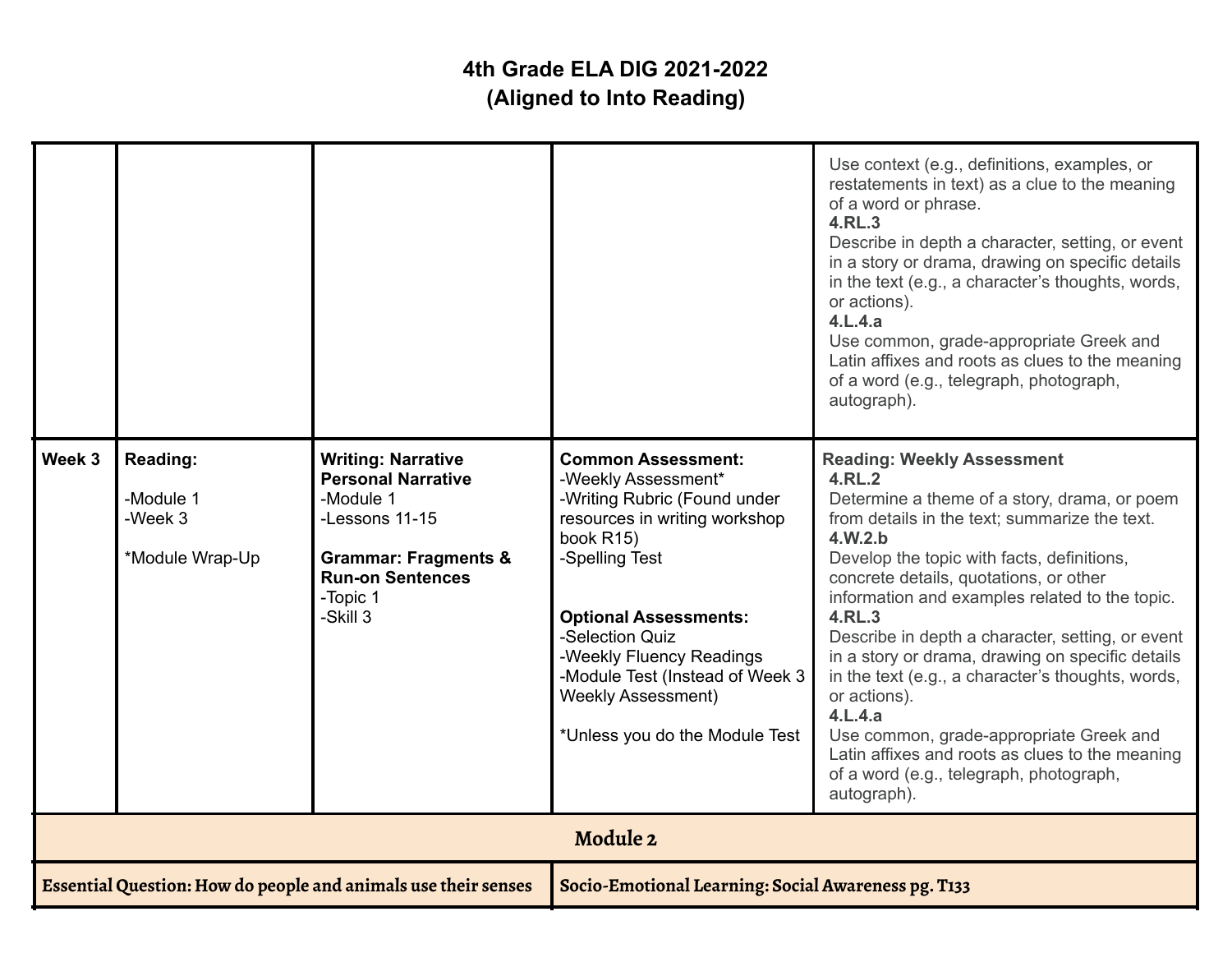| to navigate the world? |                                                           |                                                                                                                                                                             |                                                                                                                                                                               |                                                                                                                                                                                                                                                                                                                                                                                                                                                                                                                                                                                                                                                                                                                                                                                                                                                                                                                                                                                                                                                                                                                                                                                                                                                                                         |
|------------------------|-----------------------------------------------------------|-----------------------------------------------------------------------------------------------------------------------------------------------------------------------------|-------------------------------------------------------------------------------------------------------------------------------------------------------------------------------|-----------------------------------------------------------------------------------------------------------------------------------------------------------------------------------------------------------------------------------------------------------------------------------------------------------------------------------------------------------------------------------------------------------------------------------------------------------------------------------------------------------------------------------------------------------------------------------------------------------------------------------------------------------------------------------------------------------------------------------------------------------------------------------------------------------------------------------------------------------------------------------------------------------------------------------------------------------------------------------------------------------------------------------------------------------------------------------------------------------------------------------------------------------------------------------------------------------------------------------------------------------------------------------------|
| Week 4                 | <b>Reading:</b><br>-Module 2<br>-Week 1<br>*Module Launch | <b>Writing: Informational Text</b><br><b>Description</b><br>-Module 2<br>-Lessons 1-5<br><b>Grammar: Compound &amp;</b><br><b>Complex Sentences</b><br>-Topic 1<br>-Skill 4 | <b>Common Assessment:</b><br>-Weekly Assessment<br>-Introduce Writing Rubric<br>-Spelling Test<br><b>Optional Assessments:</b><br>-Selection Quiz<br>-Weekly Fluency Readings | <b>Writing: Module 2</b><br>4.W.3.e<br>Provide a conclusion that follows from the<br>narrated experiences or events.<br>4.W.4<br>Produce clear and coherent writing in which the<br>development and organization are appropriate<br>to task, purpose, and audience.<br>4.L.1.h<br>Write and organize one or more paragraphs<br>that contain: a topic sentence, supporting<br>details, and a conclusion that is appropriate to<br>the writing task.<br>4.W.10<br>Write routinely over extended time frames (time<br>for research, reflection, and revision) and<br>shorter time frames (a single sitting or a day or<br>two) for a range of discipline-specific tasks,<br>purposes, and audiences.<br>4.W.7<br>Conduct short research projects that build<br>knowledge through investigation of different<br>aspects of a topic.<br><b>Reading: Weekly Assessment</b><br>4.L.1.f<br>Produce complete sentences, recognizing and<br>correcting inappropriate fragments and<br>run-ons.<br>4.RI.7<br>Interpret information presented visually, orally,<br>or quantitatively (e.g., in charts, graphs,<br>diagrams, time lines, animations, or interactive<br>elements on Web pages) and explain how the<br>information contributes to an understanding of<br>the text in which it appears. |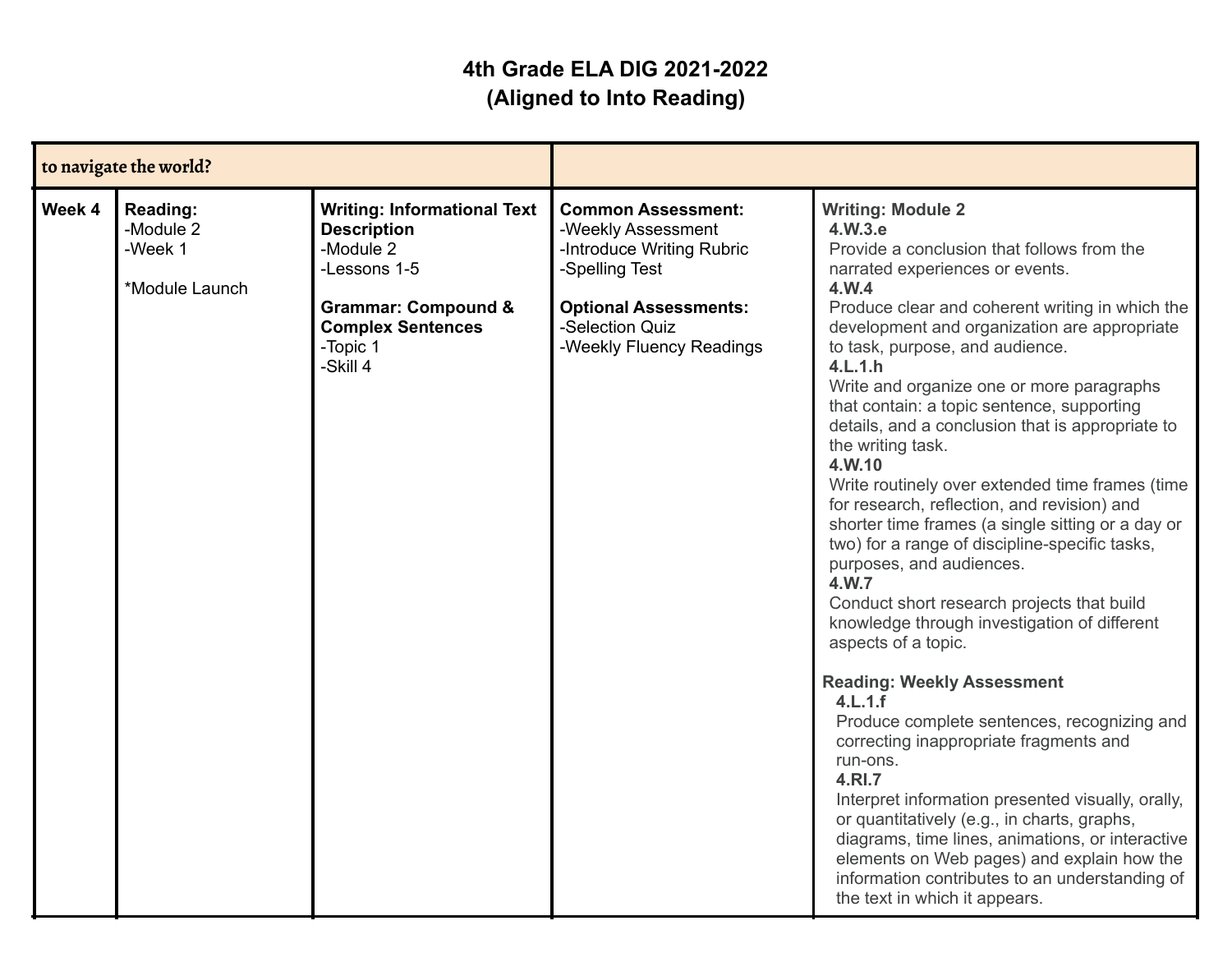|        |                                  |                                                                                                                                                |                                                                                                                                                  | 4.RI.5<br>Describe the overall structure (e.g.,<br>chronology, comparison, cause/effect, and<br>problem/solution) of events, ideas, concepts,<br>or information in a text or part of a text.<br>4.L.4.b<br>Use context (e.g., definitions, examples, or<br>restatements in text) as a clue to the meaning<br>of a word or phrase.<br>4.L.4.a<br>Use common, grade-appropriate Greek and<br>Latin affixes and roots as clues to the meaning<br>of a word (e.g., telegraph, photograph,<br>autograph).<br>4.RI.4<br>Determine the meaning of general academic<br>and domain-specific words or phrases in a text<br>relevant to a grade 4 topic or subject area. |
|--------|----------------------------------|------------------------------------------------------------------------------------------------------------------------------------------------|--------------------------------------------------------------------------------------------------------------------------------------------------|---------------------------------------------------------------------------------------------------------------------------------------------------------------------------------------------------------------------------------------------------------------------------------------------------------------------------------------------------------------------------------------------------------------------------------------------------------------------------------------------------------------------------------------------------------------------------------------------------------------------------------------------------------------|
| Week 5 | Reading:<br>-Module 2<br>-Week 2 | <b>Writing: Informational Text</b><br><b>Description</b><br>-Module 2<br>-Lessons 6-10<br><b>Grammar: Proper Nouns</b><br>-Topic 2<br>-Skill 1 | <b>Common Assessment:</b><br>-Weekly Assessment<br>-Spelling Test<br><b>Optional Assessments:</b><br>-Selection Quiz<br>-Weekly Fluency Readings | <b>Reading: Weekly Assessment</b><br>4.L.5.a<br>Explain the meaning of simple similes and<br>metaphors (e.g., as pretty as a picture) in<br>context.<br>4.L.5.b<br>Recognize and explain the meaning of<br>common idioms, adages, and proverbs.<br>4.RI.5<br>Describe the overall structure (e.g., chronology,<br>comparison, cause/effect, and<br>problem/solution) of events, ideas, concepts, or<br>information in a text or part of a text.<br>4.L.4.b<br>Use context (e.g., definitions, examples, or<br>restatements in text) as a clue to the meaning<br>of a word or phrase.<br>4.L.4.a<br>Use common, grade-appropriate Greek and                    |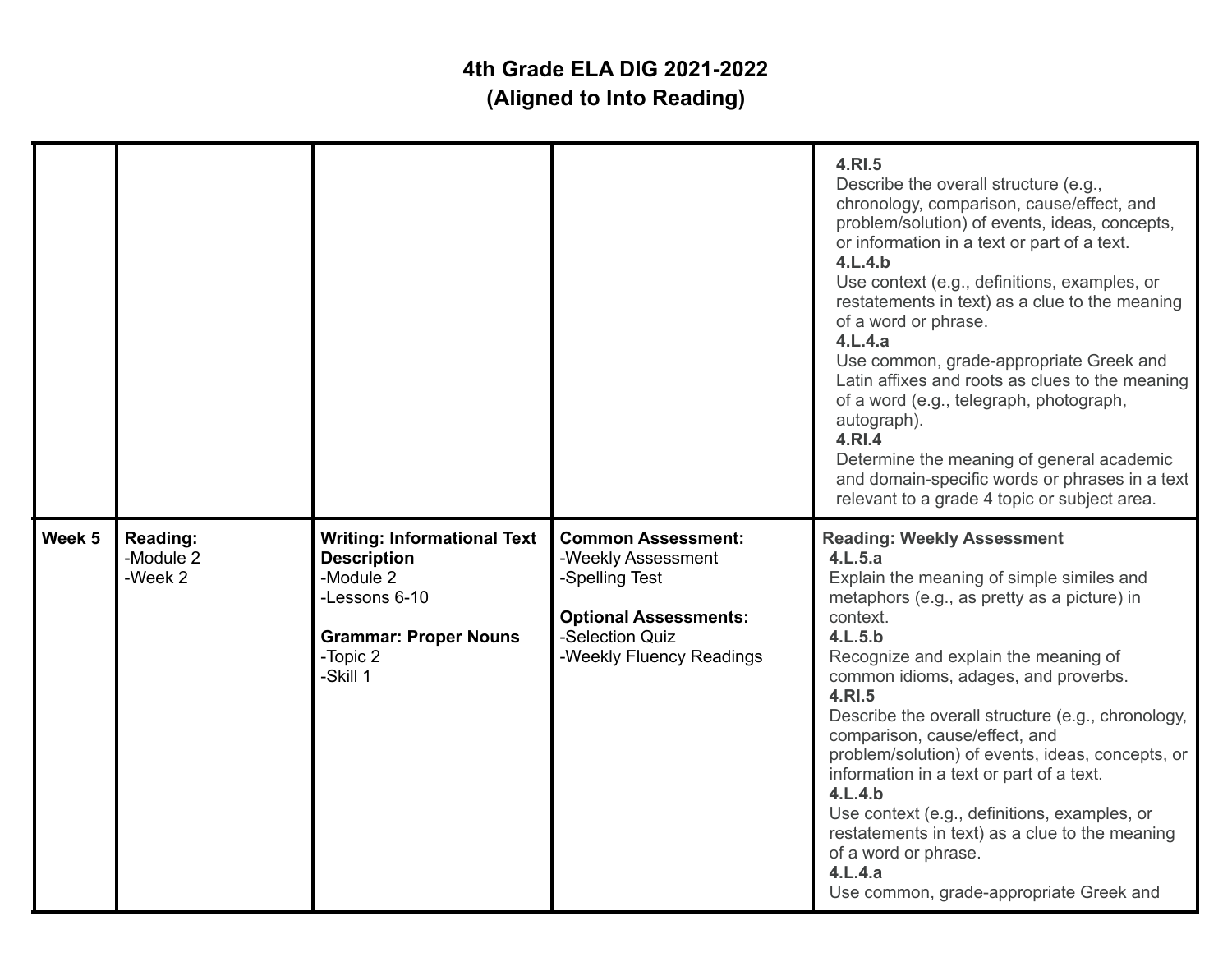|                                                            |                                                     |                                                                                                                                                               |                                                                                                                                                                                                                                                                                                                                   | Latin affixes and roots as clues to the meaning<br>of a word (e.g., telegraph, photograph,<br>autograph).<br>4.L.2.a<br>Use correct capitalization.                                                                                                                                                                                                                                                                                                                                                                                                                                                                                     |
|------------------------------------------------------------|-----------------------------------------------------|---------------------------------------------------------------------------------------------------------------------------------------------------------------|-----------------------------------------------------------------------------------------------------------------------------------------------------------------------------------------------------------------------------------------------------------------------------------------------------------------------------------|-----------------------------------------------------------------------------------------------------------------------------------------------------------------------------------------------------------------------------------------------------------------------------------------------------------------------------------------------------------------------------------------------------------------------------------------------------------------------------------------------------------------------------------------------------------------------------------------------------------------------------------------|
| Week 6                                                     | Reading:<br>-Module 2<br>-Week 3<br>*Module Wrap-Up | <b>Writing: Informational Text</b><br><b>Description</b><br>-Module 2<br>-Lessons 11-15<br><b>Grammar: Possessive</b><br><b>Nouns</b><br>-Topic 2<br>-Skill 2 | <b>Common Assessment:</b><br>-Weekly Assessment*<br>-Writing Rubric (Found under<br>resources in writing workshop<br>book R15)<br>-Spelling Test<br><b>Optional Assessments:</b><br>-Selection Quiz<br>-Weekly Fluency Readings<br>-Module Test (Instead of Week 3<br><b>Weekly Assessment)</b><br>*Unless you do the Module Test | <b>Reading: Weekly Assessment</b><br>4.L.1<br>Demonstrate command of the conventions of<br>Standard English grammar and usage when<br>writing or speaking.<br>4.L.5.a<br>Explain the meaning of simple similes and<br>metaphors (e.g., as pretty as a picture) in<br>context.<br>4.RL.3<br>Describe in depth a character, setting, or event<br>in a story or drama, drawing on specific details<br>in the text (e.g., a character's thoughts, words,<br>or actions).<br>4.L.4.a<br>Use common, grade-appropriate Greek and<br>Latin affixes and roots as clues to the meaning<br>of a word (e.g., telegraph, photograph,<br>autograph). |
|                                                            |                                                     |                                                                                                                                                               | Module 3                                                                                                                                                                                                                                                                                                                          |                                                                                                                                                                                                                                                                                                                                                                                                                                                                                                                                                                                                                                         |
| Essential Question: What does it take to meet a challenge? |                                                     | Socio-Emotional Learning: Relationship Skills pg. T261                                                                                                        |                                                                                                                                                                                                                                                                                                                                   |                                                                                                                                                                                                                                                                                                                                                                                                                                                                                                                                                                                                                                         |
| Week 7                                                     | Reading:<br>-Module 3<br>-Week 1<br>*Module Launch  | <b>Writing: Argument</b><br><b>Opinion Essay</b><br>-Module 3<br>-Lessons 1-5<br><b>Grammar: Pronouns</b><br>-Topic 2                                         | <b>Common Assessment:</b><br>-Weekly Assessment<br>-Introduce Writing Rubric<br>-Spelling Test<br><b>Optional Assessments:</b><br>-Selection Quiz                                                                                                                                                                                 | <b>Writing: Module 3</b><br>4.W.4<br>Produce clear and coherent writing in which the<br>development and organization are appropriate<br>to task, purpose, and audience.<br>4.W.3.c<br>Use a variety of transitional words and phrases                                                                                                                                                                                                                                                                                                                                                                                                   |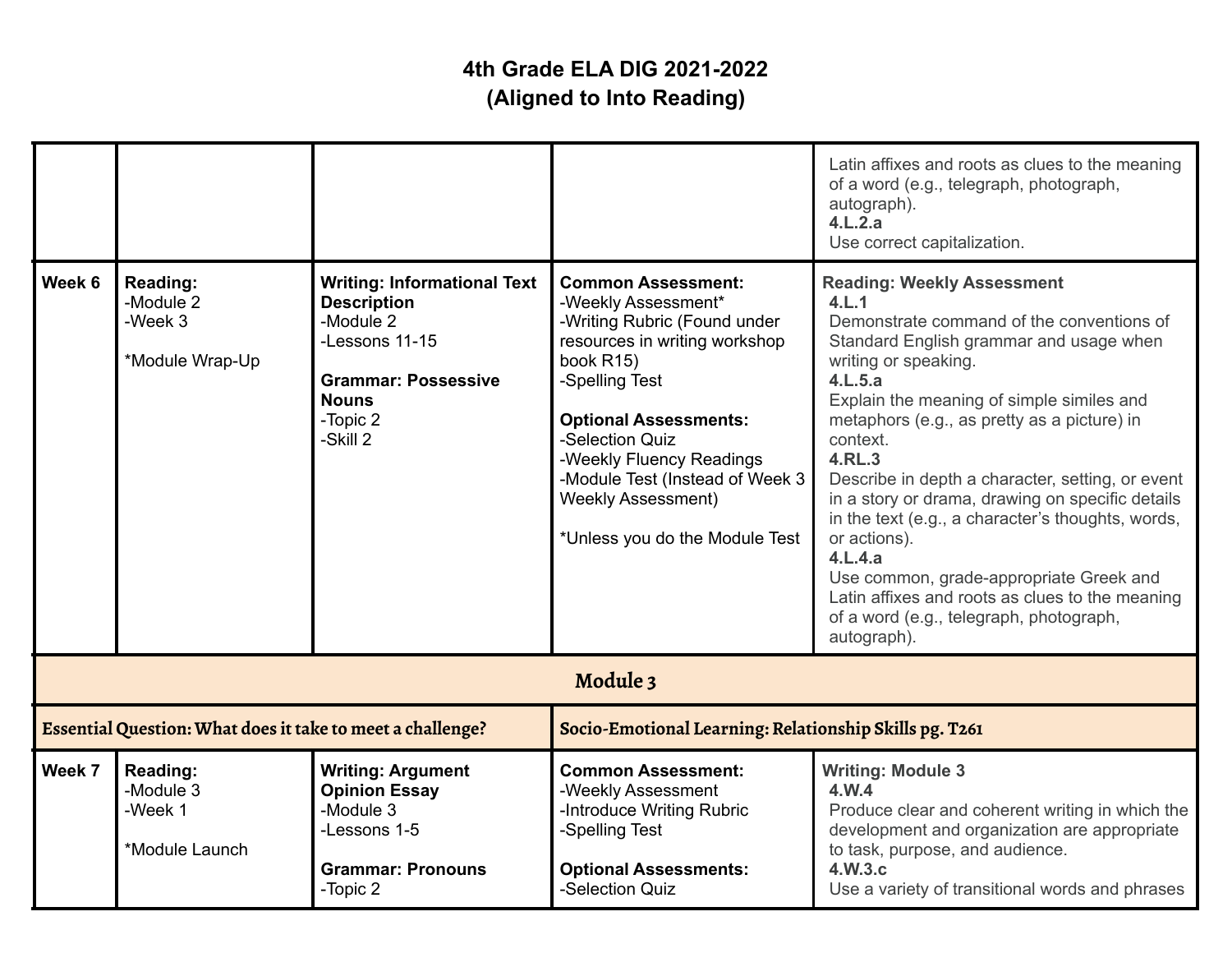|  | -Skill 3 | -Weekly Fluency Readings | to manage the sequence of events.<br>4.W.3.d<br>Use concrete words and phrases and sensory<br>details to convey experiences and events<br>precisely.<br>4.L.1.h<br>Write and organize one or more paragraphs<br>that contain: a topic sentence, supporting<br>details, and a conclusion that is appropriate to<br>the writing task.<br>4.W.10<br>Write routinely over extended time frames (time<br>for research, reflection, and revision) and<br>shorter time frames (a single sitting or a day or<br>two) for a range of discipline-specific tasks,<br>purposes, and audiences.<br>4.W.7<br>Conduct short research projects that build<br>knowledge through investigation of different<br>aspects of a topic. |
|--|----------|--------------------------|------------------------------------------------------------------------------------------------------------------------------------------------------------------------------------------------------------------------------------------------------------------------------------------------------------------------------------------------------------------------------------------------------------------------------------------------------------------------------------------------------------------------------------------------------------------------------------------------------------------------------------------------------------------------------------------------------------------|
|  |          |                          | <b>Reading: Weekly Assessment</b><br>4.RL.2<br>Determine a theme of a story, drama, or poem<br>from details in the text; summarize the text.<br>4.L.1<br>Demonstrate command of the conventions of<br>Standard English grammar and usage when<br>writing or speaking.<br>4.RL.3<br>Describe in depth a character, setting, or event<br>in a story or drama, drawing on specific details<br>in the text (e.g., a character's thoughts, words,<br>or actions).<br>4.L.5.c<br>Demonstrate understanding of words by<br>relating them to their synonyms and antonyms.<br>4.L.4.a                                                                                                                                     |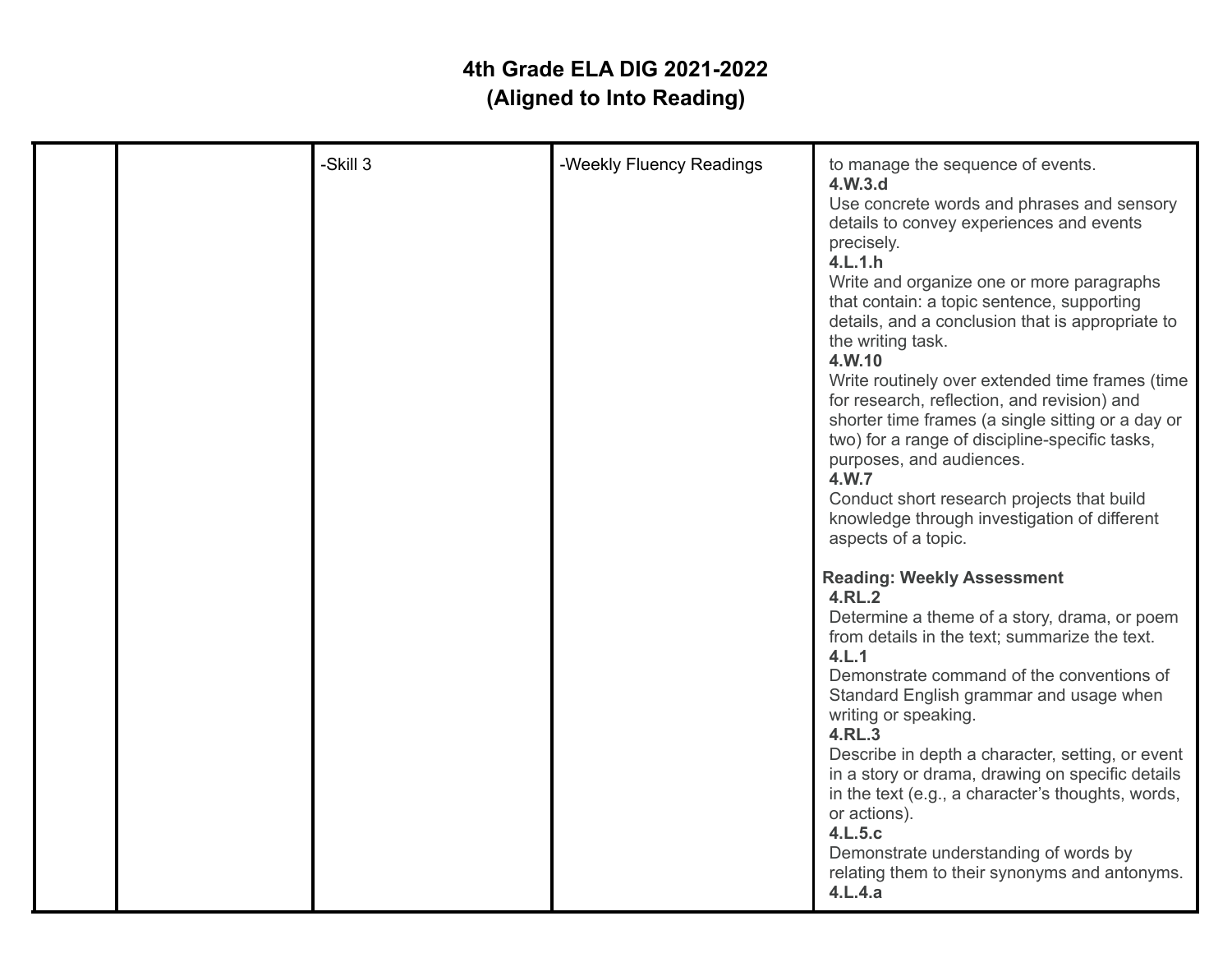|        |                                                     |                                                                                                                                                         |                                                                                                                                                                                  | Use common, grade-appropriate Greek and<br>Latin affixes and roots as clues to the meaning<br>of a word (e.g., telegraph, photograph,<br>autograph).                                                                                                                                                                                                                                                                                                                                                                                                                                                                                                                                                                                                                                                              |
|--------|-----------------------------------------------------|---------------------------------------------------------------------------------------------------------------------------------------------------------|----------------------------------------------------------------------------------------------------------------------------------------------------------------------------------|-------------------------------------------------------------------------------------------------------------------------------------------------------------------------------------------------------------------------------------------------------------------------------------------------------------------------------------------------------------------------------------------------------------------------------------------------------------------------------------------------------------------------------------------------------------------------------------------------------------------------------------------------------------------------------------------------------------------------------------------------------------------------------------------------------------------|
| Week 8 | <b>Reading:</b><br>-Module 3<br>-Week 2             | <b>Writing: Argument</b><br><b>Opinion Essay</b><br>-Module 3<br>-Lessons 6-10<br><b>Grammar: Possessive</b><br><b>Pronouns</b><br>-Topic 2<br>-Skill 4 | <b>Common Assessment:</b><br>-Weekly Assessment<br>-Spelling Test<br><b>Optional Assessments:</b><br>-Selection Quiz<br>-Weekly Fluency Readings                                 | <b>Reading: Weekly Assessment</b><br>4.L.5.b<br>Recognize and explain the meaning of<br>common idioms, adages, and proverbs.<br><b>4.RL.5</b><br>Explain the overall structure and major<br>differences between poetry, drama, and prose.<br>4.L.5.c<br>Demonstrate understanding of words by<br>relating them to their synonyms and antonyms.<br>4.L.1.b<br>Form and use the progressive verb tenses<br>(e.g., I was walking; I am walking; I will be<br>walking).<br>4.L.4.a<br>Use common, grade-appropriate Greek and<br>Latin affixes and roots as clues to the meaning<br>of a word (e.g., telegraph, photograph,<br>autograph).<br>4.RI.6<br>Compare and contrast a firsthand and<br>secondhand account of the same event or<br>topic; describe the differences in focus, and the<br>information provided. |
| Week 9 | Reading:<br>-Module 3<br>-Week 3<br>*Module Wrap-Up | <b>Writing: Argument</b><br><b>Opinion Essay</b><br>-Module 3<br>-Lessons 11-15<br><b>Grammar: Correct</b><br><b>Pronouns</b><br>-Topic 2               | <b>Common Assessment:</b><br>-Weekly Assessment*<br>-Writing Rubric (Found under<br>resources in writing workshop<br>book R15)<br>-Spelling Test<br><b>Optional Assessments:</b> | <b>Reading: Weekly Assessment</b><br>4.L.1<br>Demonstrate command of the conventions of<br>Standard English grammar and usage when<br>writing or speaking.<br>4.L.2.c<br>Use a comma before a coordinating<br>conjunction in a compound sentence.                                                                                                                                                                                                                                                                                                                                                                                                                                                                                                                                                                 |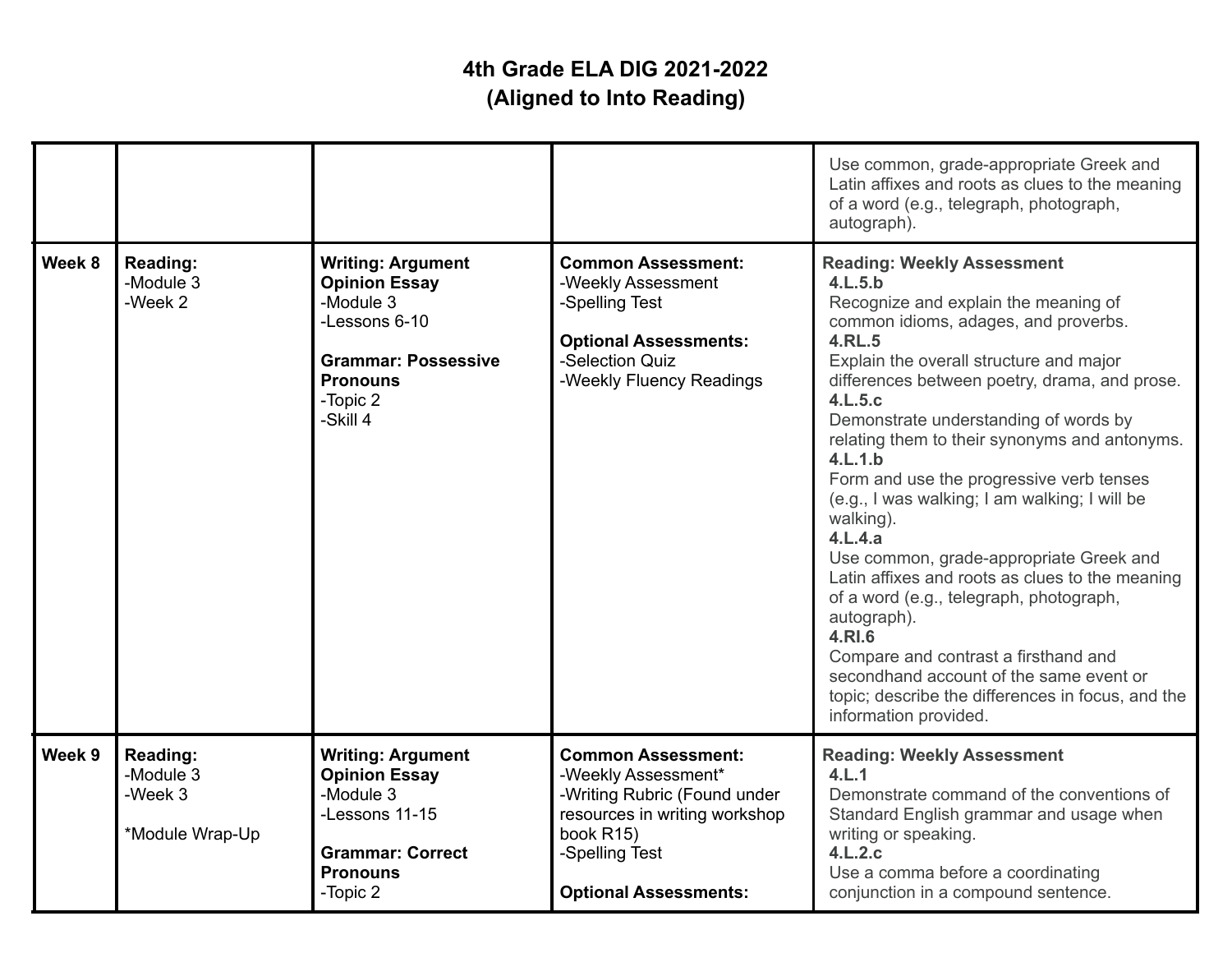| <b>Weekly Assessment)</b><br>the difference between first-and third-person<br>*Unless you do the Module Test | narrations.<br>4.L.5.a<br>Explain the meaning of simple similes and<br>metaphors (e.g., as pretty as a picture) in<br>context.<br>4.RL.3<br>Describe in depth a character, setting, or event<br>in a story or drama, drawing on specific details<br>in the text (e.g., a character's thoughts, words,<br>or actions).<br>4.L.4.a<br>Use common, grade-appropriate Greek and<br>Latin affixes and roots as clues to the meaning<br>of a word (e.g., telegraph, photograph,<br>autograph). |
|--------------------------------------------------------------------------------------------------------------|------------------------------------------------------------------------------------------------------------------------------------------------------------------------------------------------------------------------------------------------------------------------------------------------------------------------------------------------------------------------------------------------------------------------------------------------------------------------------------------|
|--------------------------------------------------------------------------------------------------------------|------------------------------------------------------------------------------------------------------------------------------------------------------------------------------------------------------------------------------------------------------------------------------------------------------------------------------------------------------------------------------------------------------------------------------------------------------------------------------------------|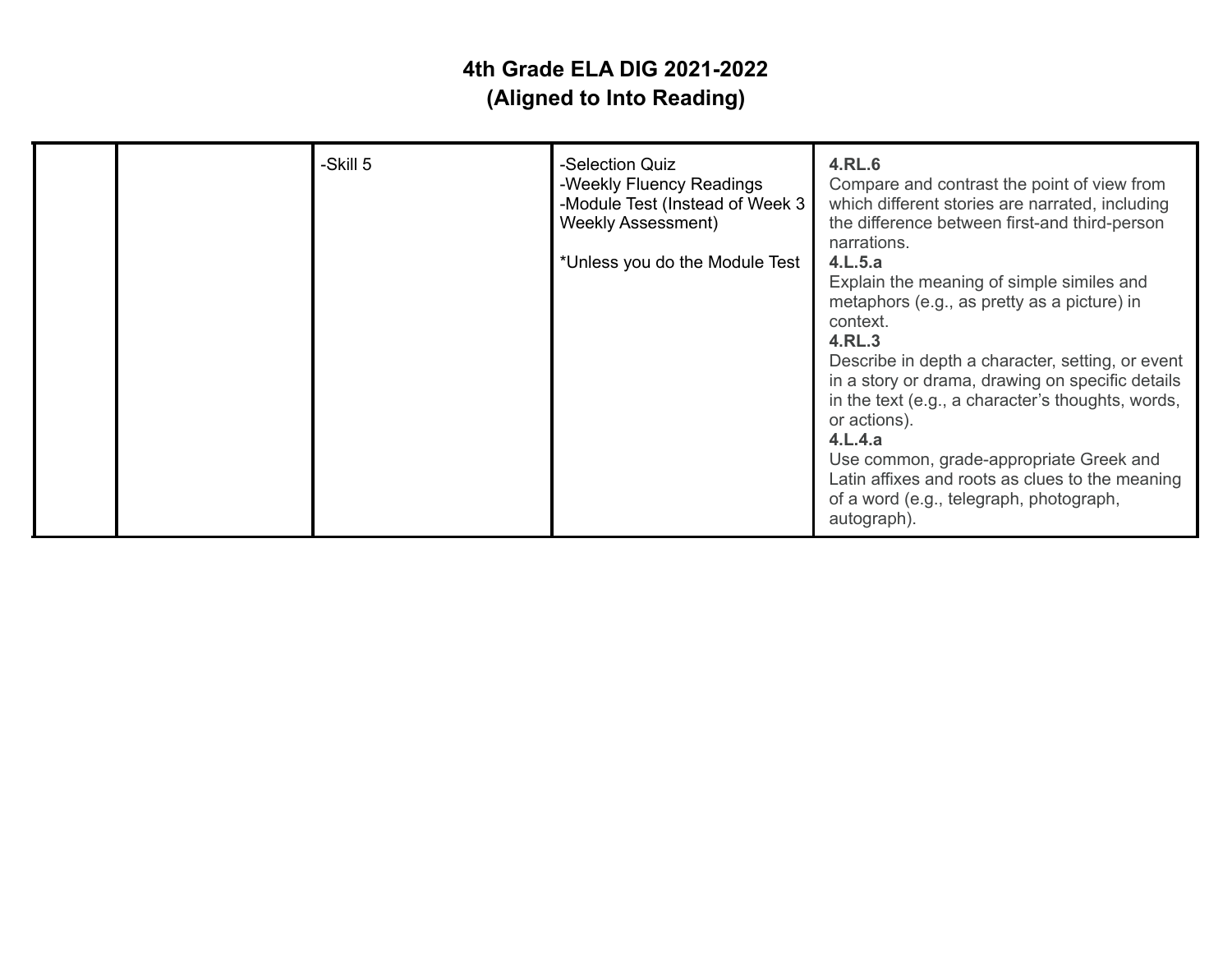|          |                                                               |                                                                                                                                                  | <b>Quarter 2</b>                                                                                                                                                              |                                                                                                                                                                                                                                                                                                                                                                                                                                                                                                                                                                                                                                                                                                                                                                                        |
|----------|---------------------------------------------------------------|--------------------------------------------------------------------------------------------------------------------------------------------------|-------------------------------------------------------------------------------------------------------------------------------------------------------------------------------|----------------------------------------------------------------------------------------------------------------------------------------------------------------------------------------------------------------------------------------------------------------------------------------------------------------------------------------------------------------------------------------------------------------------------------------------------------------------------------------------------------------------------------------------------------------------------------------------------------------------------------------------------------------------------------------------------------------------------------------------------------------------------------------|
|          | Reading<br>- Vocabulary<br>- Reading<br>- Foundational Skills | <b>Writing Workshop</b><br>- Writing<br>- Grammar                                                                                                | <b>Assessments</b>                                                                                                                                                            | <b>Standards</b>                                                                                                                                                                                                                                                                                                                                                                                                                                                                                                                                                                                                                                                                                                                                                                       |
| Module 4 |                                                               |                                                                                                                                                  |                                                                                                                                                                               |                                                                                                                                                                                                                                                                                                                                                                                                                                                                                                                                                                                                                                                                                                                                                                                        |
|          | Essential Question: What makes someone a hero?                |                                                                                                                                                  | Socio-Emotional Learning: Responsible Decision Making pg. T5                                                                                                                  |                                                                                                                                                                                                                                                                                                                                                                                                                                                                                                                                                                                                                                                                                                                                                                                        |
| Week 1   | Reading:<br>-Module 4<br>-Week 1<br>*Module Launch            | <b>Writing: Narrative</b><br><b>Story</b><br>-Module 4<br>-Lessons 1-5<br><b>Grammar: Pronoun</b><br><b>Contractions</b><br>-Topic 2<br>-Skill 6 | <b>Common Assessment:</b><br>-Weekly Assessment<br>-Introduce Writing Rubric<br>-Spelling Test<br><b>Optional Assessments:</b><br>-Selection Quiz<br>-Weekly Fluency Readings | <b>Writing: Module 4</b><br>4.W.4<br>Produce clear and coherent writing in which the<br>development and organization are appropriate<br>to task, purpose, and audience.<br>4.W.3.b<br>Use dialogue and description to develop<br>experiences and events or show the responses<br>of characters to situations.<br>4.W.3.d<br>Use concrete words and phrases and sensory<br>details to convey experiences and events<br>precisely.<br>4.W.10<br>Write routinely over extended time frames (time<br>for research, reflection, and revision) and<br>shorter time frames (a single sitting or a day or<br>two) for a range of discipline-specific tasks,<br>purposes, and audiences.<br>4.W.7<br>Conduct short research projects that build<br>knowledge through investigation of different |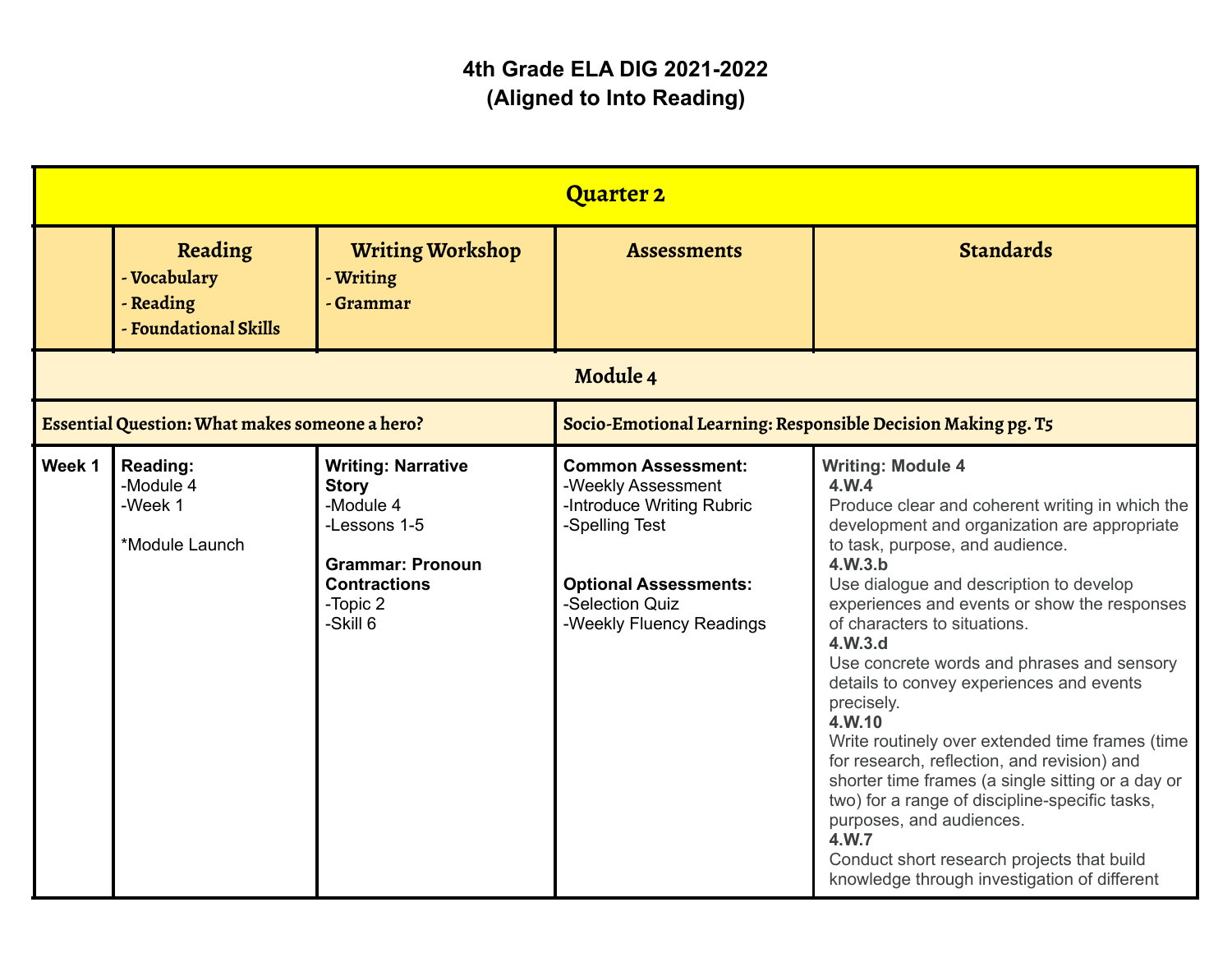|        |                                         |                                                                         |                                                                   | aspects of a topic.<br>4.W.3.a<br>Orient the reader by establishing a situation<br>and introducing a narrator and/or characters;<br>organize an event sequence that unfolds<br>naturally.<br><b>Reading: Weekly Assessment</b><br>4.RL.2<br>Determine a theme of a story, drama, or poem<br>from details in the text; summarize the text.<br>4.L.1<br>Demonstrate command of the conventions of<br>Standard English grammar and usage when<br>writing or speaking.<br><b>4.RL.6</b><br>Compare and contrast the point of view from<br>which different stories are narrated, including<br>the difference between first-and third-person<br>narrations.<br>4.RL.1<br>Refer to details and examples in a text when<br>explaining what the text says explicitly and<br>when drawing inferences from the text.<br>4.L.4.b<br>Use context (e.g., definitions, examples, or<br>restatements in text) as a clue to the meaning<br>of a word or phrase.<br>4.L.4.a<br>Use common, grade-appropriate Greek and<br>Latin affixes and roots as clues to the meaning<br>of a word (e.g., telegraph, photograph,<br>autograph). |
|--------|-----------------------------------------|-------------------------------------------------------------------------|-------------------------------------------------------------------|-------------------------------------------------------------------------------------------------------------------------------------------------------------------------------------------------------------------------------------------------------------------------------------------------------------------------------------------------------------------------------------------------------------------------------------------------------------------------------------------------------------------------------------------------------------------------------------------------------------------------------------------------------------------------------------------------------------------------------------------------------------------------------------------------------------------------------------------------------------------------------------------------------------------------------------------------------------------------------------------------------------------------------------------------------------------------------------------------------------------|
| Week 2 | <b>Reading:</b><br>-Module 4<br>-Week 2 | <b>Writing: Narrative</b><br><b>Story</b><br>-Module 4<br>-Lessons 6-10 | <b>Common Assessment:</b><br>-Weekly Assessment<br>-Spelling Test | <b>Reading: Weekly Assessment</b><br>4.L.1.g<br>Correctly use frequently confused words (e.g.,<br>to, too, two; there, their).                                                                                                                                                                                                                                                                                                                                                                                                                                                                                                                                                                                                                                                                                                                                                                                                                                                                                                                                                                                    |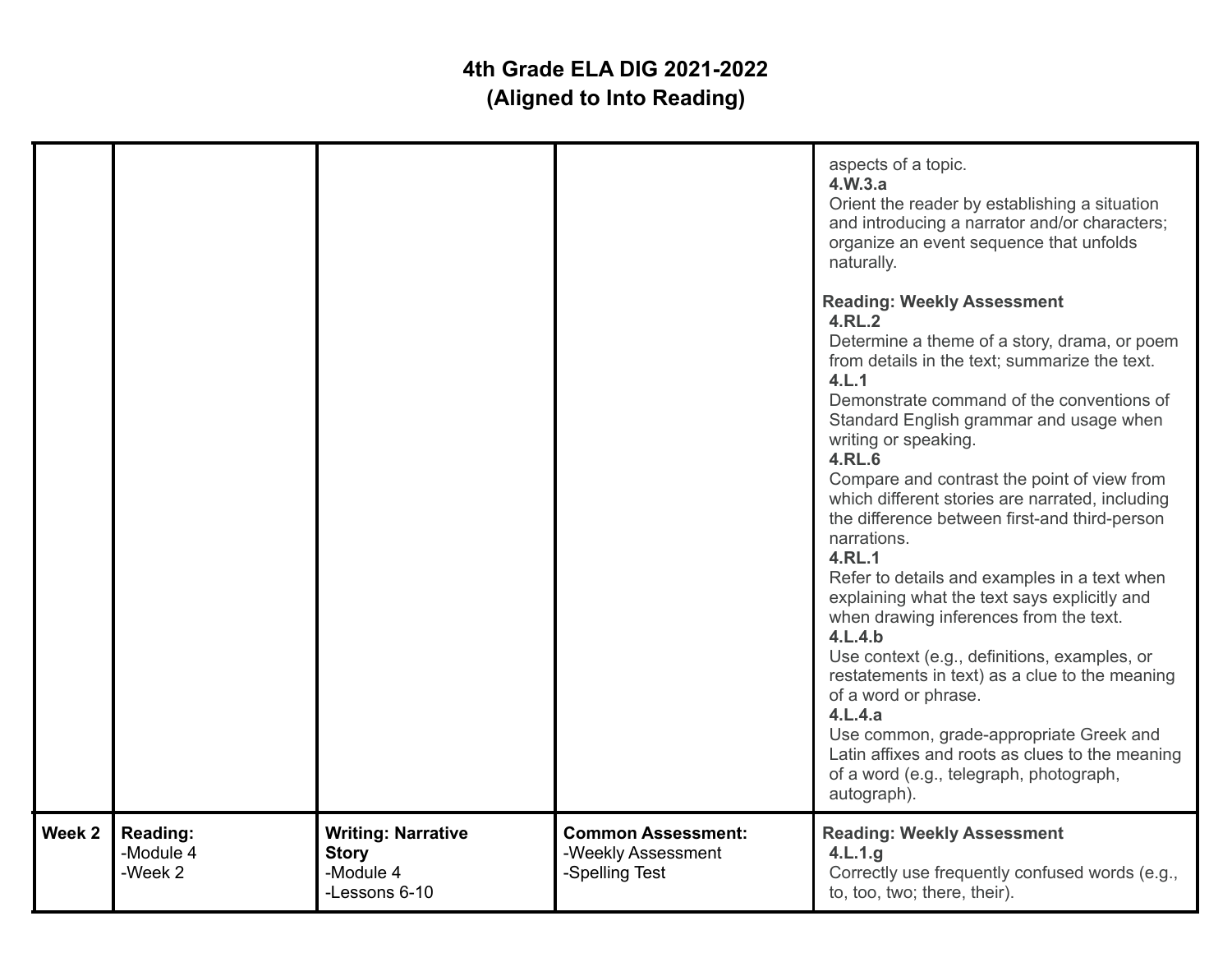|        |                                                     | <b>Grammar: Verbs</b><br>-Topic 3<br>-Skill 1                                                                                   | <b>Optional Assessments:</b><br>-Selection Quiz<br>-Weekly Fluency Readings                                                                                                                                                                                                                                                | 4.L.5.a<br>Explain the meaning of simple similes and<br>metaphors (e.g., as pretty as a picture) in<br>context.<br>4.RI.5<br>Describe the overall structure (e.g., chronology,<br>comparison, cause/effect, and<br>problem/solution) of events, ideas, concepts, or<br>information in a text or part of a text.<br><b>4.RL.5</b><br>Explain the overall structure and major<br>differences between poetry, drama, and prose.<br>4.L.4<br>Determine or clarify the meaning of unknown<br>and multiple-meaning words and phrases<br>based on grade 4 reading and content,<br>choosing flexibly from a range of strategies.<br>4.L.4.a<br>Use common, grade-appropriate Greek and<br>Latin affixes and roots as clues to the meaning<br>of a word (e.g., telegraph, photograph,<br>autograph). |
|--------|-----------------------------------------------------|---------------------------------------------------------------------------------------------------------------------------------|----------------------------------------------------------------------------------------------------------------------------------------------------------------------------------------------------------------------------------------------------------------------------------------------------------------------------|---------------------------------------------------------------------------------------------------------------------------------------------------------------------------------------------------------------------------------------------------------------------------------------------------------------------------------------------------------------------------------------------------------------------------------------------------------------------------------------------------------------------------------------------------------------------------------------------------------------------------------------------------------------------------------------------------------------------------------------------------------------------------------------------|
| Week 3 | Reading:<br>-Module 4<br>-Week 3<br>*Module Wrap-Up | <b>Writing: Narrative</b><br><b>Story</b><br>-Module 4<br>-Lessons 11-15<br><b>Grammar: Verb Tenses</b><br>-Topic 3<br>-Skill 2 | <b>Common Assessment:</b><br>-Weekly Assessment*<br>-Writing Rubric (Found under<br>resources in writing workshop<br>book R15)<br>-Spelling Test<br><b>Optional Assessments:</b><br>-Selection Quiz<br>-Weekly Fluency Readings<br>-Module Test (Instead of Week<br>3 Weekly Assessment)<br>*Unless you do the Module Test | <b>Reading: Weekly Assessment</b><br>4.L.2<br>Demonstrate command of the conventions of<br>Standard English capitalization, punctuation,<br>and spelling when writing.<br>4.RI.5<br>Describe the overall structure (e.g., chronology,<br>comparison, cause/effect, and<br>problem/solution) of events, ideas, concepts, or<br>information in a text or part of a text.<br>4.RI.2<br>Determine the main idea of a text and explain<br>how it is supported by key details; summarize<br>the text.<br>4.L.4.a                                                                                                                                                                                                                                                                                  |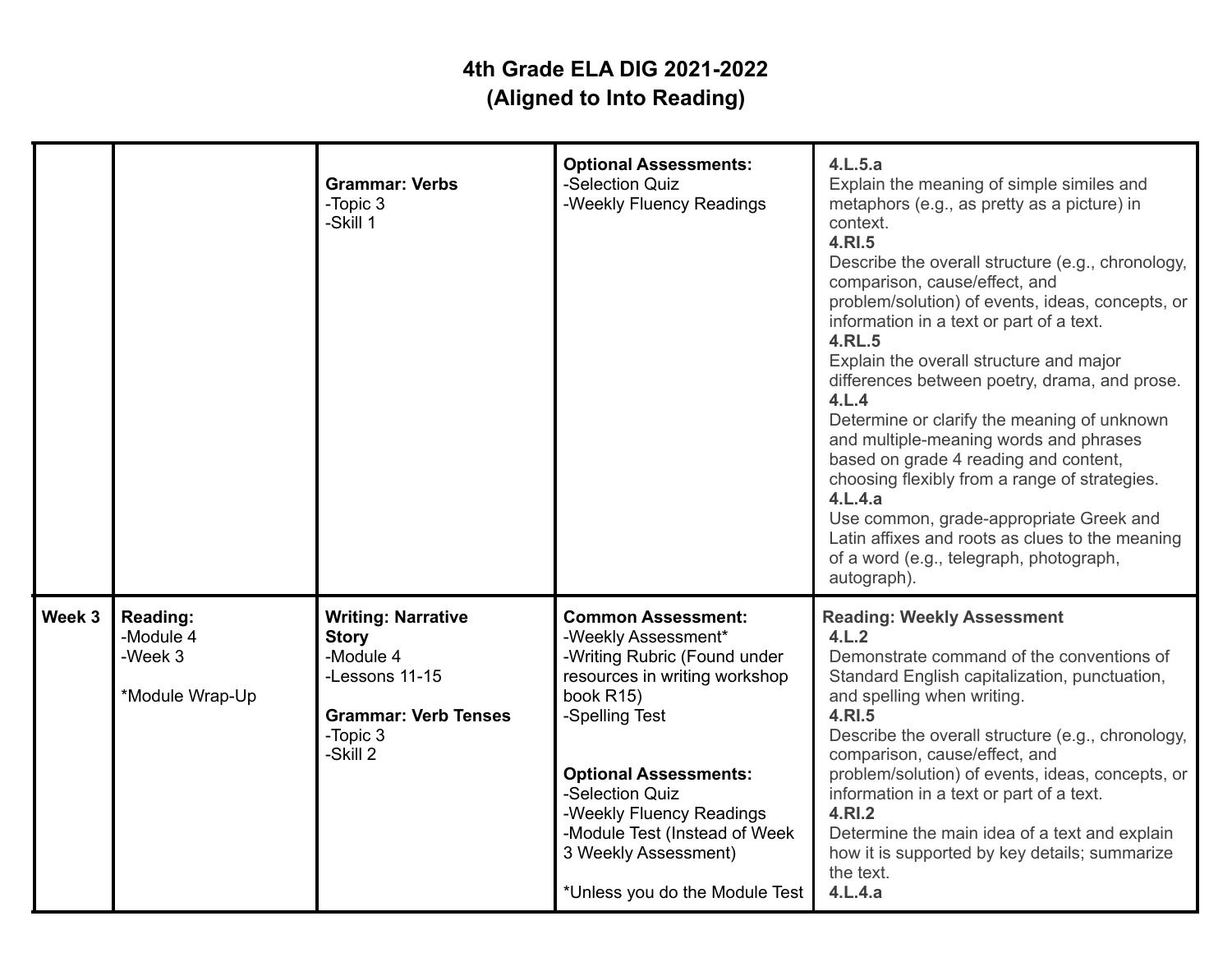|        |                                                           |                                                                                                                                                                    |                                                                                                                                                                               | Use common, grade-appropriate Greek and<br>Latin affixes and roots as clues to the meaning<br>of a word (e.g., telegraph, photograph,<br>autograph).<br>4.RI.1<br>Refer to details and examples in a text when<br>explaining what the text says explicitly and<br>when drawing inferences from the text.                                                                                                                                                                                                                                                                                                                                                                                                                                                                                                                         |
|--------|-----------------------------------------------------------|--------------------------------------------------------------------------------------------------------------------------------------------------------------------|-------------------------------------------------------------------------------------------------------------------------------------------------------------------------------|----------------------------------------------------------------------------------------------------------------------------------------------------------------------------------------------------------------------------------------------------------------------------------------------------------------------------------------------------------------------------------------------------------------------------------------------------------------------------------------------------------------------------------------------------------------------------------------------------------------------------------------------------------------------------------------------------------------------------------------------------------------------------------------------------------------------------------|
|        |                                                           |                                                                                                                                                                    | Module 5                                                                                                                                                                      |                                                                                                                                                                                                                                                                                                                                                                                                                                                                                                                                                                                                                                                                                                                                                                                                                                  |
|        | Essential Question: How far can your talents take you?    |                                                                                                                                                                    | Socio-Emotional Learning: Social Awareness pg. T133                                                                                                                           |                                                                                                                                                                                                                                                                                                                                                                                                                                                                                                                                                                                                                                                                                                                                                                                                                                  |
| Week 4 | <b>Reading:</b><br>-Module 5<br>-Week 1<br>*Module Launch | <b>Writing: Informational</b><br><b>Expository Essay</b><br>-Module 5<br>-Lessons 1-5<br><b>Grammar: Progressive</b><br><b>Verb Tenses</b><br>-Topic 3<br>-Skill 3 | <b>Common Assessment:</b><br>-Weekly Assessment<br>-Introduce Writing Rubric<br>-Spelling Test<br><b>Optional Assessments:</b><br>-Selection Quiz<br>-Weekly Fluency Readings | <b>Writing: Module 5</b><br>4.W.2.a<br>Introduce a topic clearly and group related<br>information in paragraphs and sections; include<br>formatting (e.g., headings), illustrations, and<br>multimedia when useful to aiding<br>comprehension.<br>4.W.4<br>Produce clear and coherent writing in which the<br>development and organization are appropriate<br>to task, purpose, and audience.<br>4.W.1.d<br>Provide a concluding statement or section<br>related to the opinion presented.<br>4.W.1.c<br>Link opinion and reasons using words and<br>phrases (e.g., for instance, in order to, in<br>addition).<br>4.L.5.c<br>Demonstrate understanding of words by<br>relating them to their synonyms and antonyms.<br>4.W.10<br>Write routinely over extended time frames (time<br>for research, reflection, and revision) and |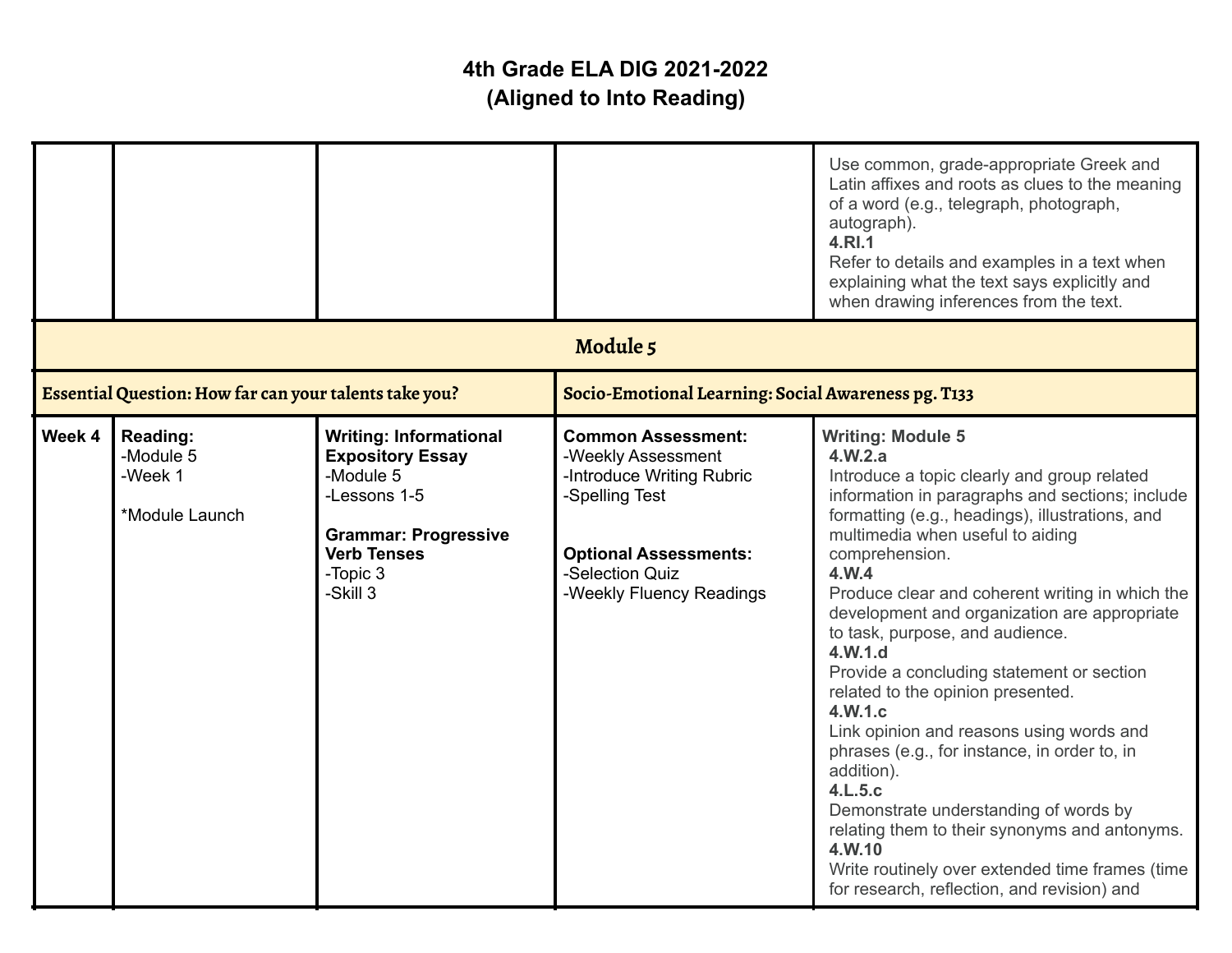|  | shorter time frames (a single sitting or a day or<br>two) for a range of discipline-specific tasks,<br>purposes, and audiences.<br>4.W.7<br>Conduct short research projects that build<br>knowledge through investigation of different<br>aspects of a topic.<br>4.L.3.a<br>Choose words and phrases to convey ideas<br>precisely.<br>4.L.1.h<br>Write and organize one or more paragraphs<br>that contain: a topic sentence, supporting<br>details, and a conclusion that is appropriate to<br>the writing task.                                                                                                                                                                                                                                          |
|--|------------------------------------------------------------------------------------------------------------------------------------------------------------------------------------------------------------------------------------------------------------------------------------------------------------------------------------------------------------------------------------------------------------------------------------------------------------------------------------------------------------------------------------------------------------------------------------------------------------------------------------------------------------------------------------------------------------------------------------------------------------|
|  | <b>Reading: Weekly Assessment</b><br>4.L.1.c<br>Use modal auxiliaries (e.g., can, may, must) to<br>convey various conditions.<br>4.L.5.b<br>Recognize and explain the meaning of<br>common idioms, adages, and proverbs.<br>4.RI.5<br>Describe the overall structure (e.g., chronology,<br>comparison, cause/effect, and<br>problem/solution) of events, ideas, concepts, or<br>information in a text or part of a text.<br>4.RI.8<br>Explain how an author uses reasons and<br>evidence to support particular points in a text.<br>4.L.4.a<br>Use common, grade-appropriate Greek and<br>Latin affixes and roots as clues to the meaning<br>of a word (e.g., telegraph, photograph,<br>autograph).<br>4.RI.4<br>Determine the meaning of general academic |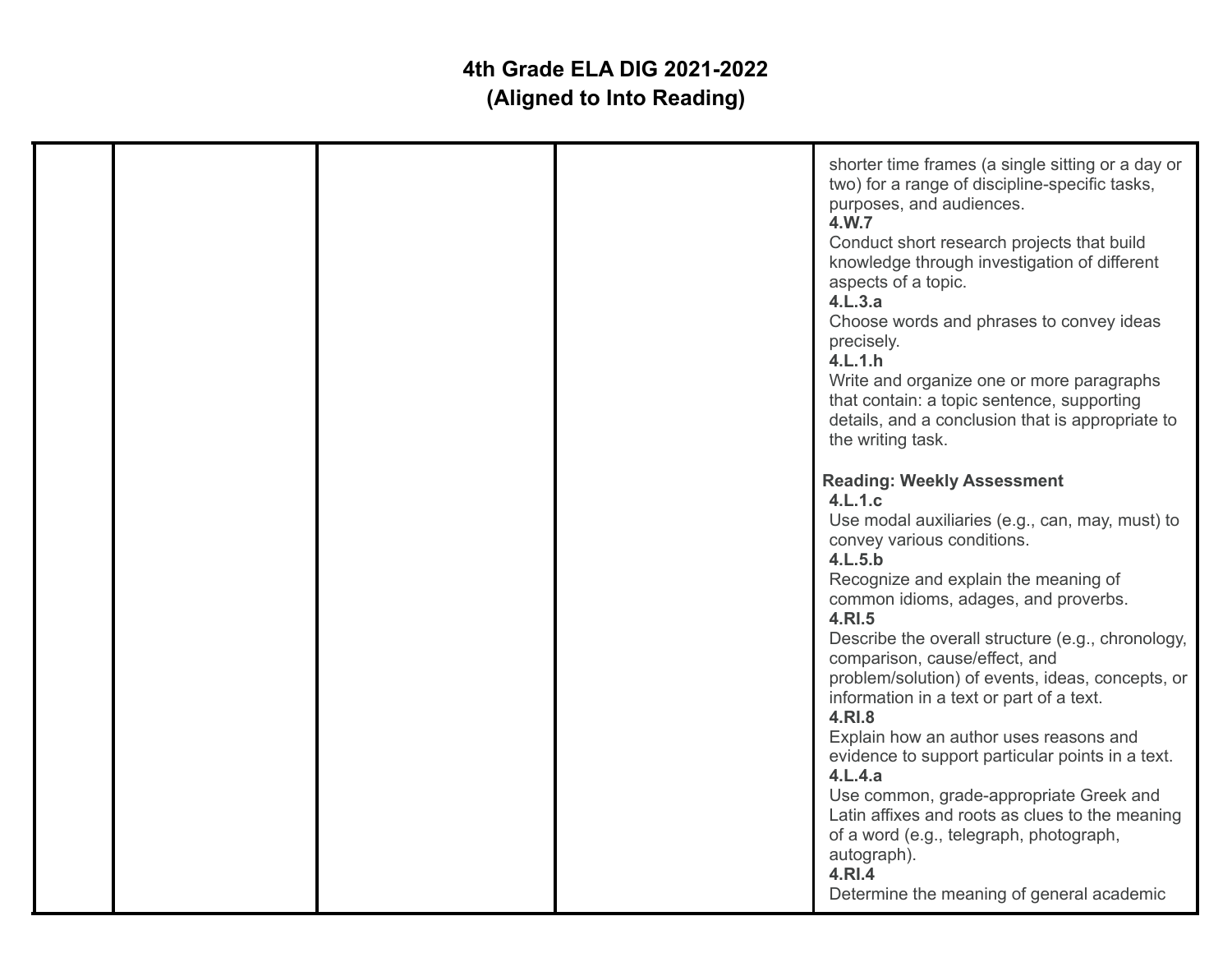|        |                                         |                                                                                                                                                               |                                                                                                                                                  | and domain-specific words or phrases in a text<br>relevant to a grade 4 topic or subject area.                                                                                                                                                                                                                                                                                                                                                                                                                                                                                                                                                                                                                                                                                                                                                                                                                                                                                                                                                                                                 |
|--------|-----------------------------------------|---------------------------------------------------------------------------------------------------------------------------------------------------------------|--------------------------------------------------------------------------------------------------------------------------------------------------|------------------------------------------------------------------------------------------------------------------------------------------------------------------------------------------------------------------------------------------------------------------------------------------------------------------------------------------------------------------------------------------------------------------------------------------------------------------------------------------------------------------------------------------------------------------------------------------------------------------------------------------------------------------------------------------------------------------------------------------------------------------------------------------------------------------------------------------------------------------------------------------------------------------------------------------------------------------------------------------------------------------------------------------------------------------------------------------------|
| Week 5 | Reading:<br>-Module 5<br>-Week 2        | <b>Writing: Informational</b><br><b>Expository Essay</b><br>-Module 5<br>-Lessons 6-10<br><b>Grammar: Modal</b><br><b>Auxiliaries</b><br>-Topic 3<br>-Skill 4 | <b>Common Assessment:</b><br>-Weekly Assessment<br>-Spelling Test<br><b>Optional Assessments:</b><br>-Selection Quiz<br>-Weekly Fluency Readings | <b>Reading: Weekly Assessment</b><br>4.L.1<br>Demonstrate command of the conventions of<br>Standard English grammar and usage when<br>writing or speaking.<br>4.RI.7<br>Interpret information presented visually, orally,<br>or quantitatively (e.g., in charts, graphs,<br>diagrams, time lines, animations, or interactive<br>elements on Web pages) and explain how the<br>information contributes to an understanding of<br>the text in which it appears.<br>4.RI.5<br>Describe the overall structure (e.g., chronology,<br>comparison, cause/effect, and<br>problem/solution) of events, ideas, concepts, or<br>information in a text or part of a text.<br>4.L.4.b<br>Use context (e.g., definitions, examples, or<br>restatements in text) as a clue to the meaning<br>of a word or phrase.<br>4.RI.2<br>Determine the main idea of a text and explain<br>how it is supported by key details; summarize<br>the text.<br>4.L.4.a<br>Use common, grade-appropriate Greek and<br>Latin affixes and roots as clues to the meaning<br>of a word (e.g., telegraph, photograph,<br>autograph). |
| Week 6 | <b>Reading:</b><br>-Module 5<br>-Week 3 | <b>Writing: Informational</b><br><b>Expository Essay</b><br>-Module 5<br>-Lessons 11-15                                                                       | <b>Common Assessment:</b><br>-Weekly Assessment*<br>-Writing Rubric (Found under<br>resources in writing workshop                                | <b>Reading: Weekly Assessment</b><br>4.RL.2<br>Determine a theme of a story, drama, or poem<br>from details in the text; summarize the text.                                                                                                                                                                                                                                                                                                                                                                                                                                                                                                                                                                                                                                                                                                                                                                                                                                                                                                                                                   |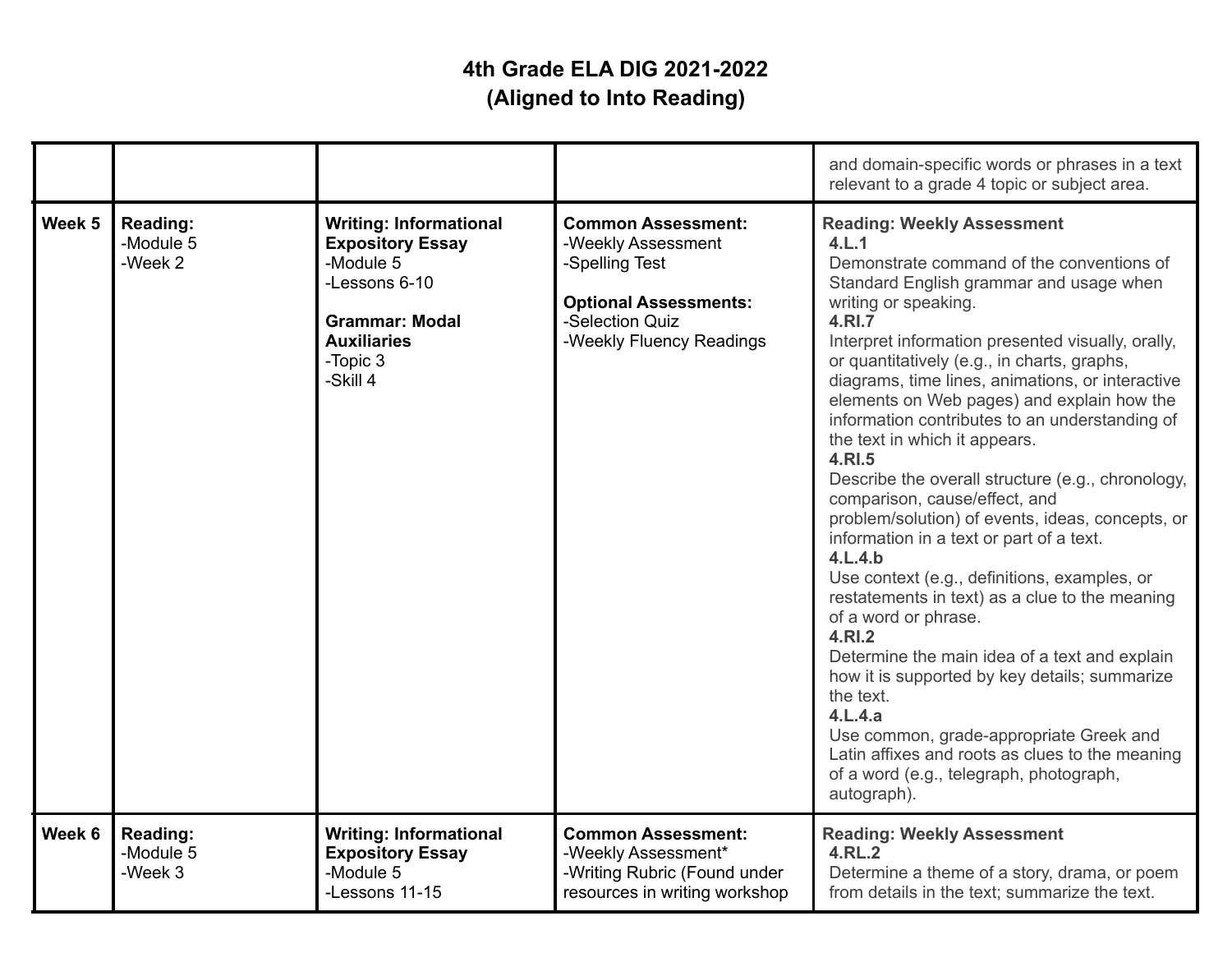|             | *Module Wrap-Up                                    | <b>Grammar: Irregular Verbs</b><br>-Topic 3<br>-Skill 5                                                                             | book R15)<br>-Spelling Test<br><b>Optional Assessments:</b><br>-Selection Quiz<br>-Weekly Fluency Readings<br>-Module Test (Instead of Week<br>3 Weekly Assessment)<br>*Unless you do the Module Test | 4.L.1<br>Demonstrate command of the conventions of<br>Standard English grammar and usage when<br>writing or speaking.<br>4.L.5.a<br>Explain the meaning of simple similes and<br>metaphors (e.g., as pretty as a picture) in<br>context.<br>4.RL.5<br>Explain the overall structure and major<br>differences between poetry, drama, and prose.<br>4.L.4.a<br>Use common, grade-appropriate Greek and<br>Latin affixes and roots as clues to the meaning<br>of a word (e.g., telegraph, photograph,<br>autograph).                                                 |
|-------------|----------------------------------------------------|-------------------------------------------------------------------------------------------------------------------------------------|-------------------------------------------------------------------------------------------------------------------------------------------------------------------------------------------------------|-------------------------------------------------------------------------------------------------------------------------------------------------------------------------------------------------------------------------------------------------------------------------------------------------------------------------------------------------------------------------------------------------------------------------------------------------------------------------------------------------------------------------------------------------------------------|
|             |                                                    |                                                                                                                                     | Module 6                                                                                                                                                                                              |                                                                                                                                                                                                                                                                                                                                                                                                                                                                                                                                                                   |
| and unique? |                                                    | Essential Question: What makes Earth's natural wonders exciting                                                                     | Socio-Emotional Learning: Self-Awareness Anchor Charts T261                                                                                                                                           |                                                                                                                                                                                                                                                                                                                                                                                                                                                                                                                                                                   |
| Week 7      | Reading:<br>-Module 6<br>-Week 1<br>*Module Launch | <b>Writing: Correspondence</b><br><b>Letter</b><br>-Module 6<br>-Lessons 1-5<br><b>Grammar: Participles</b><br>-Topic 3<br>-Skill 6 | <b>Common Assessment:</b><br>-Weekly Assessment<br>-Introduce Writing Rubric<br>-Spelling Test<br><b>Optional Assessments:</b><br>-Selection Quiz<br>-Weekly Fluency Readings                         | <b>Writing: Module 6:</b><br>4.W.4<br>Produce clear and coherent writing in which the<br>development and organization are appropriate<br>to task, purpose, and audience.<br>4.W.6<br>With some guidance and support from adults,<br>use technology, including the internet, to<br>produce and publish writing as well as to<br>interact and collaborate with others;<br>demonstrate sufficient command of<br>keyboarding skills to complete a writing task.<br>4.L.1.h<br>Write and organize one or more paragraphs<br>that contain: a topic sentence, supporting |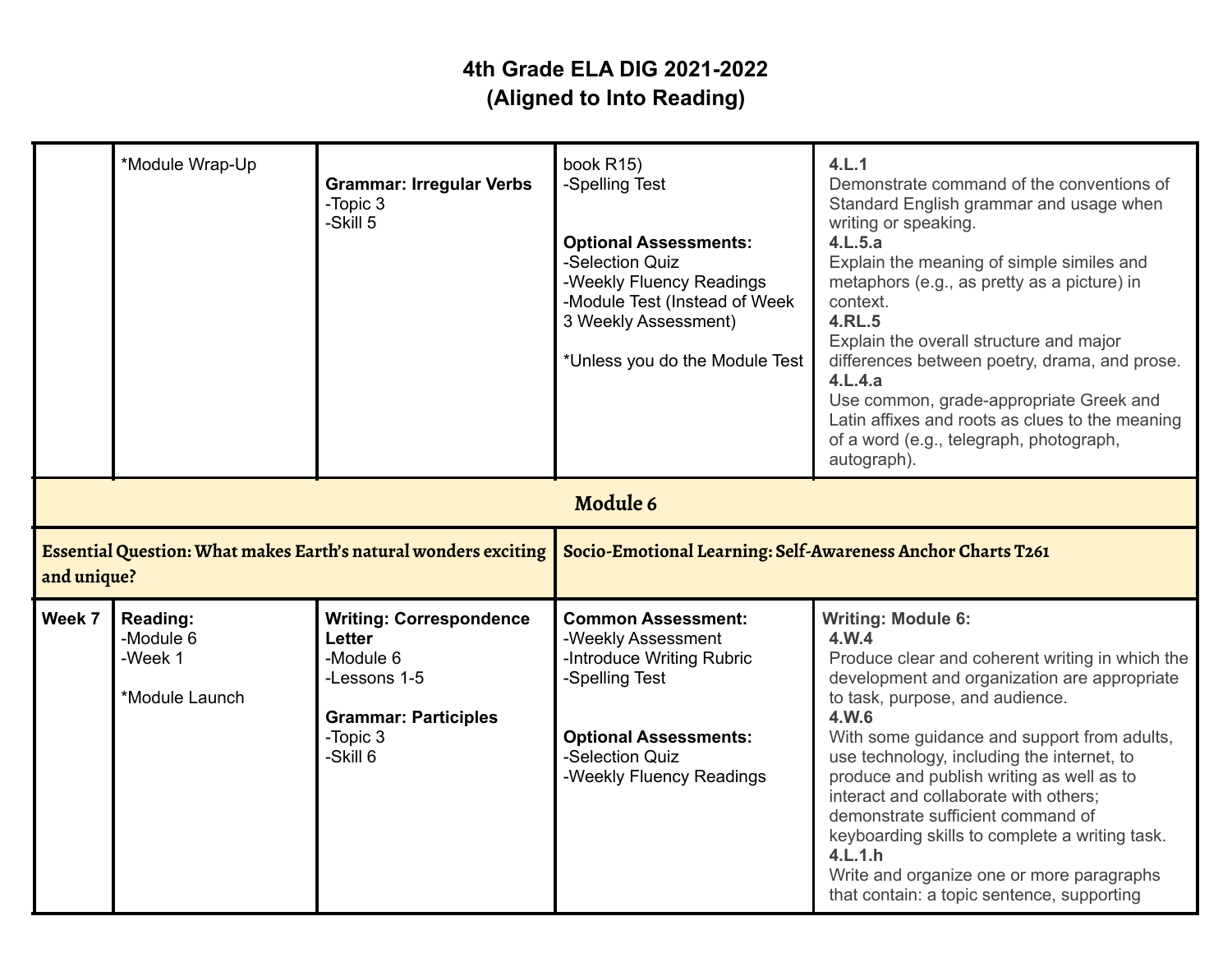|  |  | details, and a conclusion that is appropriate to<br>the writing task.<br>4.W.5<br>With guidance and support from peers and<br>adults, develop and strengthen writing as<br>needed by planning, revising, and editing.<br>4.W.10<br>Write routinely over extended time frames (time<br>for research, reflection, and revision) and<br>shorter time frames (a single sitting or a day or<br>two) for a range of discipline-specific tasks,<br>purposes, and audiences.<br>4.W.7<br>Conduct short research projects that build<br>knowledge through investigation of different<br>aspects of a topic.<br>4.W.2.e<br>Provide a concluding statement or section<br>related to the information or explanation<br>presented. |
|--|--|-----------------------------------------------------------------------------------------------------------------------------------------------------------------------------------------------------------------------------------------------------------------------------------------------------------------------------------------------------------------------------------------------------------------------------------------------------------------------------------------------------------------------------------------------------------------------------------------------------------------------------------------------------------------------------------------------------------------------|
|  |  | <b>Reading: Weekly Assessment</b><br>4.L.1<br>Demonstrate command of the conventions of<br>Standard English grammar and usage when<br>writing or speaking.<br>4.RI.7<br>Interpret information presented visually, orally,<br>or quantitatively (e.g., in charts, graphs,<br>diagrams, time lines, animations, or interactive<br>elements on Web pages) and explain how the<br>information contributes to an understanding of<br>the text in which it appears.<br>4.RI.5<br>Describe the overall structure (e.g., chronology,<br>comparison, cause/effect, and<br>problem/solution) of events, ideas, concepts, or<br>information in a text or part of a text.                                                         |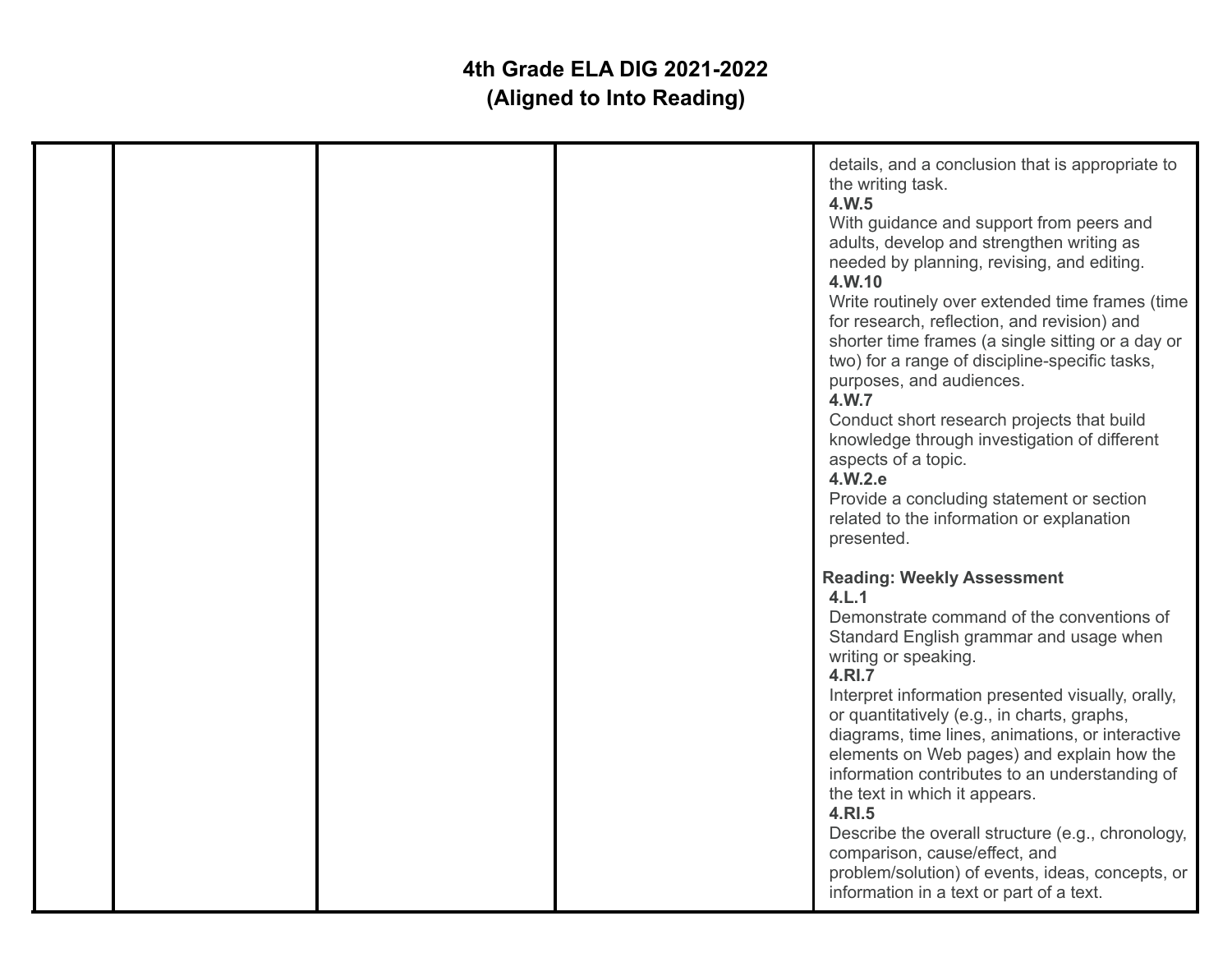|        |                                  |                                                                                                                                     |                                                                                                                                                  | 4.RI.2<br>Determine the main idea of a text and explain<br>how it is supported by key details; summarize<br>the text.<br>4.L.4.a<br>Use common, grade-appropriate Greek and<br>Latin affixes and roots as clues to the meaning<br>of a word (e.g., telegraph, photograph,<br>autograph).<br>4.L.1.d<br>Order adjectives within sentences according to<br>conventional patterns (e.g., a small red bag<br>rather than a red small bag).<br>4.L.4.c<br>Consult reference materials (e.g., dictionaries,<br>glossaries, thesauri), both print and digital, to<br>find the pronunciation and determine or clarify<br>the precise meaning of key words and phrases. |
|--------|----------------------------------|-------------------------------------------------------------------------------------------------------------------------------------|--------------------------------------------------------------------------------------------------------------------------------------------------|----------------------------------------------------------------------------------------------------------------------------------------------------------------------------------------------------------------------------------------------------------------------------------------------------------------------------------------------------------------------------------------------------------------------------------------------------------------------------------------------------------------------------------------------------------------------------------------------------------------------------------------------------------------|
| Week 8 | Reading:<br>-Module 6<br>-Week 2 | <b>Writing: Correspondence</b><br><b>Letter</b><br>-Module 6<br>-Lessons 6-10<br><b>Grammar: Adjectives</b><br>-Topic 4<br>-Skill 1 | <b>Common Assessment:</b><br>-Weekly Assessment<br>-Spelling Test<br><b>Optional Assessments:</b><br>-Selection Quiz<br>-Weekly Fluency Readings | <b>Reading: Weekly Assessment</b><br>4.L.1<br>Demonstrate command of the conventions of<br>Standard English grammar and usage when<br>writing or speaking.<br>4.RI.5<br>Describe the overall structure (e.g., chronology,<br>comparison, cause/effect, and<br>problem/solution) of events, ideas, concepts, or<br>information in a text or part of a text.<br><b>4.RL.5</b><br>Explain the overall structure and major<br>differences between poetry, drama, and prose.<br>4.L.4.a<br>Use common, grade-appropriate Greek and<br>Latin affixes and roots as clues to the meaning<br>of a word (e.g., telegraph, photograph,<br>autograph).<br>4.L.4.c          |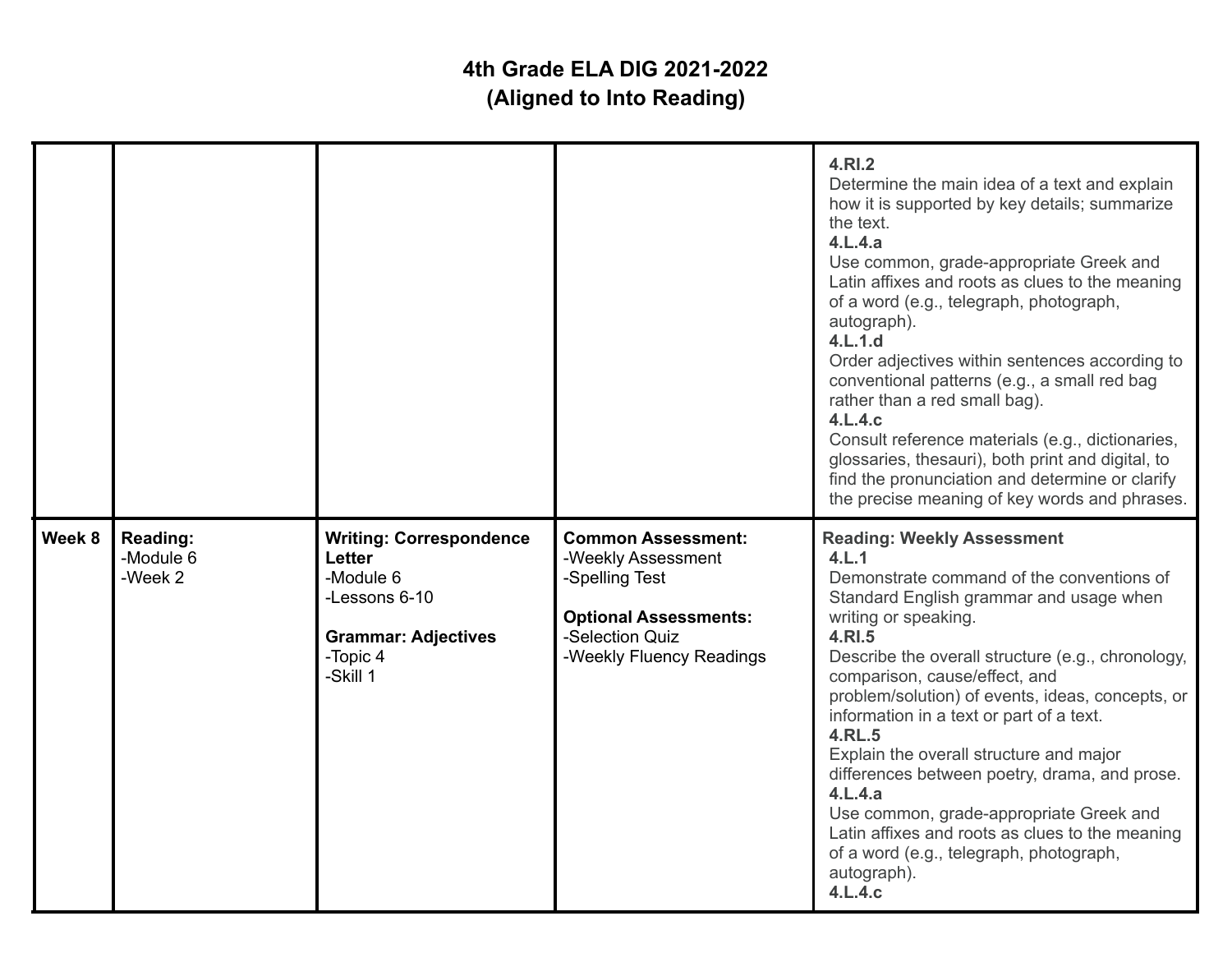|        |                                                     |                                                                                                                            |                                                                                                                                                                                                                                                                                                                            | Consult reference materials (e.g., dictionaries,<br>glossaries, thesauri), both print and digital, to<br>find the pronunciation and determine or clarify<br>the precise meaning of key words and phrases.                                                                                                                                                                                                                                                                                                                                                                                                                             |
|--------|-----------------------------------------------------|----------------------------------------------------------------------------------------------------------------------------|----------------------------------------------------------------------------------------------------------------------------------------------------------------------------------------------------------------------------------------------------------------------------------------------------------------------------|---------------------------------------------------------------------------------------------------------------------------------------------------------------------------------------------------------------------------------------------------------------------------------------------------------------------------------------------------------------------------------------------------------------------------------------------------------------------------------------------------------------------------------------------------------------------------------------------------------------------------------------|
| Week 9 | Reading:<br>-Module 6<br>-Week 3<br>*Module Wrap-Up | <b>Writing: Correspondence</b><br>Letter<br>-Module 6<br>-Lessons 11-15<br><b>Grammar: Adverbs</b><br>-Topic 4<br>-Skill 2 | <b>Common Assessment:</b><br>-Weekly Assessment*<br>-Writing Rubric (Found under<br>resources in writing workshop<br>book R15)<br>-Spelling Test<br><b>Optional Assessments:</b><br>-Selection Quiz<br>-Weekly Fluency Readings<br>-Module Test (Instead of Week<br>3 Weekly Assessment)<br>*Unless you do the Module Test | <b>Reading: Weekly Assessment</b><br>4.L.5.a<br>Explain the meaning of simple similes and<br>metaphors (e.g., as pretty as a picture) in<br>context.<br>4.L.1.e<br>Form and use prepositional phrases.<br>4.RI.8<br>Explain how an author uses reasons and<br>evidence to support particular points in a text.<br>4.L.4.a<br>Use common, grade-appropriate Greek and<br>Latin affixes and roots as clues to the meaning<br>of a word (e.g., telegraph, photograph,<br>autograph).<br>4.RI.1<br>Refer to details and examples in a text when<br>explaining what the text says explicitly and<br>when drawing inferences from the text. |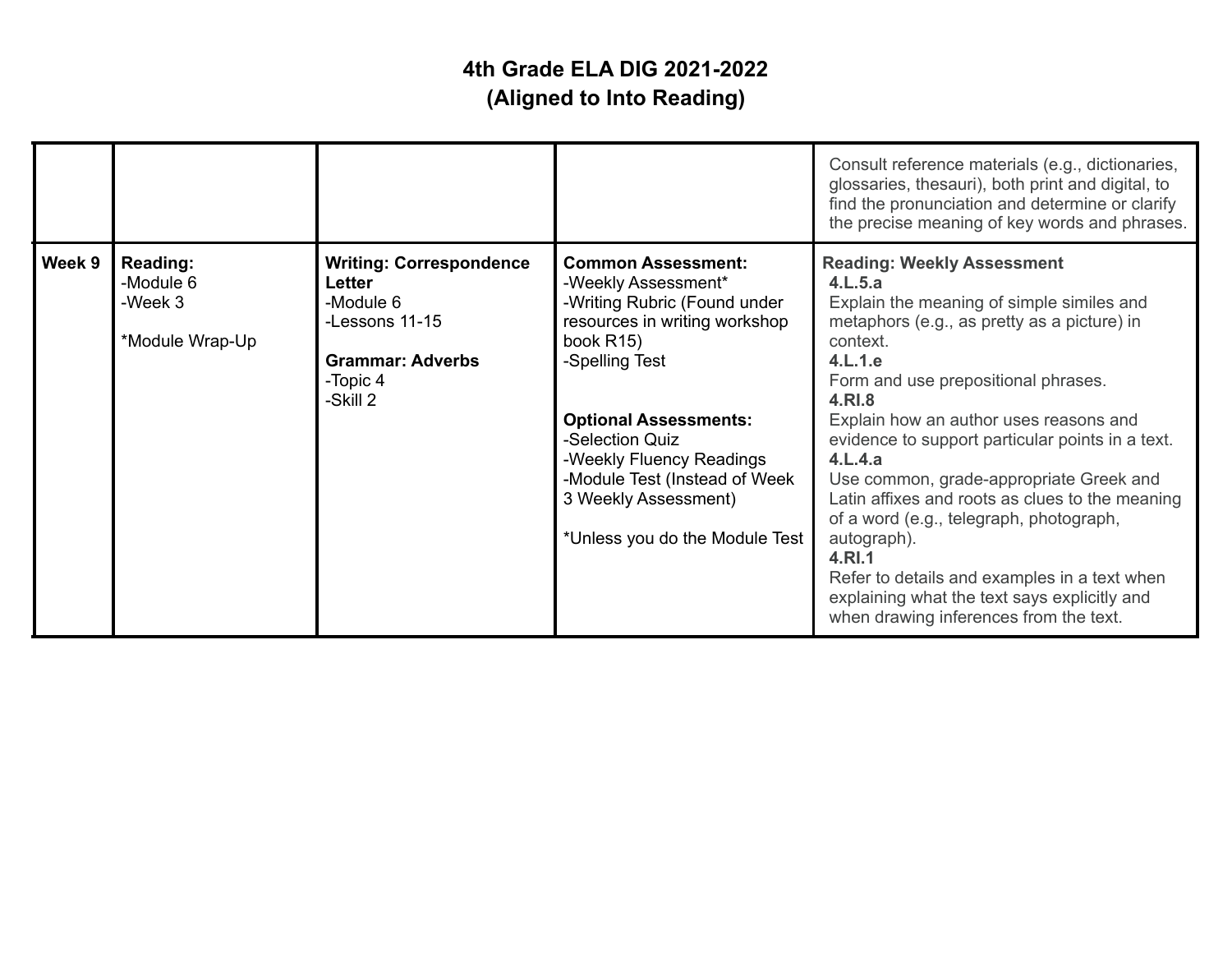|                                                                                         |                                                               |                                                                                                                                                                         | Quarter 3                                                                                                                                                                     |                                                                                                                                                                                                                                                                                                                                                                                                                                                                                                                                                                                                                                                                                                                                       |
|-----------------------------------------------------------------------------------------|---------------------------------------------------------------|-------------------------------------------------------------------------------------------------------------------------------------------------------------------------|-------------------------------------------------------------------------------------------------------------------------------------------------------------------------------|---------------------------------------------------------------------------------------------------------------------------------------------------------------------------------------------------------------------------------------------------------------------------------------------------------------------------------------------------------------------------------------------------------------------------------------------------------------------------------------------------------------------------------------------------------------------------------------------------------------------------------------------------------------------------------------------------------------------------------------|
|                                                                                         | Reading<br>- Vocabulary<br>- Reading<br>- Foundational Skills | <b>Writing Workshop</b><br>- Writing<br>- Grammar                                                                                                                       | <b>Assessments</b>                                                                                                                                                            | Standards                                                                                                                                                                                                                                                                                                                                                                                                                                                                                                                                                                                                                                                                                                                             |
|                                                                                         |                                                               |                                                                                                                                                                         | Module 7                                                                                                                                                                      |                                                                                                                                                                                                                                                                                                                                                                                                                                                                                                                                                                                                                                                                                                                                       |
| Essential Question: What lessons can you learn from characters<br>in traditional tales? |                                                               | Socio-Emotional Learning: Self-Management pg. T5                                                                                                                        |                                                                                                                                                                               |                                                                                                                                                                                                                                                                                                                                                                                                                                                                                                                                                                                                                                                                                                                                       |
| Week 1<br>*Start<br>the first<br>full<br>week of<br>school.                             | <b>Reading:</b><br>-Module 7<br>-Week 1<br>*Module Launch     | <b>Writing: Narrative</b><br><b>Imaginative Story</b><br>-Module 7<br>-Lessons 1-5<br><b>Grammar: Relative</b><br><b>Pronouns &amp; Adverbs</b><br>-Topic 4<br>-Skill 3 | <b>Common Assessment:</b><br>-Weekly Assessment<br>-Introduce Writing Rubric<br>-Spelling Test<br><b>Optional Assessments:</b><br>-Selection Quiz<br>-Weekly Fluency Readings | <b>Writing: Module 7</b><br>4.W.2.a<br>Introduce a topic clearly and group related<br>information in paragraphs and sections; include<br>formatting (e.g., headings), illustrations, and<br>multimedia when useful to aiding<br>comprehension.<br>4.W.1.a<br>Introduce a topic or text clearly, state an<br>opinion, and create an organizational structure<br>in which related ideas are grouped to support<br>the writer's purpose.<br>4.W.4<br>Produce clear and coherent writing in which the<br>development and organization are appropriate<br>to task, purpose, and audience.<br>4.W.1.d<br>Provide a concluding statement or section<br>related to the opinion presented.<br>4.L.5.c<br>Demonstrate understanding of words by |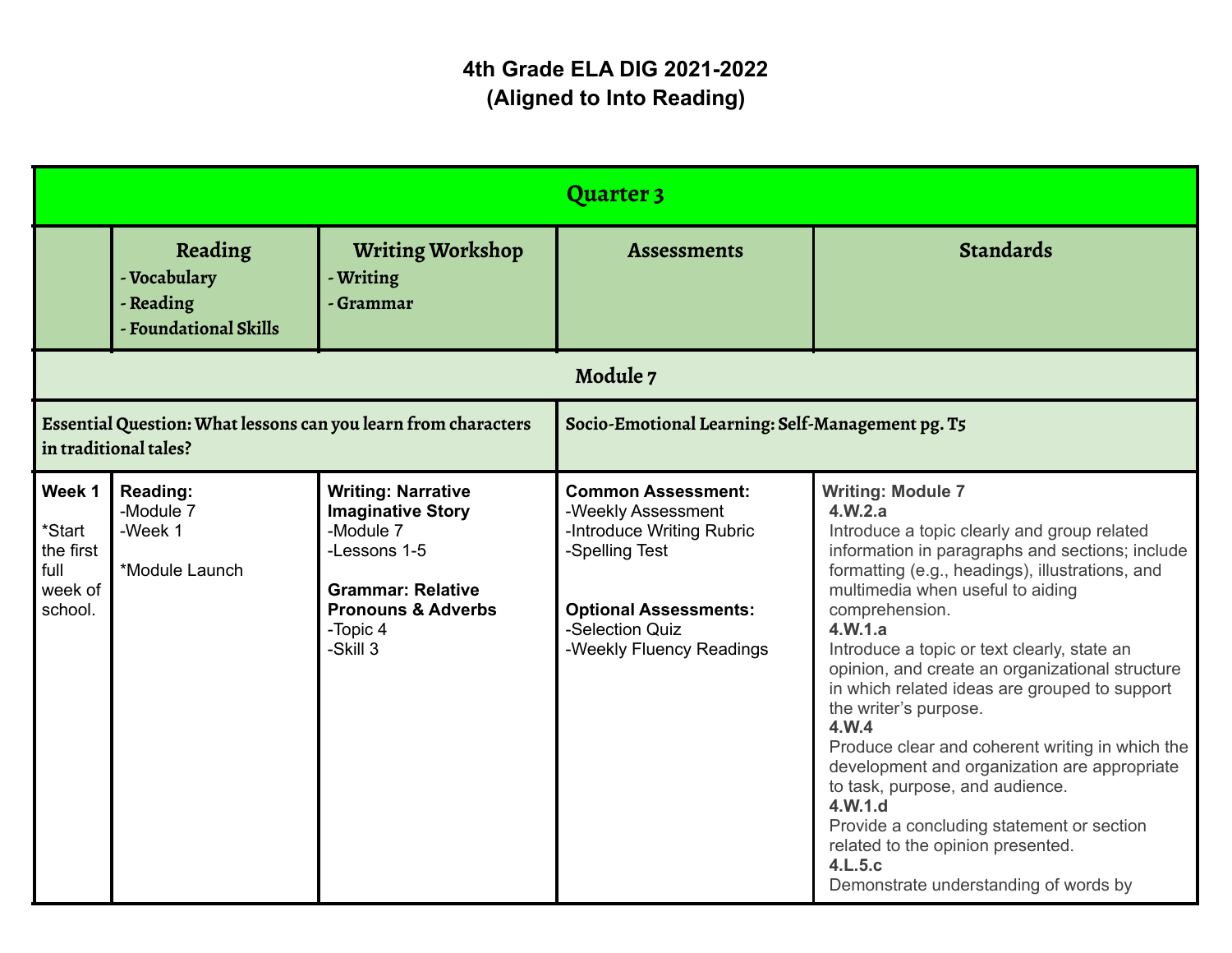|  |  | relating them to their synonyms and antonyms.<br>4.W.10<br>Write routinely over extended time frames (time<br>for research, reflection, and revision) and<br>shorter time frames (a single sitting or a day or<br>two) for a range of discipline-specific tasks,<br>purposes, and audiences.<br>4.W.7<br>Conduct short research projects that build<br>knowledge through investigation of different<br>aspects of a topic.<br>4.L.3.a<br>Choose words and phrases to convey ideas<br>precisely.<br>4.W.6<br>With some guidance and support from adults,<br>use technology, including the internet, to<br>produce and publish writing as well as to<br>interact and collaborate with others;<br>demonstrate sufficient command of<br>keyboarding skills to complete a writing task.<br>4.W.5<br>With guidance and support from peers and<br>adults, develop and strengthen writing as<br>needed by planning, revising, and editing.<br><b>Reading: Weekly Assessment</b><br>4.L.5.b<br>Recognize and explain the meaning of<br>common idioms, adages, and proverbs.<br>4.RL.3<br>Describe in depth a character, setting, or event<br>in a story or drama, drawing on specific details<br>in the text (e.g., a character's thoughts, words,<br>or actions).<br>4.L.1.a |
|--|--|----------------------------------------------------------------------------------------------------------------------------------------------------------------------------------------------------------------------------------------------------------------------------------------------------------------------------------------------------------------------------------------------------------------------------------------------------------------------------------------------------------------------------------------------------------------------------------------------------------------------------------------------------------------------------------------------------------------------------------------------------------------------------------------------------------------------------------------------------------------------------------------------------------------------------------------------------------------------------------------------------------------------------------------------------------------------------------------------------------------------------------------------------------------------------------------------------------------------------------------------------------------------|
|  |  | Use relative pronouns (who, whose, whom,<br>which, that) and relative adverbs (where, when,                                                                                                                                                                                                                                                                                                                                                                                                                                                                                                                                                                                                                                                                                                                                                                                                                                                                                                                                                                                                                                                                                                                                                                          |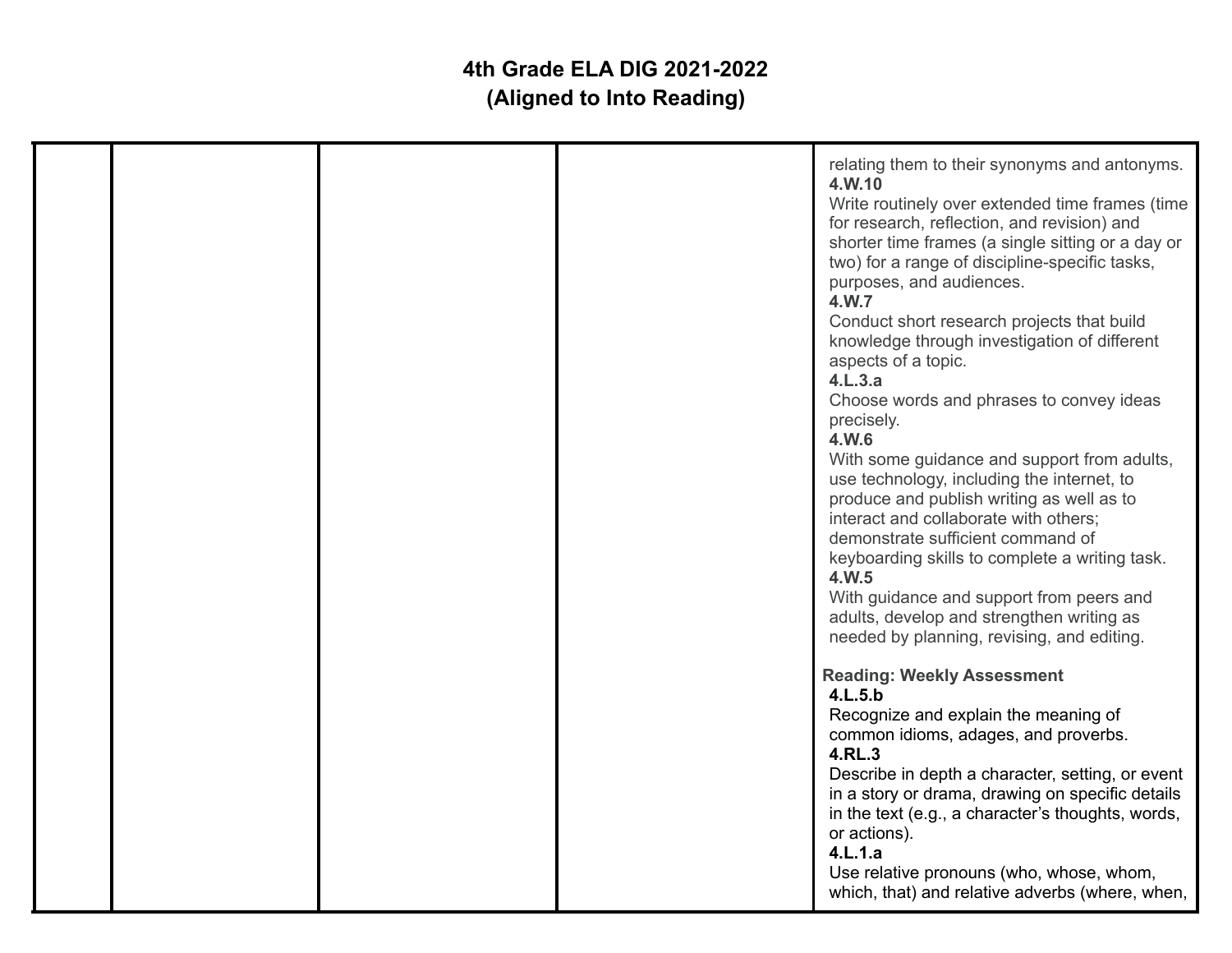|        |                                                     |                                                                                                                                                                                                           |                                                                                                                                                  | why).<br>4.L.5.c<br>Demonstrate understanding of words by<br>relating them to their synonyms and antonyms.<br>4.L.4.a<br>Use common, grade-appropriate Greek and<br>Latin affixes and roots as clues to the meaning<br>of a word (e.g., telegraph, photograph,<br>autograph).                                                                                                                                                                                                                                                                                                                                                                                                                                                        |
|--------|-----------------------------------------------------|-----------------------------------------------------------------------------------------------------------------------------------------------------------------------------------------------------------|--------------------------------------------------------------------------------------------------------------------------------------------------|--------------------------------------------------------------------------------------------------------------------------------------------------------------------------------------------------------------------------------------------------------------------------------------------------------------------------------------------------------------------------------------------------------------------------------------------------------------------------------------------------------------------------------------------------------------------------------------------------------------------------------------------------------------------------------------------------------------------------------------|
| Week 2 | Reading:<br>-Module 7<br>-Week 2                    | <b>Writing: Narrative</b><br><b>Imaginative Story</b><br>-Module 7<br>-Lessons 6-10<br><b>Grammar: Comparative &amp;</b><br><b>Superlative Adjectives &amp;</b><br><b>Adverbs</b><br>-Topic 4<br>-Skill 4 | <b>Common Assessment:</b><br>-Weekly Assessment<br>-Spelling Test<br><b>Optional Assessments:</b><br>-Selection Quiz<br>-Weekly Fluency Readings | <b>Reading: Weekly Assessment</b><br>4.RL.2<br>Determine a theme of a story, drama, or poem<br>from details in the text; summarize the text.<br>4.L.1<br>Demonstrate command of the conventions of<br>Standard English grammar and usage when<br>writing or speaking.<br>4.RL.3<br>Describe in depth a character, setting, or event<br>in a story or drama, drawing on specific details<br>in the text (e.g., a character's thoughts, words,<br>or actions).<br>4.L.5.c<br>Demonstrate understanding of words by<br>relating them to their synonyms and antonyms.<br>4.L.4.a<br>Use common, grade-appropriate Greek and<br>Latin affixes and roots as clues to the meaning<br>of a word (e.g., telegraph, photograph,<br>autograph). |
| Week 3 | Reading:<br>-Module 7<br>-Week 3<br>*Module Wrap-Up | <b>Writing: Narrative</b><br><b>Imaginative Story</b><br>-Module 7<br>-Lessons 11-15<br><b>Grammar: Making</b>                                                                                            | <b>Common Assessment:</b><br>-Weekly Assessment*<br>-Writing Rubric (Found under<br>resources in writing workshop<br>book R15)<br>-Spelling Test | <b>Reading: Weekly Assessment</b><br>4.L.1<br>Demonstrate command of the conventions of<br>Standard English grammar and usage when<br>writing or speaking.<br><b>4.RL.7</b>                                                                                                                                                                                                                                                                                                                                                                                                                                                                                                                                                          |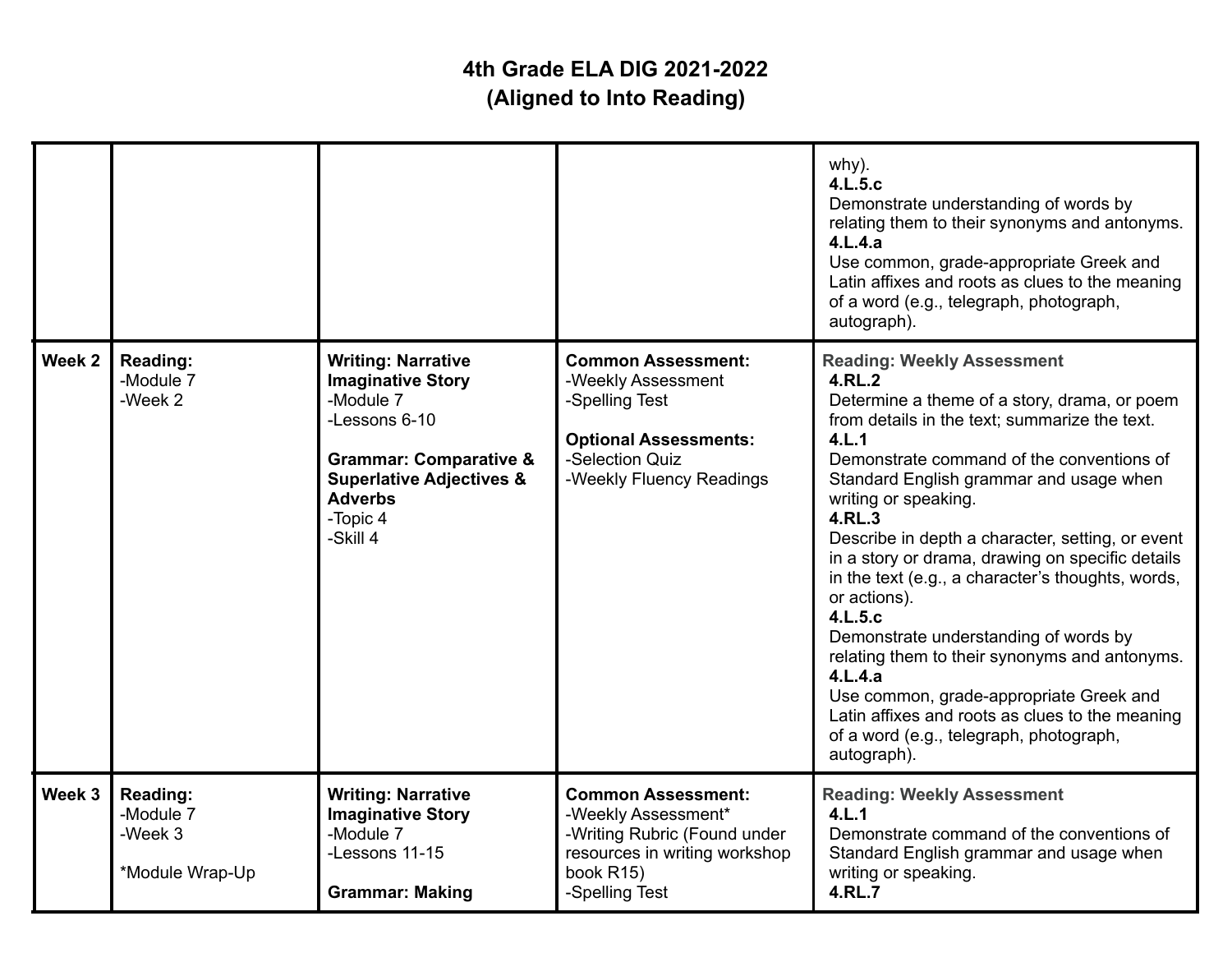|          |                                                    | <b>Comparisons</b><br>-Topic 4<br>-Skill 5                                                                                                                                  | <b>Optional Assessments:</b><br>-Selection Quiz<br>-Weekly Fluency Readings<br>-Module Test (Instead of Week<br>3 Weekly Assessment)<br>*Unless you do the Module<br>Test     | Make connections between the text of a story<br>or drama and a visual or oral presentation of<br>the text, identifying where each version reflects<br>specific descriptions and directions in the text.<br>4.RL.3<br>Describe in depth a character, setting, or event<br>in a story or drama, drawing on specific details<br>in the text (e.g., a character's thoughts, words,<br>or actions).<br>4.L.4.a<br>Use common, grade-appropriate Greek and<br>Latin affixes and roots as clues to the meaning<br>of a word (e.g., telegraph, photograph,<br>autograph). |
|----------|----------------------------------------------------|-----------------------------------------------------------------------------------------------------------------------------------------------------------------------------|-------------------------------------------------------------------------------------------------------------------------------------------------------------------------------|-------------------------------------------------------------------------------------------------------------------------------------------------------------------------------------------------------------------------------------------------------------------------------------------------------------------------------------------------------------------------------------------------------------------------------------------------------------------------------------------------------------------------------------------------------------------|
|          |                                                    |                                                                                                                                                                             | Module 8                                                                                                                                                                      |                                                                                                                                                                                                                                                                                                                                                                                                                                                                                                                                                                   |
| choices? |                                                    | Essential Question: What can we do to make more healthful food                                                                                                              | Socio-Emotional Learning: Responsible Decisions Making pg. T133                                                                                                               |                                                                                                                                                                                                                                                                                                                                                                                                                                                                                                                                                                   |
| Week 4   | Reading:<br>-Module 8<br>-Week 1<br>*Module Launch | <b>Writing: Argument</b><br><b>Opinion Essay</b><br>-Module 8<br>-Lessons 1-5<br><b>Grammar: Prepositions &amp;</b><br><b>Prepositional Phrases</b><br>-Topic 4<br>-Skill 6 | <b>Common Assessment:</b><br>-Weekly Assessment<br>-Introduce Writing Rubric<br>-Spelling Test<br><b>Optional Assessments:</b><br>-Selection Quiz<br>-Weekly Fluency Readings | <b>Writing: Module 8</b><br>4.W.1.b<br>Provide reasons that are supported by facts<br>and details.<br>4.W.2.c<br>Link ideas within categories of information<br>using words and phrases (e.g., another, for<br>example, also, because).<br>4.W.4<br>Produce clear and coherent writing in which the<br>development and organization are appropriate<br>to task, purpose, and audience.<br>4.W.2.b<br>Develop the topic with facts, definitions,<br>concrete details, quotations, or other<br>information and examples related to the topic.<br>4.L.5.c            |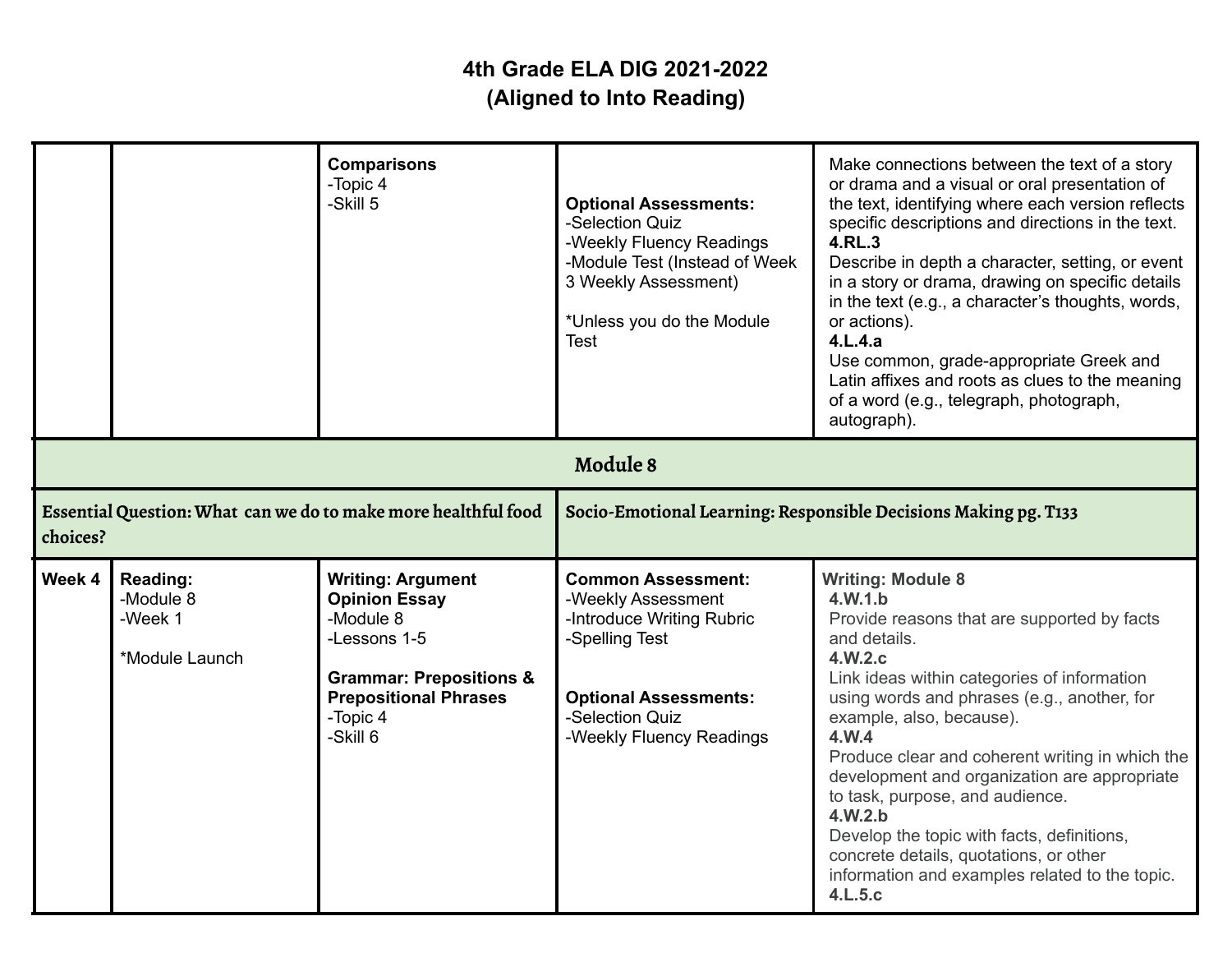| <b>Reading: Weekly Assessment</b><br>4.L.1 |  |  |  |  | Demonstrate understanding of words by<br>relating them to their synonyms and antonyms.<br>4.W.10<br>Write routinely over extended time frames (time<br>for research, reflection, and revision) and<br>shorter time frames (a single sitting or a day or<br>two) for a range of discipline-specific tasks,<br>purposes, and audiences.<br>4.W.7<br>Conduct short research projects that build<br>knowledge through investigation of different<br>aspects of a topic.<br>4.W.2.e<br>Provide a concluding statement or section<br>related to the information or explanation<br>presented.<br>4.L.3.a<br>Choose words and phrases to convey ideas<br>precisely.<br>4.L.1.h<br>Write and organize one or more paragraphs<br>that contain: a topic sentence, supporting<br>details, and a conclusion that is appropriate to<br>the writing task.<br>4.W.6<br>With some guidance and support from adults,<br>use technology, including the internet, to<br>produce and publish writing as well as to<br>interact and collaborate with others;<br>demonstrate sufficient command of<br>keyboarding skills to complete a writing task.<br>4.W.5<br>With guidance and support from peers and<br>adults, develop and strengthen writing as<br>needed by planning, revising, and editing. |
|--------------------------------------------|--|--|--|--|-------------------------------------------------------------------------------------------------------------------------------------------------------------------------------------------------------------------------------------------------------------------------------------------------------------------------------------------------------------------------------------------------------------------------------------------------------------------------------------------------------------------------------------------------------------------------------------------------------------------------------------------------------------------------------------------------------------------------------------------------------------------------------------------------------------------------------------------------------------------------------------------------------------------------------------------------------------------------------------------------------------------------------------------------------------------------------------------------------------------------------------------------------------------------------------------------------------------------------------------------------------------------------|
|--------------------------------------------|--|--|--|--|-------------------------------------------------------------------------------------------------------------------------------------------------------------------------------------------------------------------------------------------------------------------------------------------------------------------------------------------------------------------------------------------------------------------------------------------------------------------------------------------------------------------------------------------------------------------------------------------------------------------------------------------------------------------------------------------------------------------------------------------------------------------------------------------------------------------------------------------------------------------------------------------------------------------------------------------------------------------------------------------------------------------------------------------------------------------------------------------------------------------------------------------------------------------------------------------------------------------------------------------------------------------------------|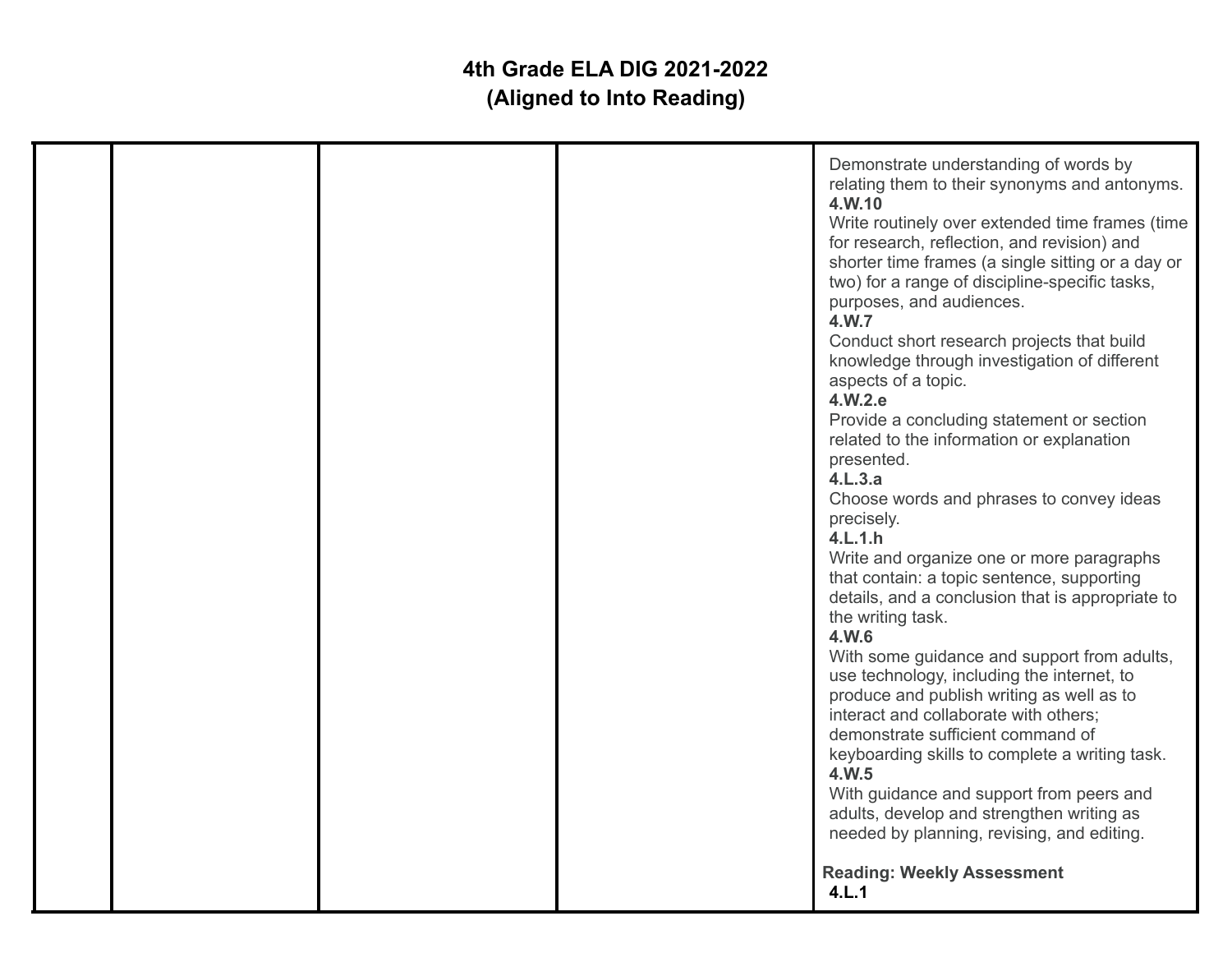|        |                                  |                                                                                                                                     |                                                                                                                                                  | Demonstrate command of the conventions of<br>Standard English grammar and usage when<br>writing or speaking.<br>4.L.4.b<br>Use context (e.g., definitions, examples, or<br>restatements in text) as a clue to the meaning<br>of a word or phrase.<br>4.L.4.a<br>Use common, grade-appropriate Greek and<br>Latin affixes and roots as clues to the meaning<br>of a word (e.g., telegraph, photograph,<br>autograph).<br>4.RI.1<br>Refer to details and examples in a text when<br>explaining what the text says explicitly and<br>when drawing inferences from the text.                                                                                                                                        |
|--------|----------------------------------|-------------------------------------------------------------------------------------------------------------------------------------|--------------------------------------------------------------------------------------------------------------------------------------------------|-----------------------------------------------------------------------------------------------------------------------------------------------------------------------------------------------------------------------------------------------------------------------------------------------------------------------------------------------------------------------------------------------------------------------------------------------------------------------------------------------------------------------------------------------------------------------------------------------------------------------------------------------------------------------------------------------------------------|
| Week 5 | Reading:<br>-Module 8<br>-Week 2 | <b>Writing: Argument</b><br><b>Opinion Essay</b><br>-Module 8<br>-Lessons 6-10<br><b>Grammar: Negatives</b><br>-Topic 5<br>-Skill 1 | <b>Common Assessment:</b><br>-Weekly Assessment<br>-Spelling Test<br><b>Optional Assessments:</b><br>-Selection Quiz<br>-Weekly Fluency Readings | <b>Reading: Weekly Assessment</b><br>4.L.2<br>Demonstrate command of the conventions of<br>Standard English capitalization, punctuation,<br>and spelling when writing.<br>4.L.4.b<br>Use context (e.g., definitions, examples, or<br>restatements in text) as a clue to the meaning<br>of a word or phrase.<br>4.RI.2<br>Determine the main idea of a text and explain<br>how it is supported by key details; summarize<br>the text.<br>4.RI.8<br>Explain how an author uses reasons and<br>evidence to support particular points in a text.<br>4.L.4.a<br>Use common, grade-appropriate Greek and<br>Latin affixes and roots as clues to the meaning<br>of a word (e.g., telegraph, photograph,<br>autograph). |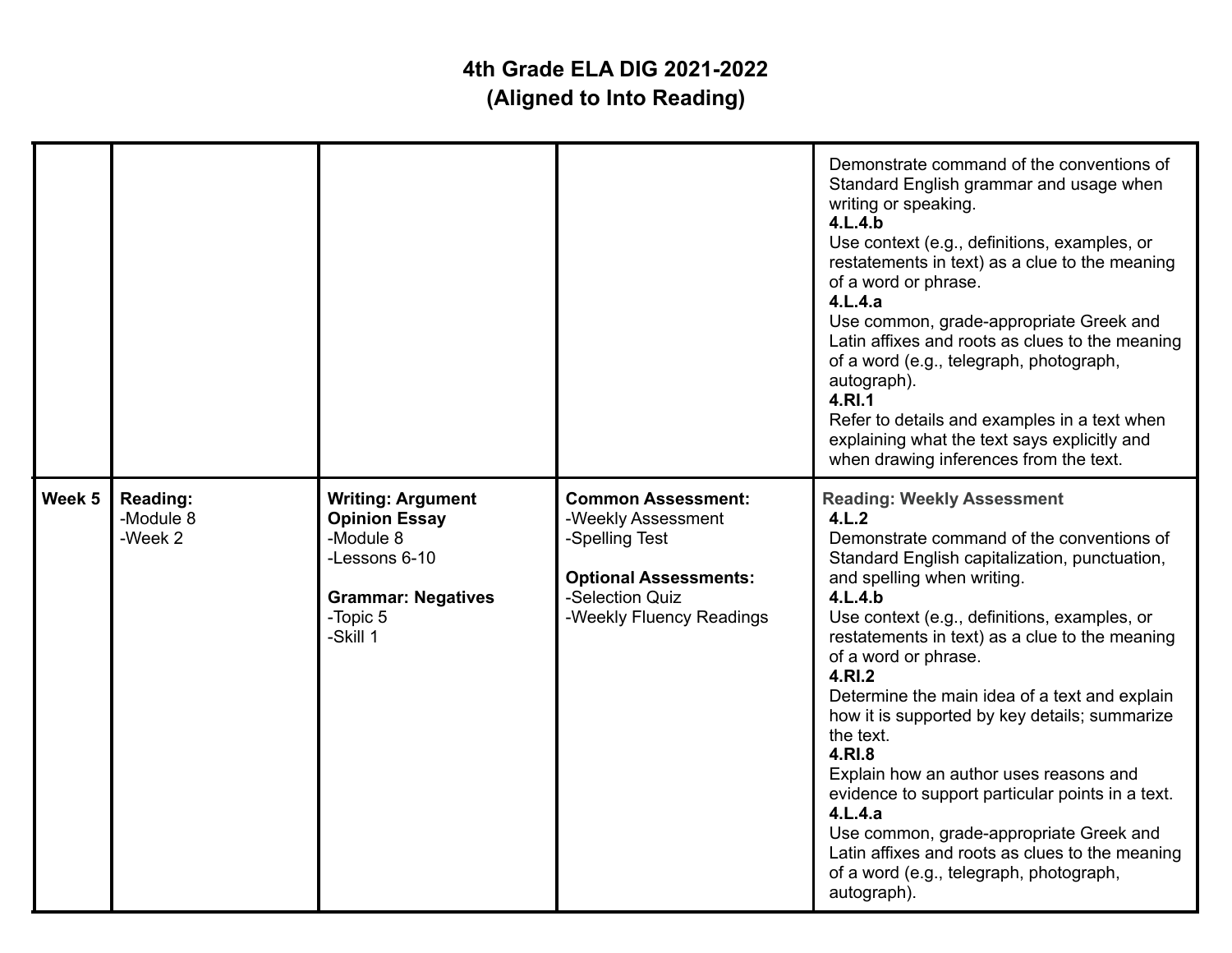| Week 6                                                         | Reading:<br>-Module 8<br>-Week 3<br>*Module Wrap-Up | <b>Writing: Argument</b><br><b>Opinion Essay</b><br>-Module 8<br>-Lessons 11-15<br><b>Grammar: Quotations</b><br>-Topic 6<br>-Skill 1 | <b>Common Assessment:</b><br>-Weekly Assessment*<br>-Writing Rubric (Found under<br>resources in writing workshop<br>book R15)<br>-Spelling Test<br><b>Optional Assessments:</b><br>-Selection Quiz<br>-Weekly Fluency Readings<br>-Module Test (Instead of Week<br>3 Weekly Assessment)<br>*Unless you do the Module<br><b>Test</b> | <b>Reading: Weekly Assessment</b><br>4.L.2.c<br>Use a comma before a coordinating<br>conjunction in a compound sentence.<br>4.RL.7<br>Make connections between the text of a story<br>or drama and a visual or oral presentation of<br>the text, identifying where each version reflects<br>specific descriptions and directions in the text.<br>4.RL.6<br>Compare and contrast the point of view from<br>which different stories are narrated, including<br>the difference between first-and third-person<br>narrations.<br>4.L.2<br>Demonstrate command of the conventions of<br>Standard English capitalization, punctuation,<br>and spelling when writing.<br>4.L.5.b<br>Recognize and explain the meaning of<br>common idioms, adages, and proverbs.<br>4.L.4.a<br>Use common, grade-appropriate Greek and<br>Latin affixes and roots as clues to the meaning<br>of a word (e.g., telegraph, photograph,<br>autograph).<br>4.L.2.b<br>Use commas and quotation marks to mark<br>direct speech and quotations from a text. |
|----------------------------------------------------------------|-----------------------------------------------------|---------------------------------------------------------------------------------------------------------------------------------------|--------------------------------------------------------------------------------------------------------------------------------------------------------------------------------------------------------------------------------------------------------------------------------------------------------------------------------------|--------------------------------------------------------------------------------------------------------------------------------------------------------------------------------------------------------------------------------------------------------------------------------------------------------------------------------------------------------------------------------------------------------------------------------------------------------------------------------------------------------------------------------------------------------------------------------------------------------------------------------------------------------------------------------------------------------------------------------------------------------------------------------------------------------------------------------------------------------------------------------------------------------------------------------------------------------------------------------------------------------------------------------|
|                                                                |                                                     |                                                                                                                                       | Module 9                                                                                                                                                                                                                                                                                                                             |                                                                                                                                                                                                                                                                                                                                                                                                                                                                                                                                                                                                                                                                                                                                                                                                                                                                                                                                                                                                                                |
| Essential Question: What can people do to care for our planet? |                                                     | Socio-Emotional Learning: Self-Management pg. T261                                                                                    |                                                                                                                                                                                                                                                                                                                                      |                                                                                                                                                                                                                                                                                                                                                                                                                                                                                                                                                                                                                                                                                                                                                                                                                                                                                                                                                                                                                                |
| Week 7                                                         | Reading:<br>-Module 9<br>-Week 1                    | <b>Writing: Informational Text</b><br><b>Research Report</b><br>-Module 9                                                             | <b>Common Assessment:</b><br>-Weekly Assessment<br>-Introduce Writing Rubric                                                                                                                                                                                                                                                         | <b>Writing: Module 9</b><br>4.W.4<br>Produce clear and coherent writing in which the                                                                                                                                                                                                                                                                                                                                                                                                                                                                                                                                                                                                                                                                                                                                                                                                                                                                                                                                           |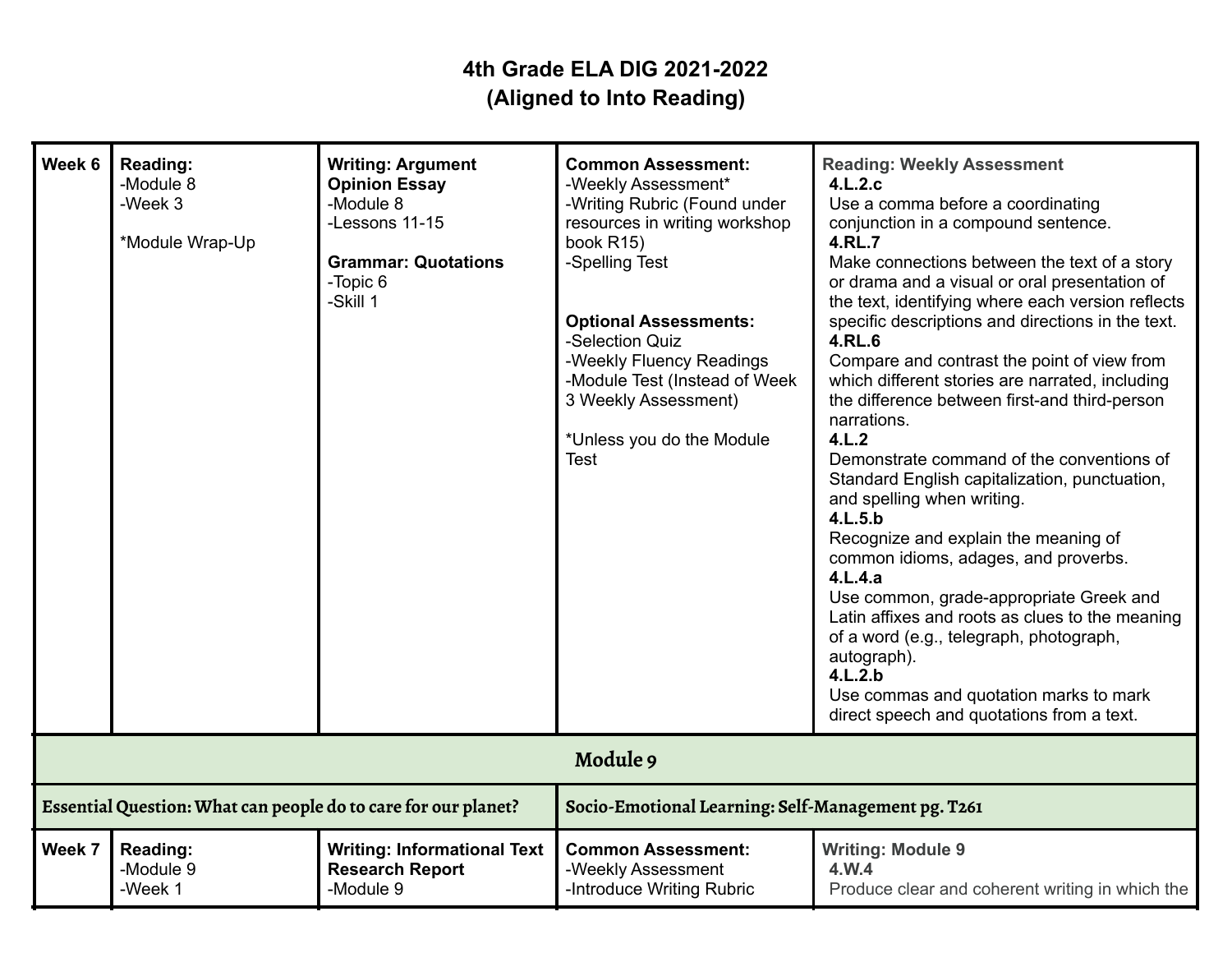|  | 4.W.6<br><b>Optional Assessments:</b><br>With some guidance and support from adults,<br>-Selection Quiz<br>use technology, including the internet, to<br>-Weekly Fluency Readings<br>produce and publish writing as well as to<br>interact and collaborate with others;<br>demonstrate sufficient command of<br>keyboarding skills to complete a writing task.<br>4.L.1.h<br>Write and organize one or more paragraphs<br>that contain: a topic sentence, supporting<br>details, and a conclusion that is appropriate to<br>the writing task.<br>4.W.5<br>With guidance and support from peers and<br>adults, develop and strengthen writing as<br>needed by planning, revising, and editing.<br>4.W.10<br>Write routinely over extended time frames (time<br>for research, reflection, and revision) and<br>shorter time frames (a single sitting or a day or<br>two) for a range of discipline-specific tasks,<br>purposes, and audiences.<br>4.W.7<br>Conduct short research projects that build<br>knowledge through investigation of different<br>aspects of a topic.<br><b>Reading: Weekly Assessment</b><br>4.RL.2<br>Determine a theme of a story, drama, or poem<br>from details in the text; summarize the text.<br>4.L.1<br>Demonstrate command of the conventions of<br>Standard English grammar and usage when<br>writing or speaking. |
|--|-----------------------------------------------------------------------------------------------------------------------------------------------------------------------------------------------------------------------------------------------------------------------------------------------------------------------------------------------------------------------------------------------------------------------------------------------------------------------------------------------------------------------------------------------------------------------------------------------------------------------------------------------------------------------------------------------------------------------------------------------------------------------------------------------------------------------------------------------------------------------------------------------------------------------------------------------------------------------------------------------------------------------------------------------------------------------------------------------------------------------------------------------------------------------------------------------------------------------------------------------------------------------------------------------------------------------------------------------------|
|--|-----------------------------------------------------------------------------------------------------------------------------------------------------------------------------------------------------------------------------------------------------------------------------------------------------------------------------------------------------------------------------------------------------------------------------------------------------------------------------------------------------------------------------------------------------------------------------------------------------------------------------------------------------------------------------------------------------------------------------------------------------------------------------------------------------------------------------------------------------------------------------------------------------------------------------------------------------------------------------------------------------------------------------------------------------------------------------------------------------------------------------------------------------------------------------------------------------------------------------------------------------------------------------------------------------------------------------------------------------|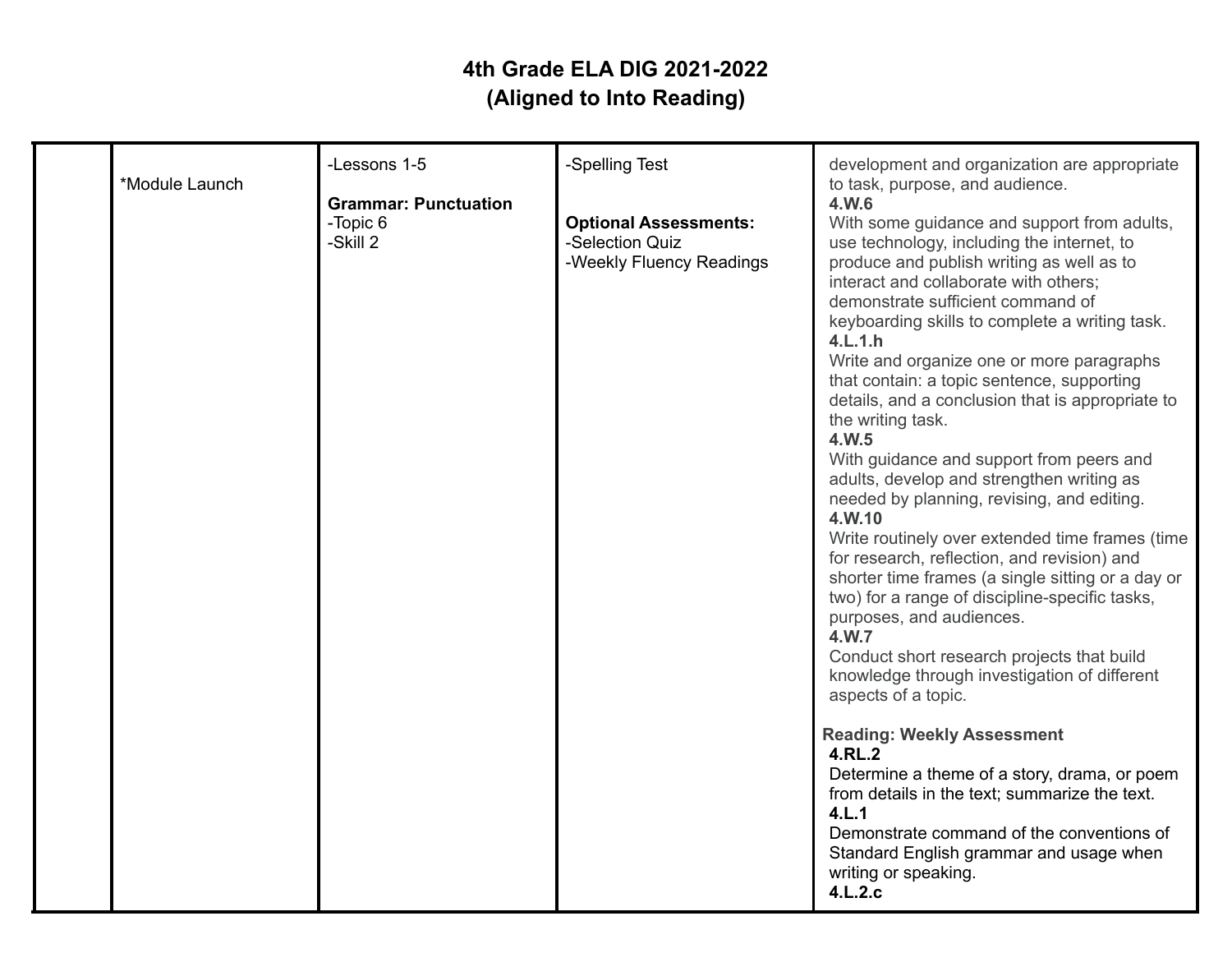|        |                                  |                                                                                                                                              |                                                                                                                                                  | Use a comma before a coordinating<br>conjunction in a compound sentence.<br><b>4.RL.7</b><br>Make connections between the text of a story<br>or drama and a visual or oral presentation of<br>the text, identifying where each version reflects<br>specific descriptions and directions in the text.<br>4.L.5.b<br>Recognize and explain the meaning of<br>common idioms, adages, and proverbs.<br>4.L.4.a<br>Use common, grade-appropriate Greek and<br>Latin affixes and roots as clues to the meaning<br>of a word (e.g., telegraph, photograph,<br>autograph).<br>4.L.2.a<br>Use correct capitalization.                                                  |
|--------|----------------------------------|----------------------------------------------------------------------------------------------------------------------------------------------|--------------------------------------------------------------------------------------------------------------------------------------------------|---------------------------------------------------------------------------------------------------------------------------------------------------------------------------------------------------------------------------------------------------------------------------------------------------------------------------------------------------------------------------------------------------------------------------------------------------------------------------------------------------------------------------------------------------------------------------------------------------------------------------------------------------------------|
| Week 8 | Reading:<br>-Module 9<br>-Week 2 | <b>Writing: Informational Text</b><br><b>Research Report</b><br>-Module 9<br>-Lessons 6-10<br><b>Grammar: Commas</b><br>-Topic 6<br>-Skill 3 | <b>Common Assessment:</b><br>-Weekly Assessment<br>-Spelling Test<br><b>Optional Assessments:</b><br>-Selection Quiz<br>-Weekly Fluency Readings | <b>Reading: Weekly Assessment</b><br>4.L.1<br>Demonstrate command of the conventions of<br>Standard English grammar and usage when<br>writing or speaking.<br>4.L.5.a<br>Explain the meaning of simple similes and<br>metaphors (e.g., as pretty as a picture) in<br>context.<br>4.RI.8<br>Explain how an author uses reasons and<br>evidence to support particular points in a text.<br>4.L.5.c<br>Demonstrate understanding of words by<br>relating them to their synonyms and antonyms.<br>4.L.4.a<br>Use common, grade-appropriate Greek and<br>Latin affixes and roots as clues to the meaning<br>of a word (e.g., telegraph, photograph,<br>autograph). |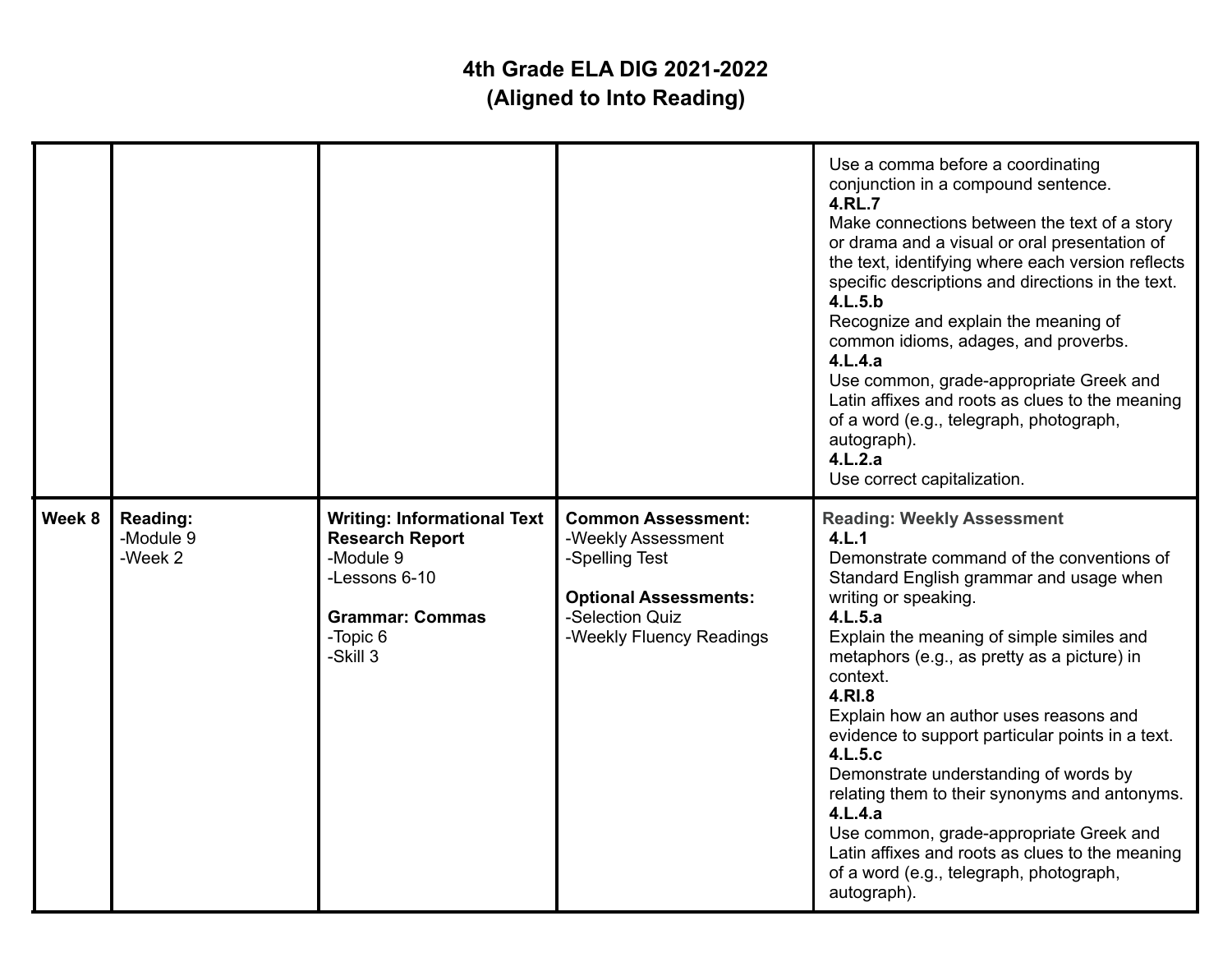|        |                                                            |                                                                                                                                                                   |                                                                                                                                                                                                                                                                                                                                      | 4.RI.4<br>Determine the meaning of general academic<br>and domain-specific words or phrases in a text<br>relevant to a grade 4 topic or subject area.                                                                                                                                                                                                                                                                                                                                                                                                                                                                                                                                                                                                                                                                                                                              |
|--------|------------------------------------------------------------|-------------------------------------------------------------------------------------------------------------------------------------------------------------------|--------------------------------------------------------------------------------------------------------------------------------------------------------------------------------------------------------------------------------------------------------------------------------------------------------------------------------------|------------------------------------------------------------------------------------------------------------------------------------------------------------------------------------------------------------------------------------------------------------------------------------------------------------------------------------------------------------------------------------------------------------------------------------------------------------------------------------------------------------------------------------------------------------------------------------------------------------------------------------------------------------------------------------------------------------------------------------------------------------------------------------------------------------------------------------------------------------------------------------|
| Week 9 | <b>Reading:</b><br>-Module 9<br>-Week 3<br>*Module Wrap-Up | <b>Writing: Informational Text</b><br><b>Research Report</b><br>-Module 9<br>-Lessons 11-15<br><b>Grammar: Proper</b><br><b>Mechanics</b><br>-Topic 6<br>-Skill 4 | <b>Common Assessment:</b><br>-Weekly Assessment*<br>-Writing Rubric (Found under<br>resources in writing workshop<br>book R15)<br>-Spelling Test<br><b>Optional Assessments:</b><br>-Selection Quiz<br>-Weekly Fluency Readings<br>-Module Test (Instead of Week<br>3 Weekly Assessment)<br>*Unless you do the Module<br><b>Test</b> | <b>Reading: Weekly Assessment</b><br>4.L.1<br>Demonstrate command of the conventions of<br>Standard English grammar and usage when<br>writing or speaking.<br>4.RI.5<br>Describe the overall structure (e.g., chronology,<br>comparison, cause/effect, and problem/solution)<br>of events, ideas, concepts, or information in a<br>text or part of a text.<br>4.RI.3<br>Explain events, procedures, ideas, or concepts<br>in a historical, scientific, or technical text,<br>including what happened and why, based on<br>specific information in the text.<br>4.L.4.a<br>Use common, grade-appropriate Greek and<br>Latin affixes and roots as clues to the meaning<br>of a word (e.g., telegraph, photograph,<br>autograph).<br>4.RI.1<br>Refer to details and examples in a text when<br>explaining what the text says explicitly and when<br>drawing inferences from the text. |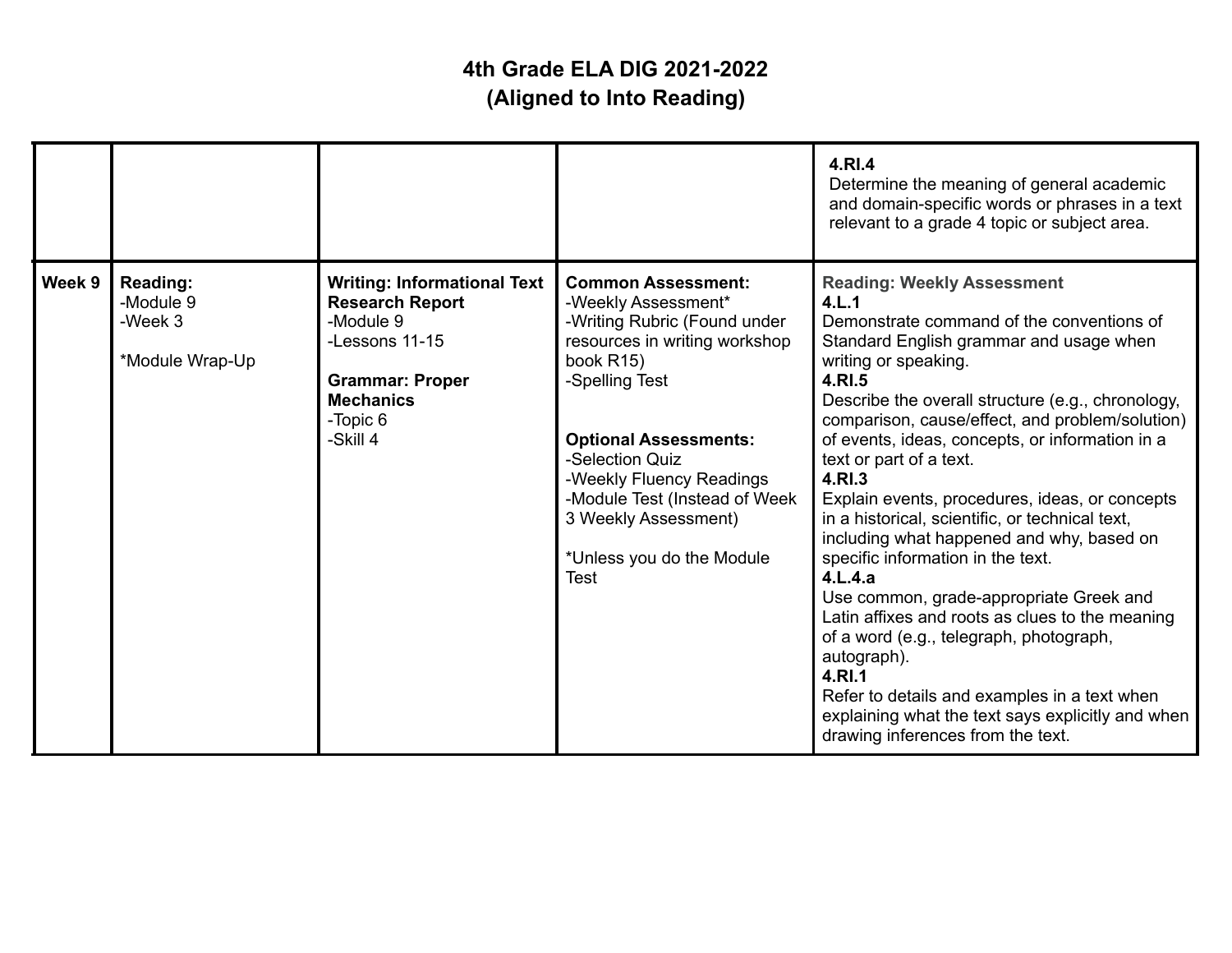|           |                                                               |                                                                                                                                                                      | <b>Quarter 4</b>                                                                                                                                                              |                                                                                                                                                                                                                                                                                                                                                                                                                                                                                                                                                                                                                                                                                                                                                                                                                                             |
|-----------|---------------------------------------------------------------|----------------------------------------------------------------------------------------------------------------------------------------------------------------------|-------------------------------------------------------------------------------------------------------------------------------------------------------------------------------|---------------------------------------------------------------------------------------------------------------------------------------------------------------------------------------------------------------------------------------------------------------------------------------------------------------------------------------------------------------------------------------------------------------------------------------------------------------------------------------------------------------------------------------------------------------------------------------------------------------------------------------------------------------------------------------------------------------------------------------------------------------------------------------------------------------------------------------------|
|           | Reading<br>- Vocabulary<br>- Reading<br>- Foundational Skills | <b>Writing Workshop</b><br>- Writing<br>- Grammar                                                                                                                    | <b>Assessments</b>                                                                                                                                                            | <b>Standards</b>                                                                                                                                                                                                                                                                                                                                                                                                                                                                                                                                                                                                                                                                                                                                                                                                                            |
| Module 10 |                                                               |                                                                                                                                                                      |                                                                                                                                                                               |                                                                                                                                                                                                                                                                                                                                                                                                                                                                                                                                                                                                                                                                                                                                                                                                                                             |
|           | Essential Question: What forms can communication take?        |                                                                                                                                                                      | Socio-Emotional Learning: Social Awareness pg. T5                                                                                                                             |                                                                                                                                                                                                                                                                                                                                                                                                                                                                                                                                                                                                                                                                                                                                                                                                                                             |
| Week 1    | Reading:<br>-Module 10<br>-Week 1<br>*Module Launch           | <b>Writing: Informational Text</b><br><b>Expository</b><br>-Module 10<br>-Lessons 1-5<br><b>Grammar: Frequently</b><br><b>Confused Words</b><br>-Topic 7<br>-Skill 1 | <b>Common Assessment:</b><br>-Weekly Assessment<br>-Introduce Writing Rubric<br>-Spelling Test<br><b>Optional Assessments:</b><br>-Selection Quiz<br>-Weekly Fluency Readings | <b>Writing: Module 10</b><br>4.W.3.e<br>Provide a conclusion that follows from the<br>narrated experiences or events.<br>4.W.4<br>Produce clear and coherent writing in which<br>the development and organization are<br>appropriate to task, purpose, and audience.<br>4.L.1.h<br>Write and organize one or more paragraphs<br>that contain: a topic sentence, supporting<br>details, and a conclusion that is appropriate to<br>the writing task.<br>4.W.10<br>Write routinely over extended time frames<br>(time for research, reflection, and revision)<br>and shorter time frames (a single sitting or a<br>day or two) for a range of discipline-specific<br>tasks, purposes, and audiences.<br>4.W.7<br>Conduct short research projects that build<br>knowledge through investigation of different<br>aspects of a topic.<br>4.W.2.d |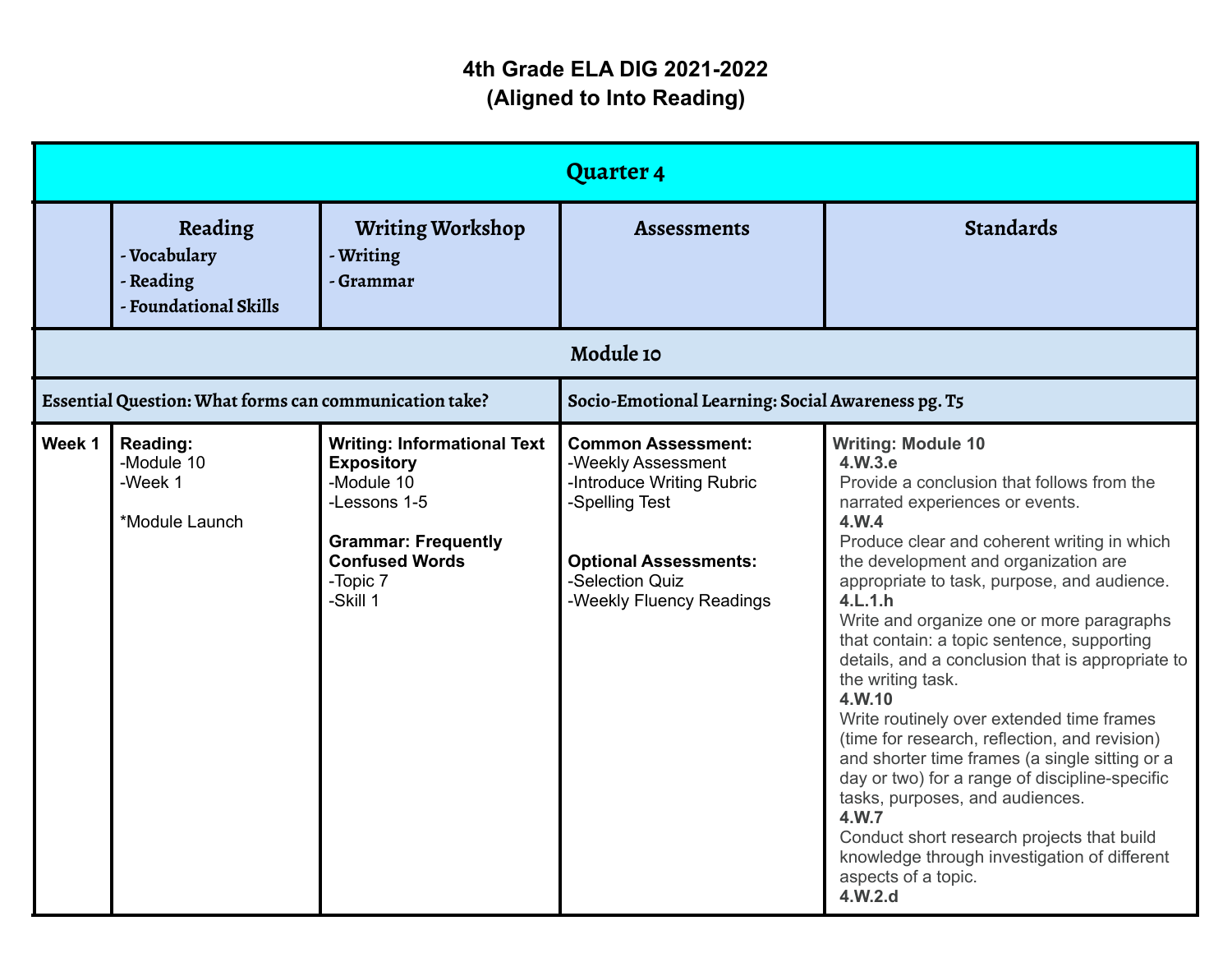|  |  | Use precise language and domain-specific<br>vocabulary to inform about or explain the<br>topic.<br><b>Reading: Weekly Assessment</b><br>4.L.1<br>Demonstrate command of the conventions of<br>Standard English grammar and usage when<br>writing or speaking.<br>4.RI.7<br>Interpret information presented visually, orally,<br>or quantitatively (e.g., in charts, graphs,<br>diagrams, time lines, animations, or interactive<br>elements on Web pages) and explain how the<br>information contributes to an understanding of<br>the text in which it appears.<br>4.RI.5<br>Describe the overall structure (e.g.,<br>chronology, comparison, cause/effect, and<br>problem/solution) of events, ideas, concepts,<br>or information in a text or part of a text.<br>4.RI.2<br>Determine the main idea of a text and explain<br>how it is supported by key details; summarize<br>the text.<br>4.L.4.a<br>Use common, grade-appropriate Greek and<br>Latin affixes and roots as clues to the meaning<br>of a word (e.g., telegraph, photograph,<br>autograph).<br>4.L.4.c<br>Consult reference materials (e.g., dictionaries,<br>glossaries, thesauri), both print and digital, to<br>find the pronunciation and determine or clarify<br>the precise meaning of key words and<br>phrases. |
|--|--|-----------------------------------------------------------------------------------------------------------------------------------------------------------------------------------------------------------------------------------------------------------------------------------------------------------------------------------------------------------------------------------------------------------------------------------------------------------------------------------------------------------------------------------------------------------------------------------------------------------------------------------------------------------------------------------------------------------------------------------------------------------------------------------------------------------------------------------------------------------------------------------------------------------------------------------------------------------------------------------------------------------------------------------------------------------------------------------------------------------------------------------------------------------------------------------------------------------------------------------------------------------------------------------------|
|  |  |                                                                                                                                                                                                                                                                                                                                                                                                                                                                                                                                                                                                                                                                                                                                                                                                                                                                                                                                                                                                                                                                                                                                                                                                                                                                                         |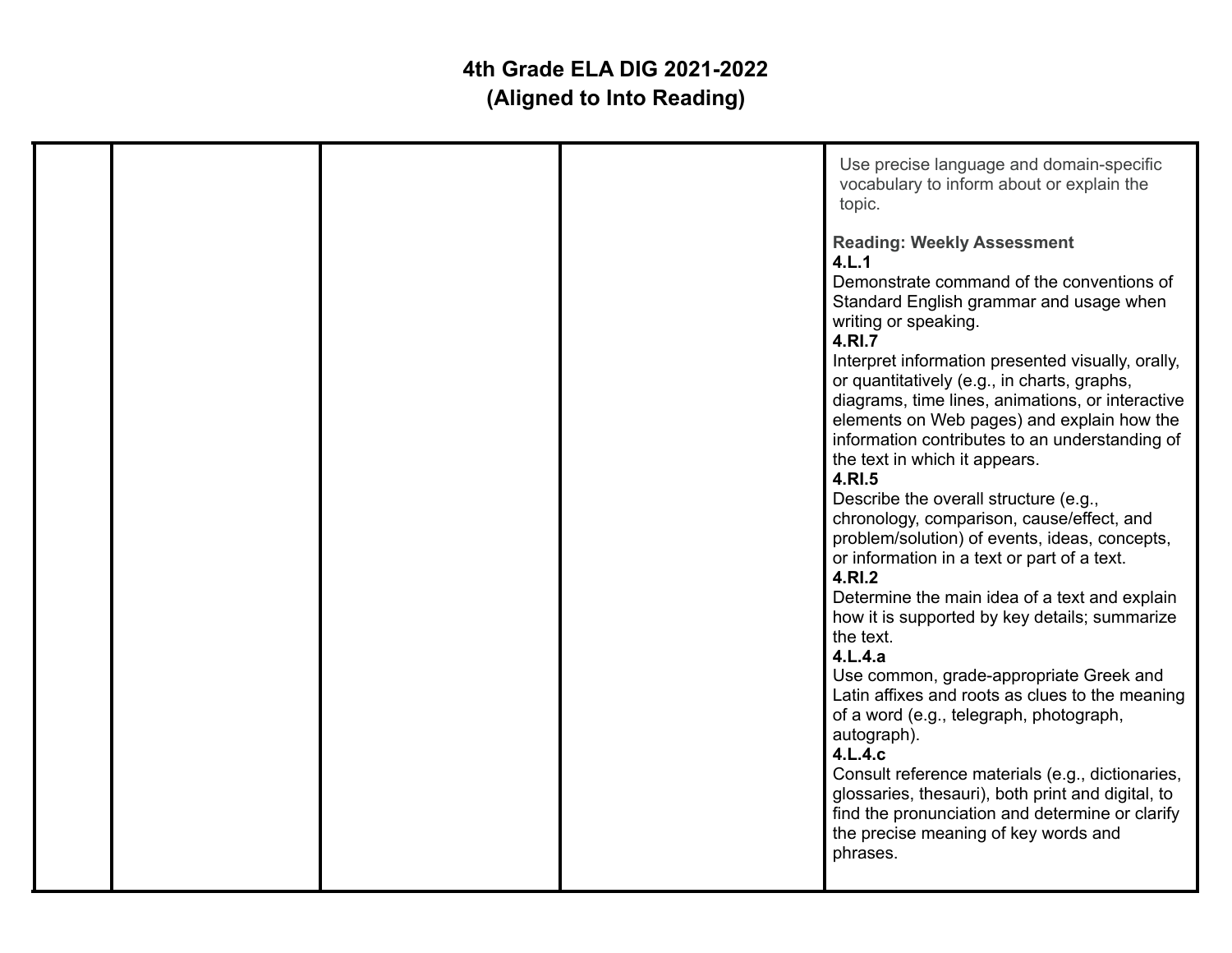| Week 2 | Reading:<br>-Module 10<br>-Week 2                    | <b>Writing: Informational Text</b><br><b>Expository</b><br>-Module 10<br>-Lessons 6-10<br><b>Grammar: Abbreviations</b><br>-Topic 7<br>-Skill 2                          | <b>Common Assessment:</b><br>-Weekly Assessment<br>-Spelling Test<br><b>Optional Assessments:</b><br>-Selection Quiz<br>-Weekly Fluency Readings                                                                                | <b>Reading: Weekly Assessment</b><br>4.L.1<br>Demonstrate command of the conventions of<br>Standard English grammar and usage when<br>writing or speaking.<br>4.RI.5<br>Describe the overall structure (e.g.,<br>chronology, comparison, cause/effect, and<br>problem/solution) of events, ideas, concepts,<br>or information in a text or part of a text.<br>4.RI.2<br>Determine the main idea of a text and explain<br>how it is supported by key details; summarize<br>the text.<br>4.L.4.a<br>Use common, grade-appropriate Greek and<br>Latin affixes and roots as clues to the meaning<br>of a word (e.g., telegraph, photograph,<br>autograph).<br>4.L.4.c<br>Consult reference materials (e.g., dictionaries,<br>glossaries, thesauri), both print and digital, to<br>find the pronunciation and determine or clarify<br>the precise meaning of key words and<br>phrases. |
|--------|------------------------------------------------------|--------------------------------------------------------------------------------------------------------------------------------------------------------------------------|---------------------------------------------------------------------------------------------------------------------------------------------------------------------------------------------------------------------------------|-----------------------------------------------------------------------------------------------------------------------------------------------------------------------------------------------------------------------------------------------------------------------------------------------------------------------------------------------------------------------------------------------------------------------------------------------------------------------------------------------------------------------------------------------------------------------------------------------------------------------------------------------------------------------------------------------------------------------------------------------------------------------------------------------------------------------------------------------------------------------------------|
| Week 3 | Reading:<br>-Module 10<br>-Week 3<br>*Module Wrap-Up | <b>Writing: Informational Text</b><br><b>Expository</b><br>-Module 10<br>-Lessons 11-15<br><b>Grammar: Frequently</b><br><b>Misspelled Words</b><br>-Topic 7<br>-Skill 3 | <b>Common Assessment:</b><br>-Weekly Assessment*<br>-Writing Rubric (Found under<br>resources in writing workshop<br>book R15)<br>-Spelling Test<br><b>Optional Assessments:</b><br>-Selection Quiz<br>-Weekly Fluency Readings | <b>Reading: Weekly Assessment</b><br>4.RL.6<br>Compare and contrast the point of view from<br>which different stories are narrated, including<br>the difference between first-and third-person<br>narrations.<br>4.L.2.d<br>Spell grade-appropriate words correctly,<br>consulting references as needed.<br><b>4.RL.1</b><br>Refer to details and examples in a text when                                                                                                                                                                                                                                                                                                                                                                                                                                                                                                         |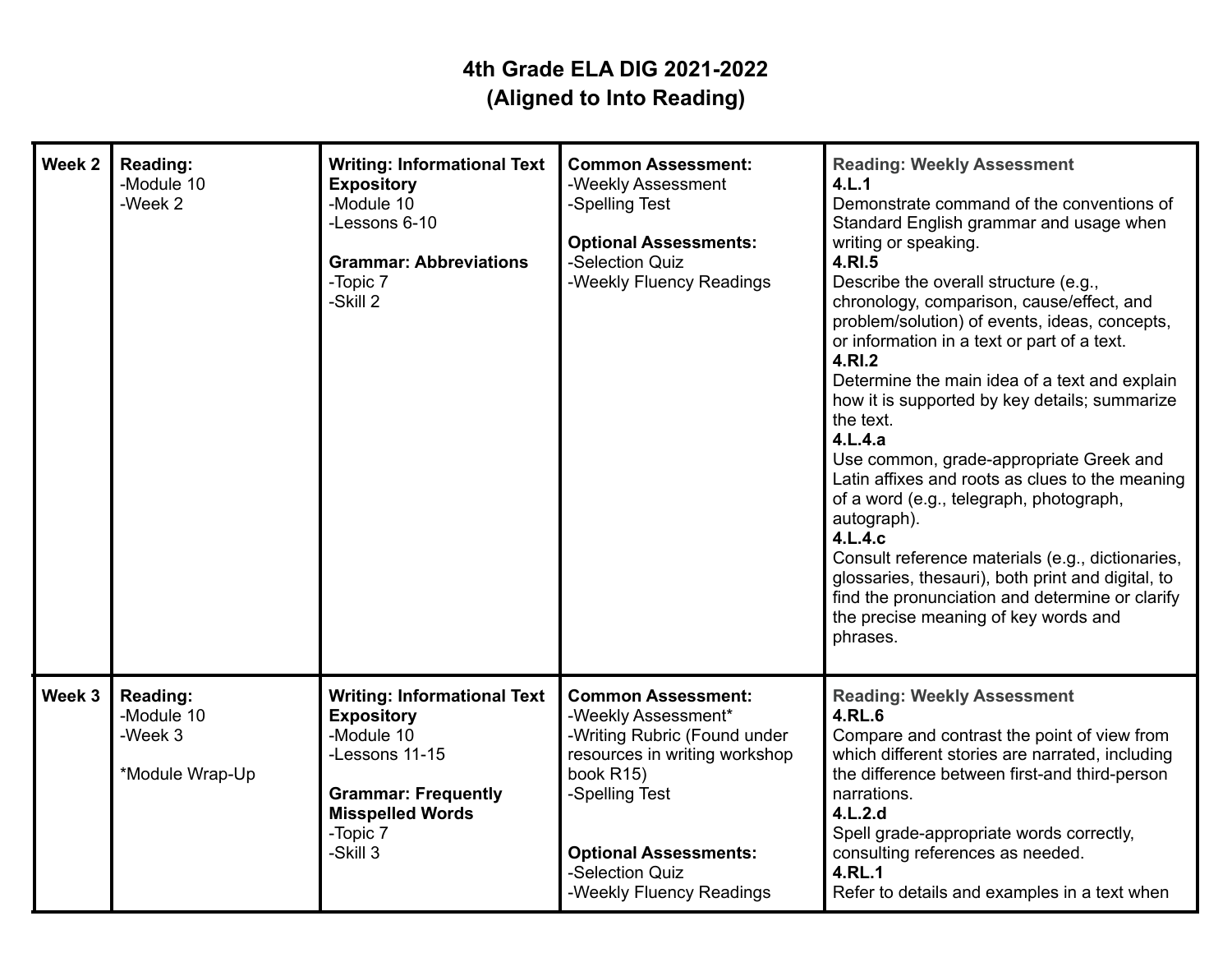|                                                                                                                                                                                                                 |                                                     |                                                                | -Module Test (Instead of Week 3<br><b>Weekly Assessment)</b><br>*Unless you do the Module Test                                                                                | explaining what the text says explicitly and<br>when drawing inferences from the text.<br>4.RL.3<br>Describe in depth a character, setting, or event<br>in a story or drama, drawing on specific details<br>in the text (e.g., a character's thoughts, words,<br>or actions).<br>4.L.4.a<br>Use common, grade-appropriate Greek and<br>Latin affixes and roots as clues to the meaning<br>of a word (e.g., telegraph, photograph,<br>autograph).                                                                                                              |
|-----------------------------------------------------------------------------------------------------------------------------------------------------------------------------------------------------------------|-----------------------------------------------------|----------------------------------------------------------------|-------------------------------------------------------------------------------------------------------------------------------------------------------------------------------|---------------------------------------------------------------------------------------------------------------------------------------------------------------------------------------------------------------------------------------------------------------------------------------------------------------------------------------------------------------------------------------------------------------------------------------------------------------------------------------------------------------------------------------------------------------|
|                                                                                                                                                                                                                 |                                                     | Module 11                                                      |                                                                                                                                                                               |                                                                                                                                                                                                                                                                                                                                                                                                                                                                                                                                                               |
| <b>Essential Questions:</b><br>Week 1: What are the characteristics of informational text?<br>Week 2: What are the characteristics of biography?<br>Week 3: What are the characteristics of argumentative text? |                                                     | Socio-Emotional Learning: Responsible Decision Making pg. T133 |                                                                                                                                                                               |                                                                                                                                                                                                                                                                                                                                                                                                                                                                                                                                                               |
| Week 4                                                                                                                                                                                                          | Reading:<br>-Module 11<br>-Week 1<br>*Module Launch | <b>Writing: Poetry</b><br>Poem<br>-Module 11<br>-Lessons 1-5   | <b>Common Assessment:</b><br>-Weekly Assessment<br>-Introduce Writing Rubric<br>-Spelling Test<br><b>Optional Assessments:</b><br>-Selection Quiz<br>-Weekly Fluency Readings | <b>Writing: Module 11</b><br>4.W.4<br>Produce clear and coherent writing in which<br>the development and organization are<br>appropriate to task, purpose, and audience.<br>4.W.6<br>With some guidance and support from adults,<br>use technology, including the internet, to<br>produce and publish writing as well as to<br>interact and collaborate with others:<br>demonstrate sufficient command of<br>keyboarding skills to complete a writing task.<br>4.W.5<br>With guidance and support from peers and<br>adults, develop and strengthen writing as |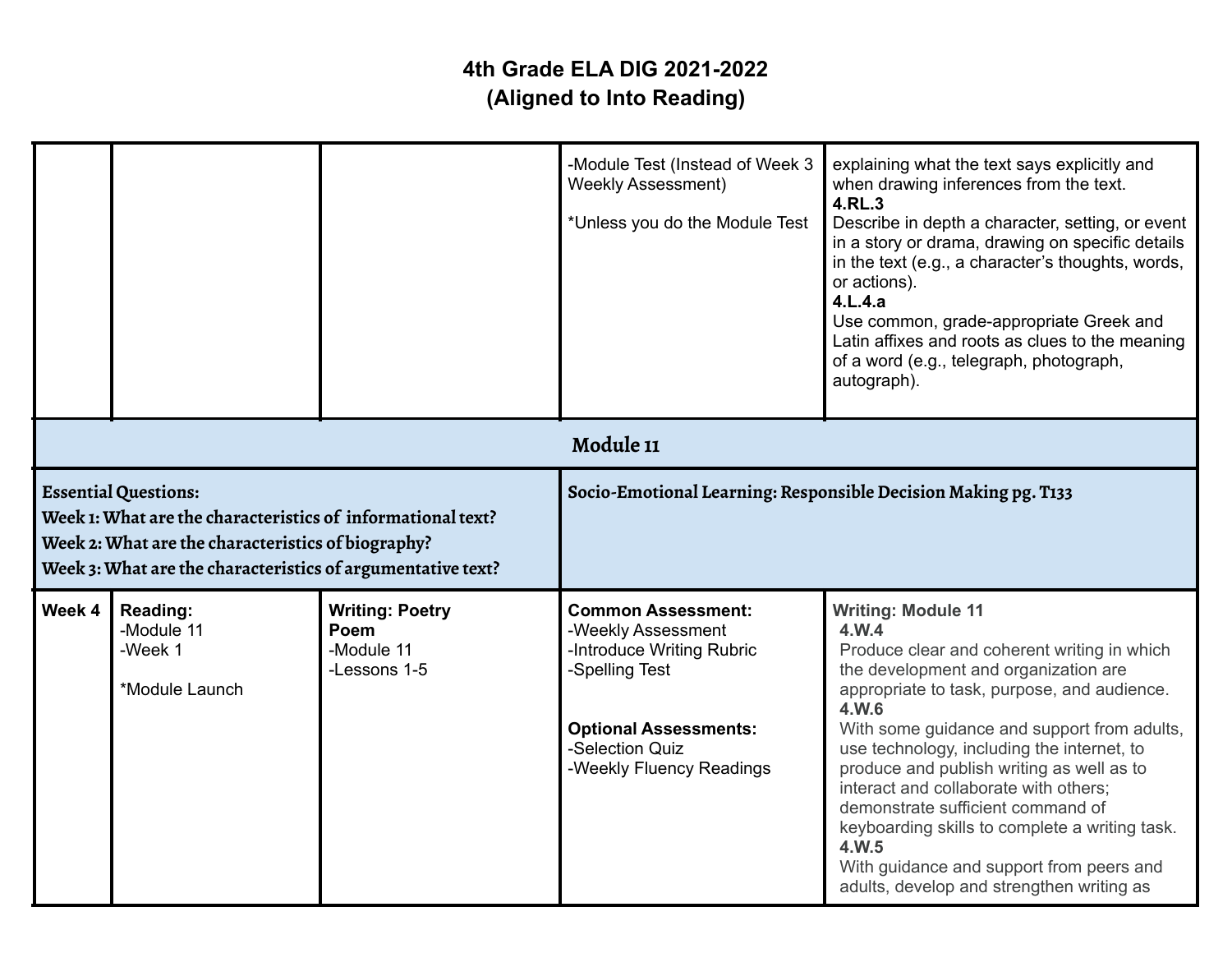|  |  | needed by planning, revising, and editing.<br>4.W.10<br>Write routinely over extended time frames<br>(time for research, reflection, and revision)<br>and shorter time frames (a single sitting or a<br>day or two) for a range of discipline-specific<br>tasks, purposes, and audiences.<br>4.W.7<br>Conduct short research projects that build<br>knowledge through investigation of different<br>aspects of a topic.<br>4.W.3.e<br>Provide a conclusion that follows from the<br>narrated experiences or events.                                                                                                                                                                                                                                                                                                                         |
|--|--|---------------------------------------------------------------------------------------------------------------------------------------------------------------------------------------------------------------------------------------------------------------------------------------------------------------------------------------------------------------------------------------------------------------------------------------------------------------------------------------------------------------------------------------------------------------------------------------------------------------------------------------------------------------------------------------------------------------------------------------------------------------------------------------------------------------------------------------------|
|  |  | <b>Reading: Weekly Assessment</b><br>4.L.1<br>Demonstrate command of the conventions of<br>Standard English grammar and usage when<br>writing or speaking.<br>4.RI.7<br>Interpret information presented visually, orally,<br>or quantitatively (e.g., in charts, graphs,<br>diagrams, time lines, animations, or interactive<br>elements on Web pages) and explain how the<br>information contributes to an understanding of<br>the text in which it appears.<br>4.RI.5<br>Describe the overall structure (e.g.,<br>chronology, comparison, cause/effect, and<br>problem/solution) of events, ideas, concepts,<br>or information in a text or part of a text.<br>4.RI.2<br>Determine the main idea of a text and explain<br>how it is supported by key details; summarize<br>the text.<br>4.L.2.b<br>Use commas and quotation marks to mark |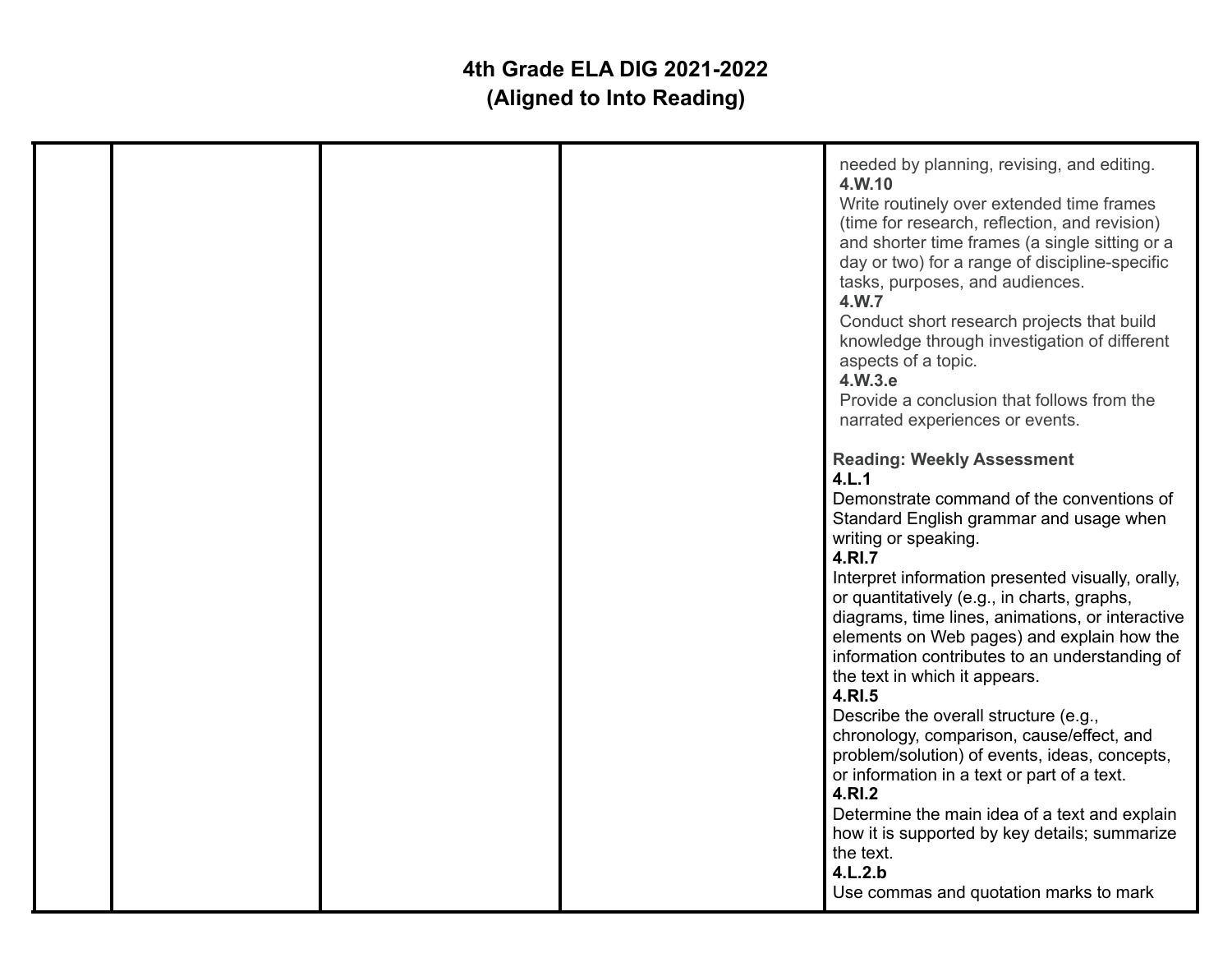|        |                                                      |                                                                |                                                                                                                                                                                                                                                                                                                                   | direct speech and quotations from a text.                                                                                                                                                                                                                                                                                                                                                                                                                                                                                                                                                                                                                                       |
|--------|------------------------------------------------------|----------------------------------------------------------------|-----------------------------------------------------------------------------------------------------------------------------------------------------------------------------------------------------------------------------------------------------------------------------------------------------------------------------------|---------------------------------------------------------------------------------------------------------------------------------------------------------------------------------------------------------------------------------------------------------------------------------------------------------------------------------------------------------------------------------------------------------------------------------------------------------------------------------------------------------------------------------------------------------------------------------------------------------------------------------------------------------------------------------|
| Week 5 | Reading:<br>-Module 11<br>-Week 2                    | <b>Writing: Poetry</b><br>Poem<br>-Module 11<br>-Lessons 6-10  | <b>Common Assessment:</b><br>-Weekly Assessment<br>-Spelling Test<br><b>Optional Assessments:</b><br>-Selection Quiz<br>-Weekly Fluency Readings                                                                                                                                                                                  | <b>Reading: Weekly Assessment</b><br>4.L.1<br>Demonstrate command of the conventions of<br>Standard English grammar and usage when<br>writing or speaking.<br>4.RI.5<br>Describe the overall structure (e.g.,<br>chronology, comparison, cause/effect, and<br>problem/solution) of events, ideas, concepts,<br>or information in a text or part of a text.<br>4.RI.8<br>Explain how an author uses reasons and<br>evidence to support particular points in a text.<br>4.RI.1<br>Refer to details and examples in a text when<br>explaining what the text says explicitly and<br>when drawing inferences from the text.                                                          |
| Week 6 | Reading:<br>-Module 11<br>-Week 3<br>*Module Wrap-Up | <b>Writing: Poetry</b><br>Poem<br>-Module 11<br>-Lessons 11-15 | <b>Common Assessment:</b><br>-Weekly Assessment*<br>-Writing Rubric (Found under<br>resources in writing workshop<br>book R15)<br>-Spelling Test<br><b>Optional Assessments:</b><br>-Selection Quiz<br>-Weekly Fluency Readings<br>-Module Test (Instead of Week 3<br><b>Weekly Assessment)</b><br>*Unless you do the Module Test | <b>Reading: Weekly Assessment</b><br>4.L.1<br>Demonstrate command of the conventions of<br>Standard English grammar and usage when<br>writing or speaking.<br>4.RI.7<br>Interpret information presented visually, orally,<br>or quantitatively (e.g., in charts, graphs,<br>diagrams, time lines, animations, or interactive<br>elements on Web pages) and explain how the<br>information contributes to an understanding of<br>the text in which it appears.<br>4.RI.8<br>Explain how an author uses reasons and<br>evidence to support particular points in a text.<br>4.RI.1<br>Refer to details and examples in a text when<br>explaining what the text says explicitly and |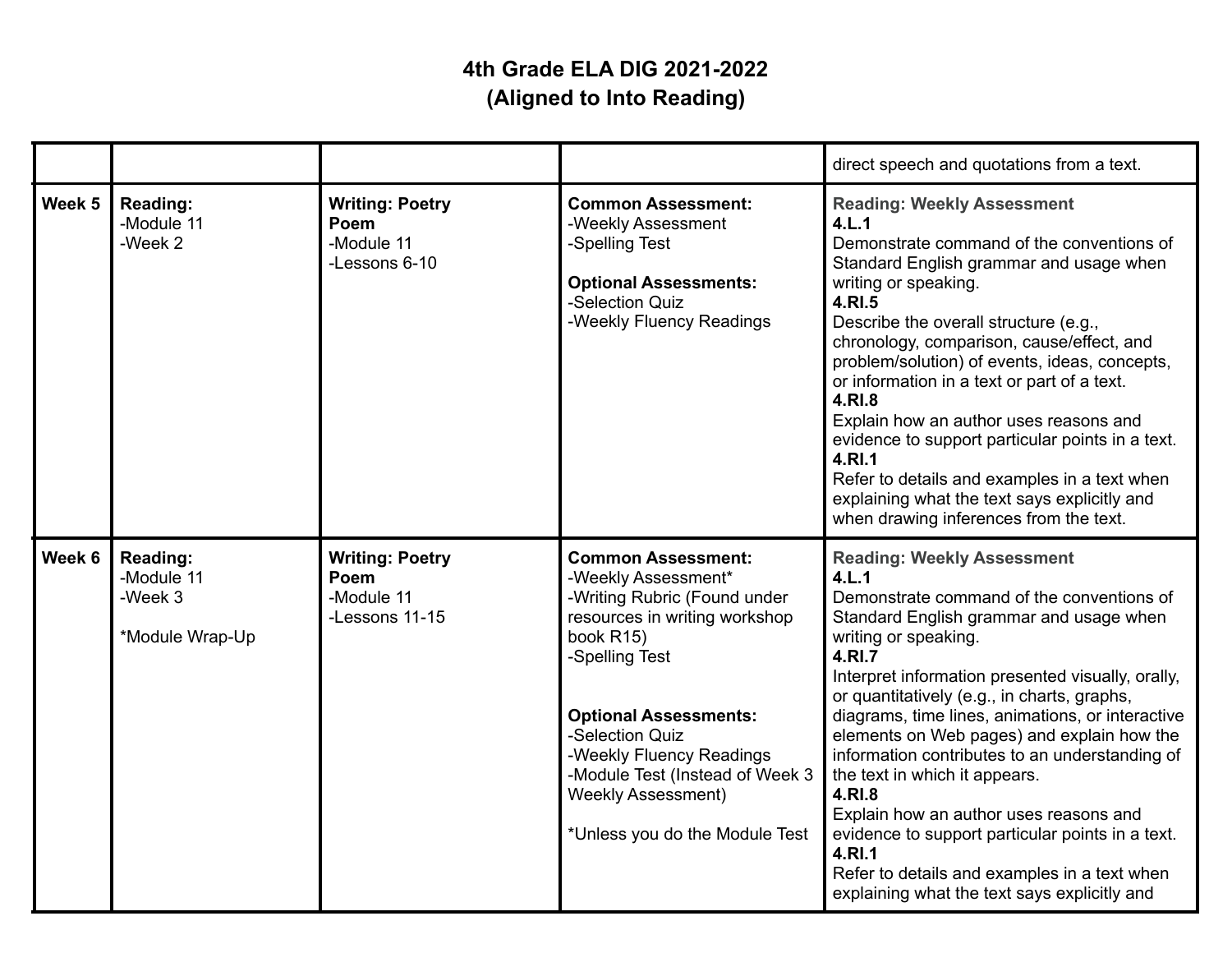|                                                                                                                                                                                                                        |                                                            |                                                                            |                                                                                                                                                                               | when drawing inferences from the text.                                                                                                                                                                                                                                                                                                                                                                                                                                                                                                                                                                                                                                                                                                                                                                                                                                                                                                                                                                                         |
|------------------------------------------------------------------------------------------------------------------------------------------------------------------------------------------------------------------------|------------------------------------------------------------|----------------------------------------------------------------------------|-------------------------------------------------------------------------------------------------------------------------------------------------------------------------------|--------------------------------------------------------------------------------------------------------------------------------------------------------------------------------------------------------------------------------------------------------------------------------------------------------------------------------------------------------------------------------------------------------------------------------------------------------------------------------------------------------------------------------------------------------------------------------------------------------------------------------------------------------------------------------------------------------------------------------------------------------------------------------------------------------------------------------------------------------------------------------------------------------------------------------------------------------------------------------------------------------------------------------|
|                                                                                                                                                                                                                        |                                                            |                                                                            | Module 12                                                                                                                                                                     |                                                                                                                                                                                                                                                                                                                                                                                                                                                                                                                                                                                                                                                                                                                                                                                                                                                                                                                                                                                                                                |
| <b>Essential Questions:</b><br>Week 1: What are the characteristics of realistic fiction?<br>Week 2: What are the characteristics of traditional tales?<br>Week 3: What are the characteristics of historical fiction? |                                                            | Socio-Emotional Learning: Relationship Skills pg. T197                     |                                                                                                                                                                               |                                                                                                                                                                                                                                                                                                                                                                                                                                                                                                                                                                                                                                                                                                                                                                                                                                                                                                                                                                                                                                |
| Week 7                                                                                                                                                                                                                 | <b>Reading:</b><br>-Module 12<br>-Week 1<br>*Module Launch | <b>Writing: Argument</b><br><b>Editorial</b><br>-Module 12<br>-Lessons 1-5 | <b>Common Assessment:</b><br>-Weekly Assessment<br>-Introduce Writing Rubric<br>-Spelling Test<br><b>Optional Assessments:</b><br>-Selection Quiz<br>-Weekly Fluency Readings | <b>Writing: Module 12</b><br>4.W.9.a<br>Apply grade 4 Reading standards to literature.<br>4.W.4<br>Produce clear and coherent writing in which<br>the development and organization are<br>appropriate to task, purpose, and audience.<br>4.W.6<br>With some guidance and support from adults,<br>use technology, including the internet, to<br>produce and publish writing as well as to<br>interact and collaborate with others;<br>demonstrate sufficient command of<br>keyboarding skills to complete a writing task.<br>4.W.5<br>With guidance and support from peers and<br>adults, develop and strengthen writing as<br>needed by planning, revising, and editing.<br>4.W.10<br>Write routinely over extended time frames<br>(time for research, reflection, and revision)<br>and shorter time frames (a single sitting or a<br>day or two) for a range of discipline-specific<br>tasks, purposes, and audiences.<br>4.W.7<br>Conduct short research projects that build<br>knowledge through investigation of different |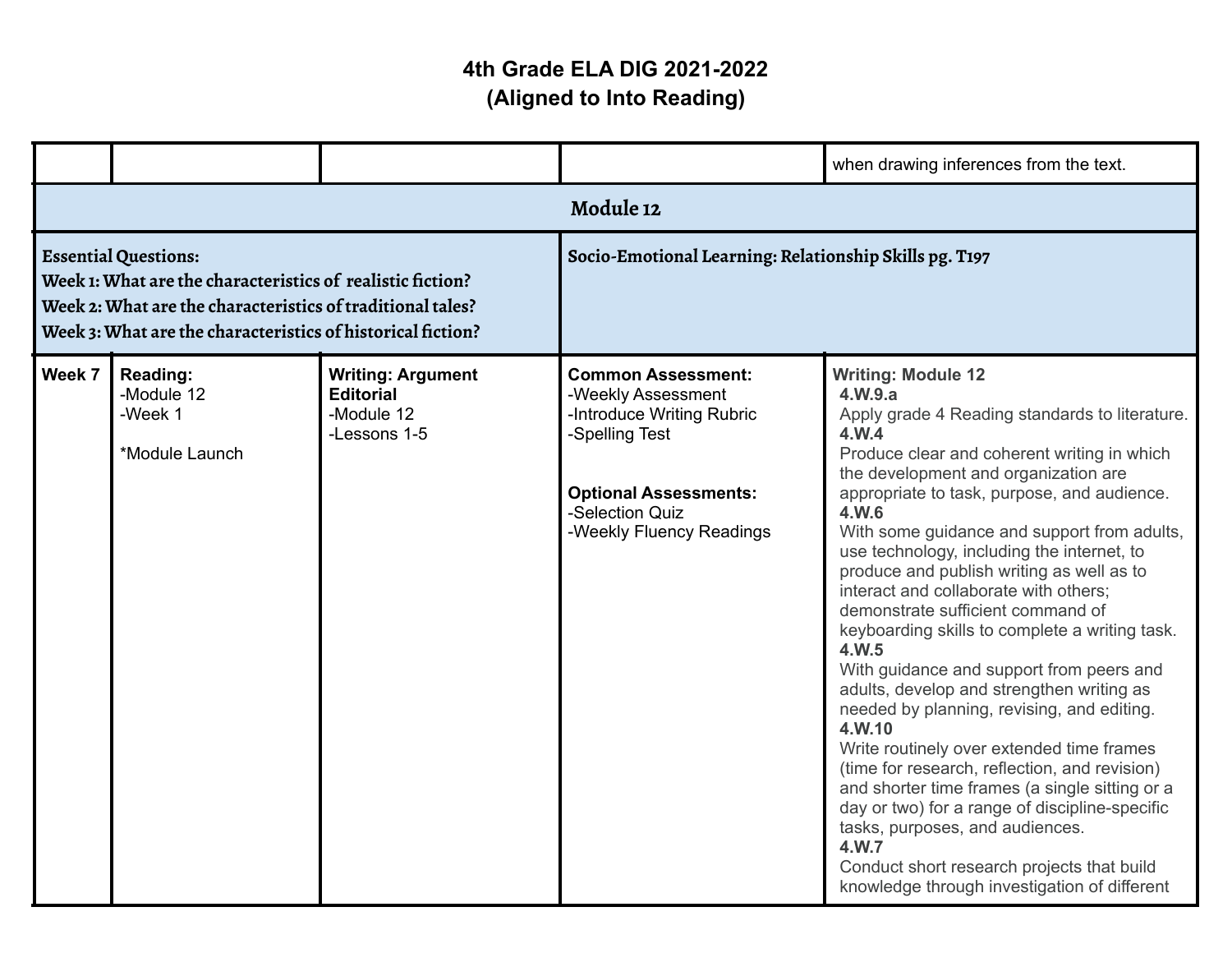|        |                                          |                                                                             |                                                                                                                                                  | aspects of a topic.<br><b>Reading: Weekly Assessment</b><br>4.L.1<br>Demonstrate command of the conventions of<br>Standard English grammar and usage when<br>writing or speaking.<br>4.RL.6<br>Compare and contrast the point of view from<br>which different stories are narrated, including<br>the difference between first-and third-person<br>narrations.<br>4.RL.3<br>Describe in depth a character, setting, or event<br>in a story or drama, drawing on specific details<br>in the text (e.g., a character's thoughts, words,<br>or actions).                                                                                                                                           |
|--------|------------------------------------------|-----------------------------------------------------------------------------|--------------------------------------------------------------------------------------------------------------------------------------------------|------------------------------------------------------------------------------------------------------------------------------------------------------------------------------------------------------------------------------------------------------------------------------------------------------------------------------------------------------------------------------------------------------------------------------------------------------------------------------------------------------------------------------------------------------------------------------------------------------------------------------------------------------------------------------------------------|
| Week 8 | <b>Reading:</b><br>-Module 12<br>-Week 2 | <b>Writing: Argument</b><br><b>Editorial</b><br>-Module 12<br>-Lessons 6-10 | <b>Common Assessment:</b><br>-Weekly Assessment<br>-Spelling Test<br><b>Optional Assessments:</b><br>-Selection Quiz<br>-Weekly Fluency Readings | <b>Reading: Weekly Assessment</b><br>4.RL.2<br>Determine a theme of a story, drama, or poem<br>from details in the text; summarize the text.<br>4.L.1<br>Demonstrate command of the conventions of<br>Standard English grammar and usage when<br>writing or speaking.<br>4.L.2.c<br>Use a comma before a coordinating<br>conjunction in a compound sentence.<br><b>4.RL.1</b><br>Refer to details and examples in a text when<br>explaining what the text says explicitly and<br>when drawing inferences from the text.<br>4.RL.3<br>Describe in depth a character, setting, or event<br>in a story or drama, drawing on specific details<br>in the text (e.g., a character's thoughts, words, |